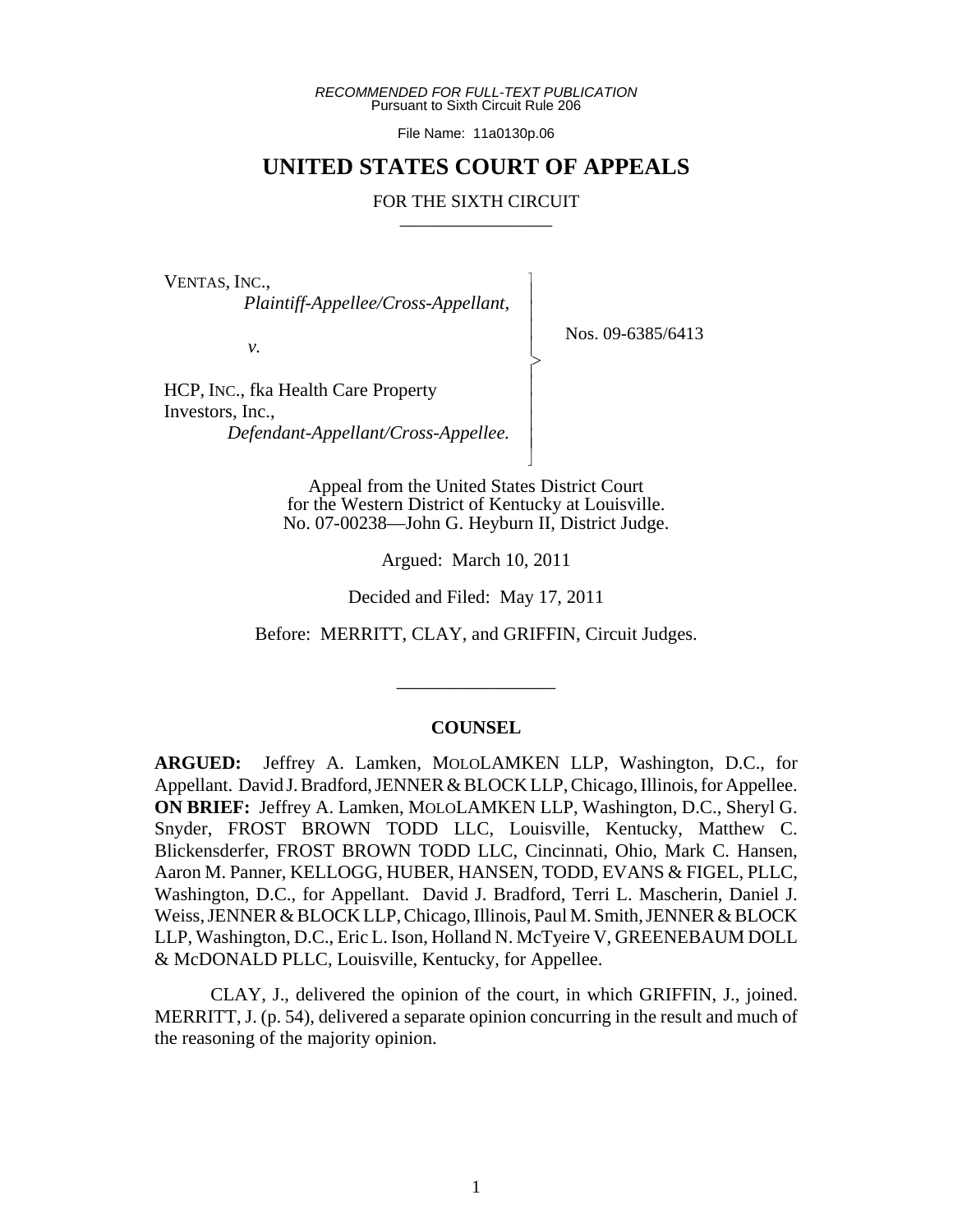# **OPINION \_\_\_\_\_\_\_\_\_\_\_\_\_\_\_\_\_**

**\_\_\_\_\_\_\_\_\_\_\_\_\_\_\_\_\_**

CLAY, Circuit Judge. In this diversity action, Defendant HCP, Inc. appeals a \$101,672,807.00 judgment entered by the district court for Plaintiff Ventas, Inc. following a jury trial on Ventas' claim of tortious interference with a prospective advantage, and Ventas cross-appeals. HCP attacks the judgment on the basis of *res judicata*; the sufficiency of the evidence; and the jury instructions. Ventas seeks to augment the judgment with punitive damages, additional compensatory damages, and prejudgment interest.

For the reasons discussed below, the judgment of the district court is **AFFIRMED**, but the district court's decision to preclude Ventas from seeking punitive damages is **REVERSED**, and the case is **REMANDED** with instructions that the matter proceed to trial on the single issue of punitive damages. The judgment as previously entered by the district court shall stand as a partial final judgment pursuant to Rule 54(b) of the Federal Rules of Civil Procedure.

#### **BACKGROUND**

In late 2006, Sunrise Senior Living Real Estate Trust ("Sunrise"), a Canadian real estate investment trust, conducted a confidential auction of its assets. The parties to this appeal, Plaintiff Ventas, Inc. ("Ventas") and Defendant HCP, Inc. ("HCP"), both large American real estate investment trusts specializing in healthcare-related properties, participated in the auction. The auction was to proceed in two rounds. During the first round, several prospective buyers, including Ventas and HCP, would be invited to submit non-binding bids to acquire Sunrise. From these initial bids, Sunrise would select a smaller group of prospective buyers to participate in the second round, in which each remaining participant could submit a final bid. Sunrise would enter into a purchase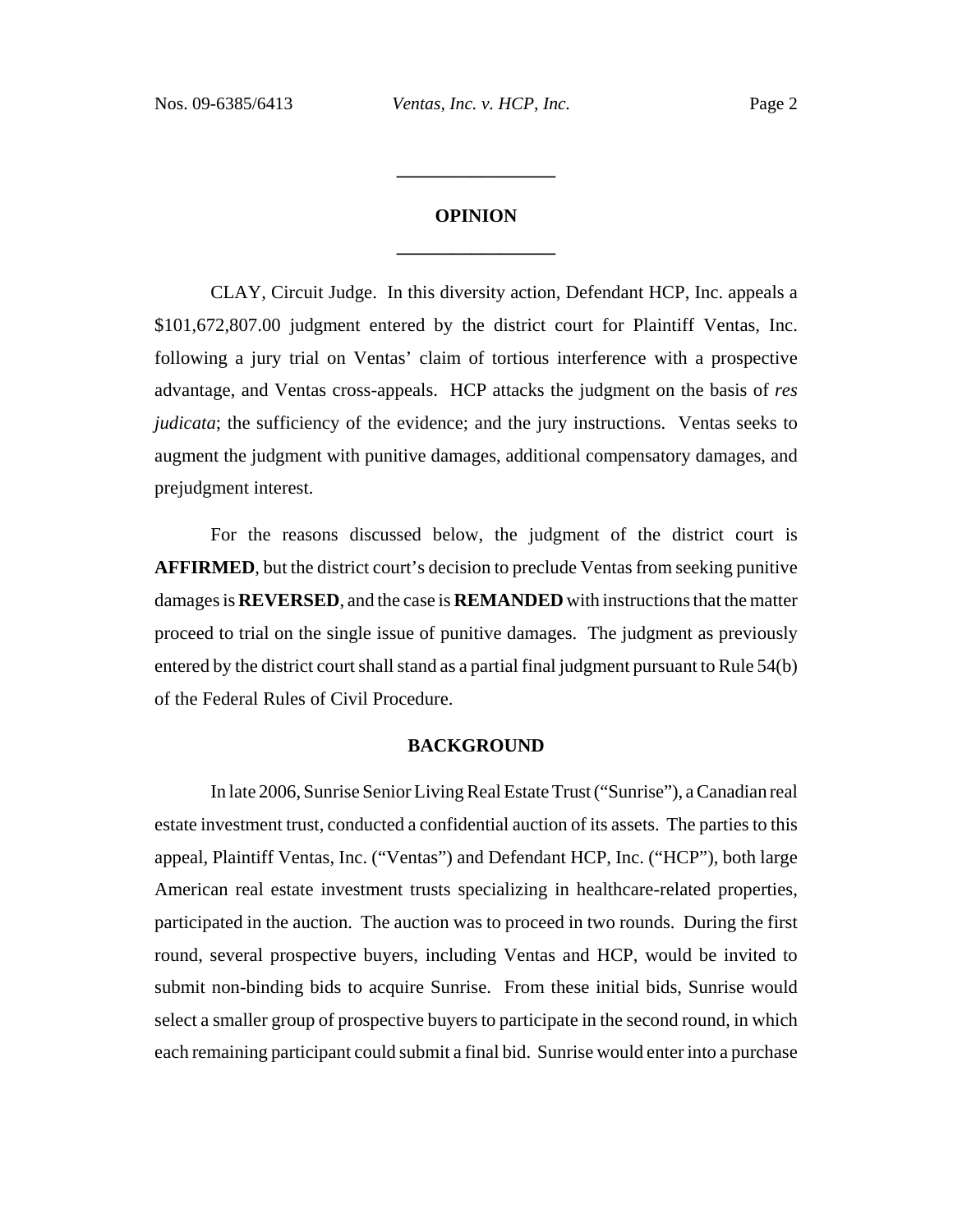agreement with the winning bidder, subject to approval by two thirds of Sunrise's voting unitholders.**<sup>1</sup>**

The auction procedures required each participant to sign a confidentiality agreement, which included a standstill provision ("Standstill Agreement") that would, among other things, prohibit the participant from making or announcing any bid outside of the auction process for a period of 18 months following the conclusion of the auction. The Standstill Agreement also proscribed any actions that would require Sunrise to publicly announce a bid outside of the auction process.

As invitees to the preliminary stages of the auction, both Ventas and HCP independently negotiated and entered into Standstill Agreements with Sunrise. Neither was a party to the other's Standstill Agreement. HCP's Standstill Agreement permitted HCP to make only one final bid, but Ventas' Standstill Agreement permitted Ventas to make a second final bid if Sunrise accepted a competing offer after Ventas made its initial final bid.

Ventas and HCP each made a preliminary bid for Sunrise. HCP offered \$16.25 per unit, and Ventas offered \$13.25 per unit.**<sup>2</sup>** Each bid was expressly conditioned upon the bidding party reaching an agreement with Sunrise Senior Living, Inc. ("SSL"), a third party that managed Sunrise's properties under long-term management contracts. Following a review of the preliminary bids, Sunrise invited Ventas and HCP to proceed to the second round. Ventas and HCP were the only participants in the second round.

During this round, Sunrise required each party to submit a final, binding bid by January 14, 2007. The requirement of a binding bid had the practical effect of forcing a bidding party to first reach an independent agreement with SSL. As the district court explained, "[g]iven the complex agreements that provide SSL with rights that encumber, restrain, and burden Sunrise [] and the Sunrise [] properties, it is easy to see why Sunrise

**<sup>1</sup>** A unitholder is an owner of units in an investment trust, similar to a shareholder owning shares in a corporation.

**<sup>2</sup>** All dollar amounts hereinafter are in Canadian currency unless otherwise indicated.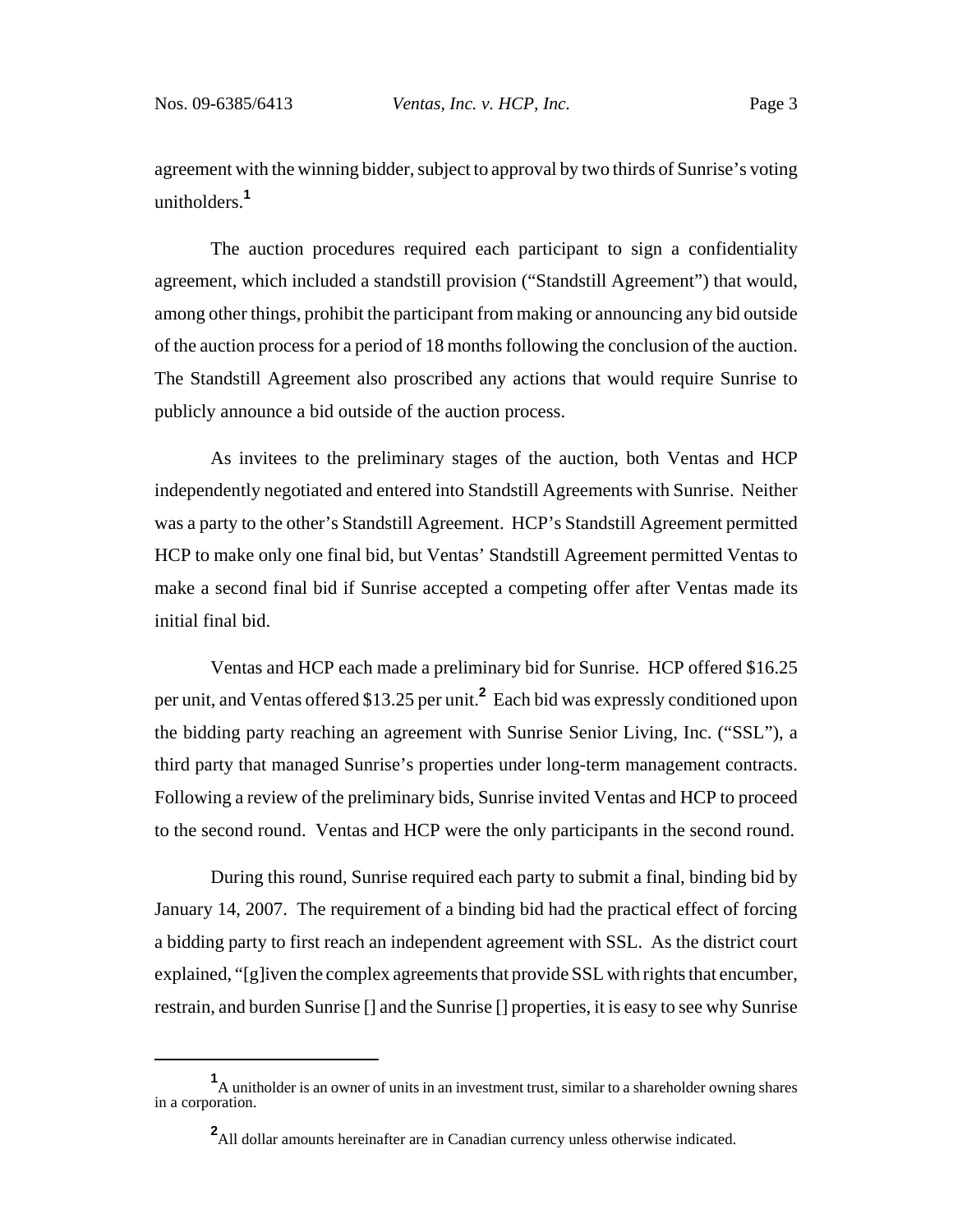[] would desire to have its buyer establish the feasibility of taking ownership of Sunrise [] prior to submitting a final bid, rather than later citing inability to work with SSL as a reason for backing out of the sale." (R. 34 at 2 n.2.)

Ventas reached an agreement with SSL, but HCP failed to do so. Although HCP and SSL engaged in negotiations, the negotiations "blew up" just prior to the final bid deadline. (Tr.4B at 69.) It appears that negotiations collapsed when issues relating to another real estate portfolio became intertwined in the Sunrise negotiations. This other portfolio, referred to as the "CNL Properties," was a multi-billion dollar property portfolio purchased by HCP in 2006 and managed by SSL. (Tr.2B at 23.) During the negotiations, HCP "had an existing signed agreement with [SSL] on [the] CNL portfolio but that was under negotiation to be revised." (Tr.4B at 70.) In its negotiations regarding the CNL Properties, HCP sought to "get the cost structure of [SSL] consistent with the cost structure of other senior housing operators." (Tr.5A at 77.)

The parties dispute the source of the breakdown in negotiations between HCP and SSL. Each assigns fault to the other. According to HCP, it had "reached an agreement" with SSL as to the Sunrise properties "early the week of January 8th" (Tr.4B at 69), but SSL, at the eleventh hour, demanded "concessions in separate negotiations concerning other properties." (HCP Br. at 6 (citing Tr.4B at 69; Tr.5B at 42).) This, HCP contends, doomed the negotiations because the cost of the concessions "approached \$200 million." (Tr.4B at 129.)

According to Ventas, it was HCP, not SSL, that derailed the negotiations. HCP Chairman and Chief Executive Officer ("CEO") Jay Flaherty admitted that he was playing "hardball" with SSL during the negotiations by, for instance, sending numerous notices to SSL that terminated, or purported to terminate, management contracts with SSL relating to other properties owned by HCP. (Tr.5A at 75-82.) The night before the final bid deadline, at 8:00 p.m. on January 13, 2007, HCP sent SSL a counter-proposal that included substantially different terms than the parties had previously discussed. (R. 481 at 267-78.)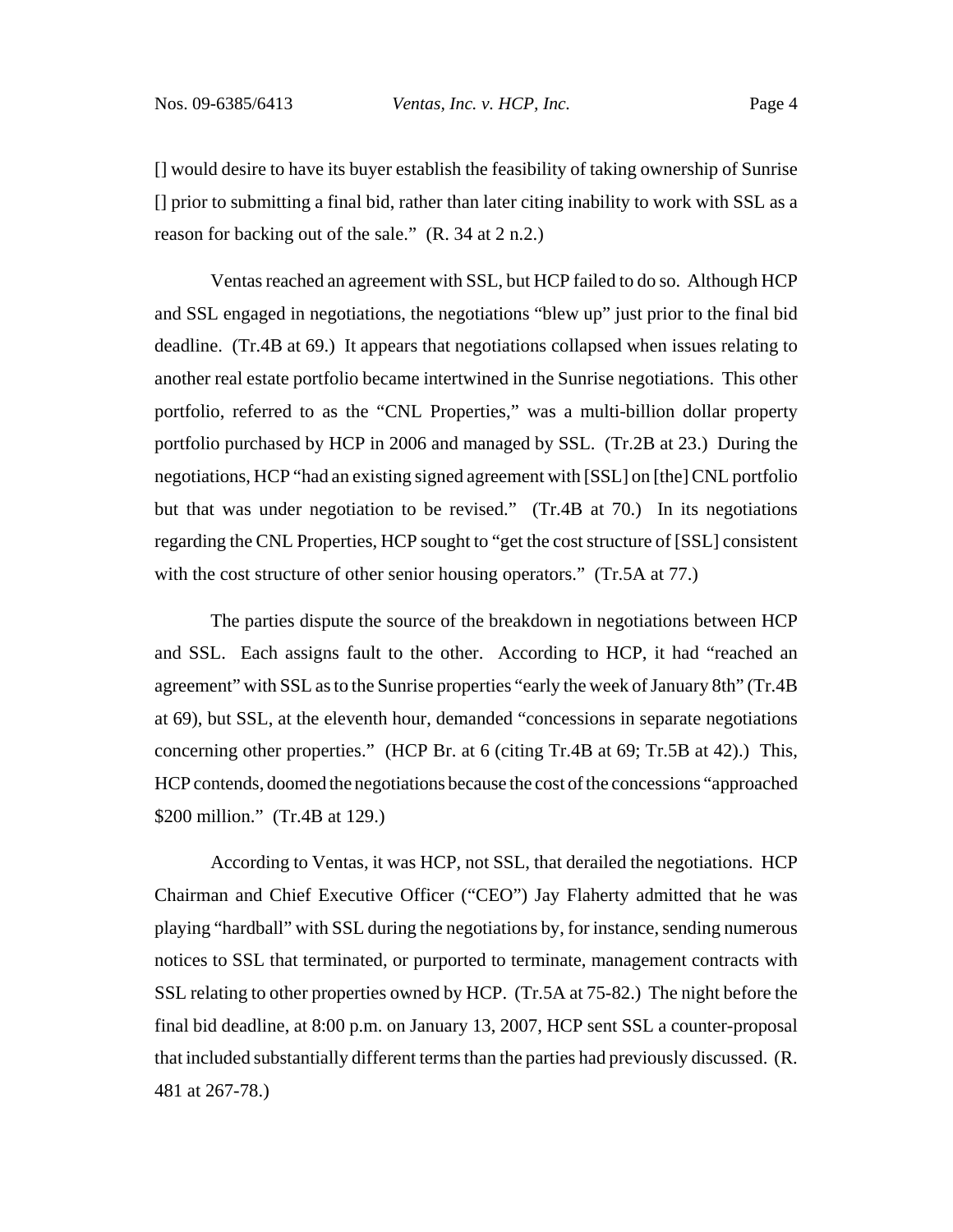A senior vice president at SSL, Christopher Feeney, recalled that HCP's lastminute proposal included a 30-year right of first offer on development properties. (*Id.* at 268-75.) Feeney explained that the proposed terms were unacceptable—"actually worse" than HCP's prior proposal—and remarked, referring to HPC: "I had never had seen a party engage in a series of negotiations and then introduce something that is completely out of left field with the hope of signing it in a day." (*Id.*) Feeney concluded that HCP was not "acting in good faith." (*Id.* at 277.) SSL informed HCP via email that it would not agree to the proposed terms; HCP did not respond. (*Id.* at 277-78.) At the time of trial, HCP was embroiled in litigation against SSL to terminate certain management contracts. (Tr.5A at 107.)

HCP withdrew from the auction process after it was unable to reach an agreement with SSL. Although Sunrise offered to "provide some additional time" for HCP to attempt to reach an agreement with SSL, HCP CEO Flaherty "indicated that, no, that they were moving on to other things." (Tr.2A at 39.) At that time, Andrew Phillips, a financial advisor to Sunrise, asked Flaherty "if there was a different price, that is, a lower price, at which he would be prepared to offer that would somehow offset any risk that HCP might be taking by going into a transaction" without having reached a deal with SSL. (*Id.*) Flaherty responded, "no, that . . . his board . . . had indicated that the agreement had to be completed." (*Id.*)

On January 14, 2007, having reached an agreement with SSL, Ventas submitted an unconditional bid to acquire Sunrise at \$15.00 per unit, for a total purchase price of \$1,137,712,410.00. Ventas' offer of \$15.00 per unit was approved by the Sunrise Board of Trustees that same day, and Ventas and Sunrise entered into a binding agreement (the "Purchase Agreement"), in which Ventas agreed to purchase Sunrise for \$15.00 per unit, subject to approval by two-thirds of Sunrise's voting unitholders. Section 4.1 of the Purchase Agreement required Sunrise to use best efforts to secure unitholder approval of the Purchase Agreement. Although Sunrise remained free to respond to unsolicited offers, Section 4.4 required Sunrise to abstain from activities in furtherance of alternative bids and to enforce any existing Standstill Agreements with third parties.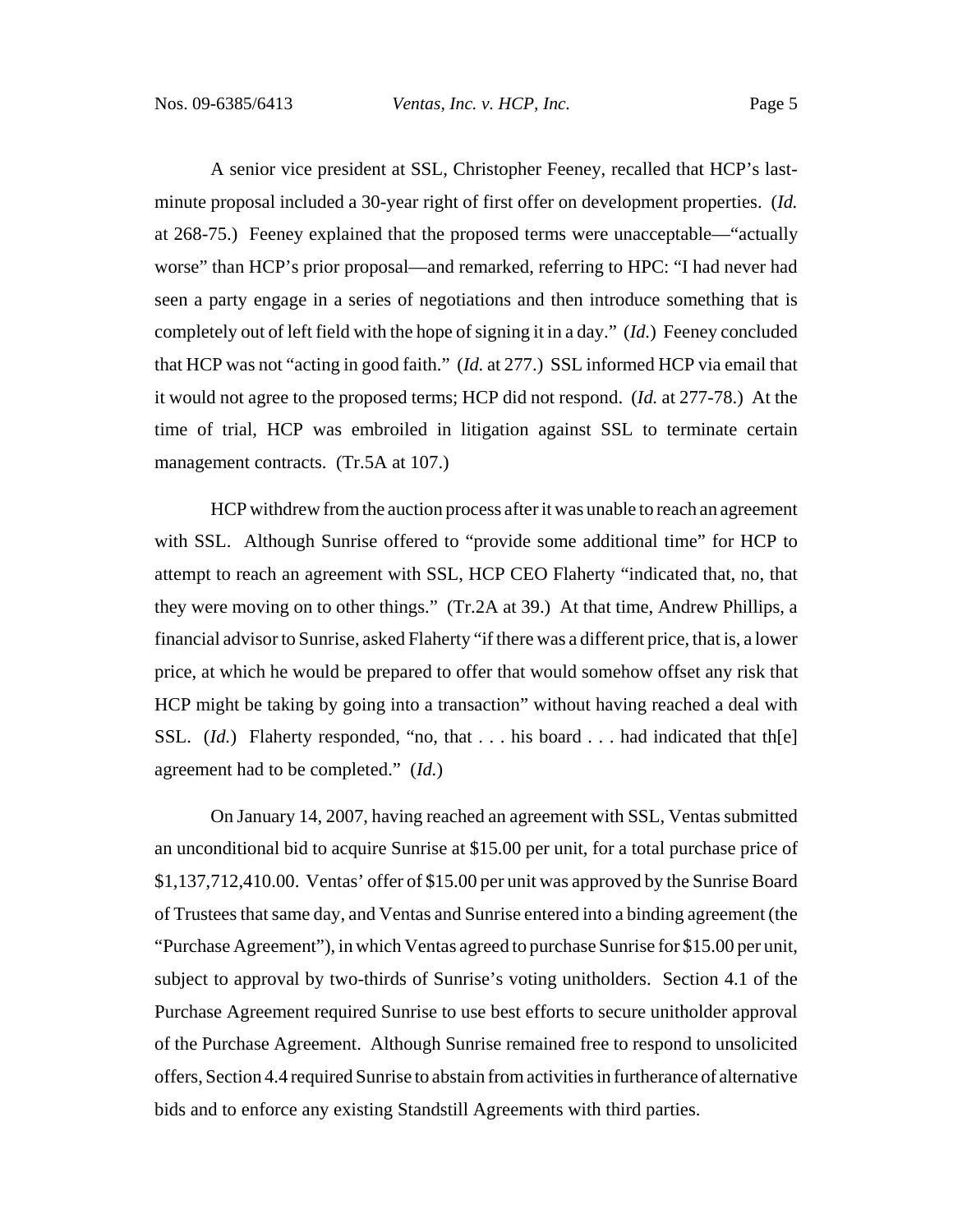On January 15, 2007, Sunrise and Ventas publicly announced the Purchase Agreement in a press release. Shortly thereafter, Sunrise informed HCP of the existence of the Purchase Agreement and of the continued viability of the Standstill Agreement between HCP and Sunrise. The Canadian financial markets reacted positively to the news of the proposed acquisition: units of Sunrise, which had been trading at approximately \$10.50 per unit during the confidential auction, increased to approximately \$15.00 per unit after the deal was announced.

Initially, unitholder approval of the Purchase Agreement seemed to be a foregone conclusion. (*See, e.g.*, Tr.7A at 87-99 (testimony of Ventas' expert, opining that the Ventas offer had a 95% expectation of approval).) The offer represented the "full price" of Sunrise. (Tr.6A at 80.) The 50% premium over Sunrise's market price before the deal was "record-breaking." (Tr.3A at 80.) No similar deal had ever been rejected by Canadian shareholders. (Tr.11A at 124-25.)

In the weeks following the public announcement of the Purchase Agreement, Sunrise CEO Doug MacLatchy suggested to HCP CEO Flaherty via email that HCP make a bid for Sunrise. (R. 485-2 at 384-85.) According to HCP, from approximately January 15, 2007 until February 1, 2007, HCP "went intensively to work with [SSL] to remove the obstacle that had been thrown at [HCP] at the 11th hour on Saturday, January 13th, which related to" the CNL Properties. (Tr.5B at 38.) On February 13, 2007, the HCP Board approved a conditional bid of \$18.00 per unit for Sunrise. (*Id.* at 55-56.)

On February 14, 2007, Flaherty advised Sunrise's investment banker that HCP would make an offer of \$18.00 per unit, and sent Sunrise a letter explaining the details of HCP's offer and included an unsigned and unconditional purchase agreement. HCP did not disclose that its offer was conditioned on reaching an agreement with SSL.

Sunrise requested that HCP refrain from publicly announcing its offer of \$18.00 per unit. That request notwithstanding, HCP issued the following press release on February 14, 2007: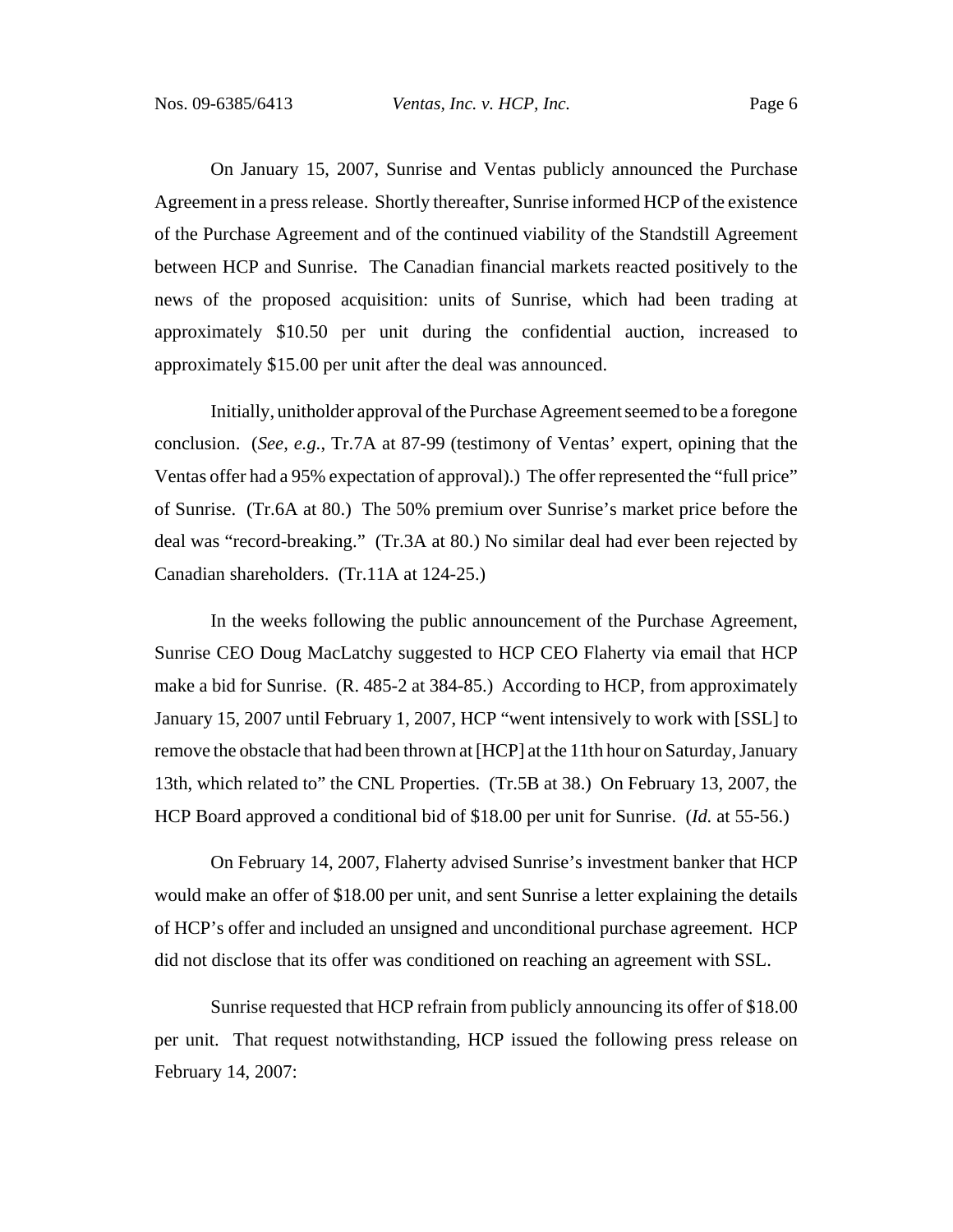Health Care Property Investors, Inc. (NYSE: HCP) today announced that it has submitted a proposal to acquire the assets of Sunrise Senior Living Real Estate Investment Trust (TSX: SZR.UN) in a transaction that values each Sunrise [] unit at Cdn\$18.00. HCP's offer price represents a 20% premium over the Cdn\$15.00 price being offered in Sunrise[]'s proposed sale to Ventas, Inc.

To underscore the clear superiority of its offer, HCP proposes to enter into an acquisition agreement that reflects its significantly higher price and is otherwise identical to the agreement between Sunrise [] and Ventas. HCP's offer values the equity of Sunrise [] at appropriately Cdn\$1.4 billion.

HCP's offer has been unanimously approved by HCP's Board of Directors. The offer is not subject to any due diligence or financing contingencies. Because of HCP's superior financial condition and access to funds and its experience in large acquisitions, HCP believes that its proposed acquisition of Sunrise [] has greater certainty of completion than the proposed Ventas transaction.

(App. at 454.) The press release also included a copy of the offer letter that Flaherty sent to Sunrise, which stated that HCP was "confident" that it could "enter into arrangements with [SSL] on terms comparable to those entered into by Ventas." Ventas believed that the press release and offer were in violation of the Standstill and Confidentiality Agreements that HCP had with Sunrise.

After HCP issued this press release, Sunrise became concerned about whether HCP's bid contained an undisclosed condition, particularly because HCP had not signed the proposed purchase agreement. Ventas presented evidence at trial that HCP informed Sunrise on numerous occasions that it would transmit a signed, unconditional purchase agreement, but failed to ever do so. At one point, Flaherty told Sunrise that he had actually sent the signed agreement via Federal Express. Sunrise's concerns were soon borne out: later that evening, HCP disclosed to Sunrise that its bid was conditioned upon reaching an agreement with SSL.

Before the markets opened on February 15, 2007, Sunrise issued a press release stating that Sunrise would not consider the offer from HCP until "such time as it receives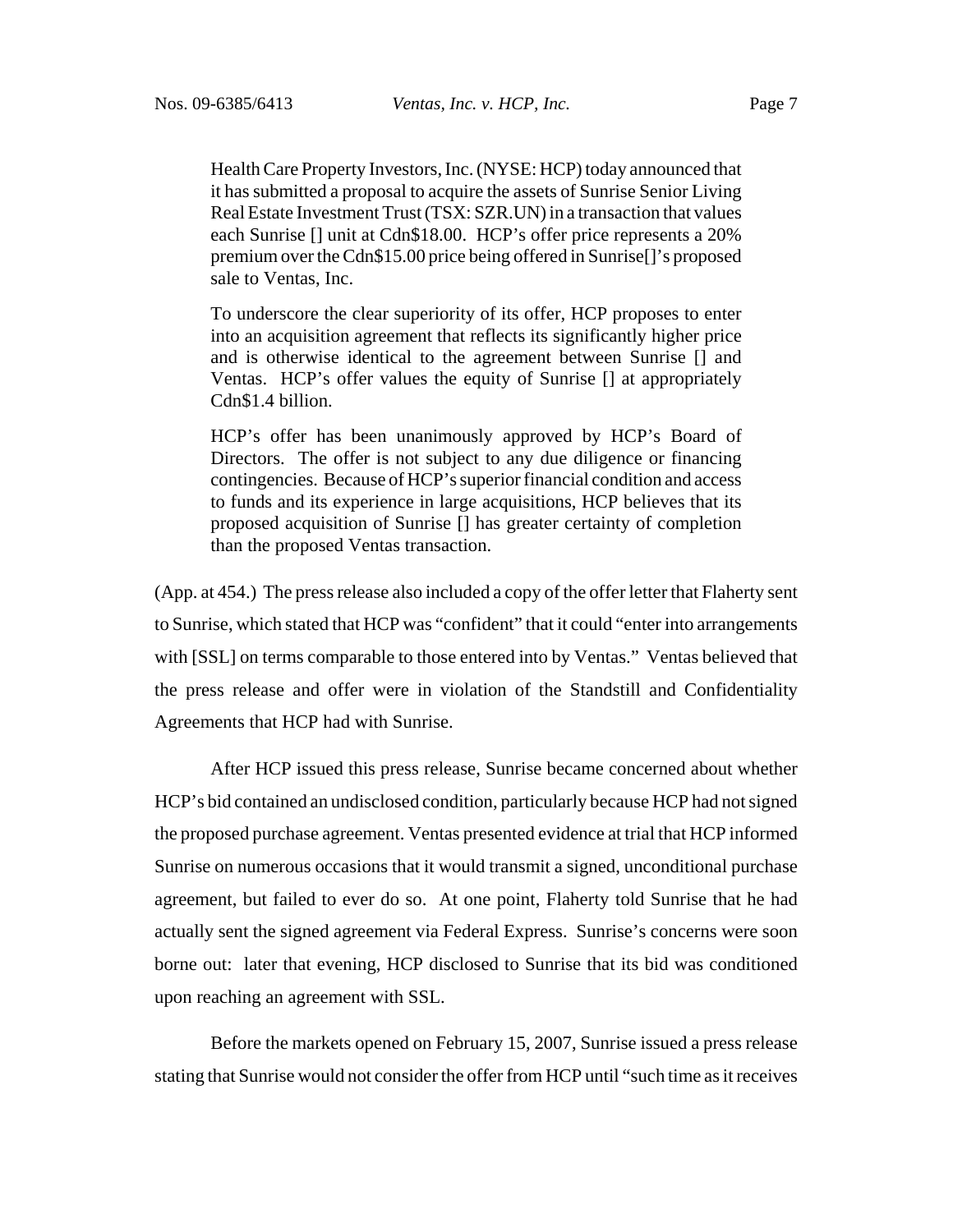a confirmation from HCP that their proposal is not conditional on [HCP] reaching an agreement with [SSL]." (*Id*. at 1240; *see also* Tr.2A at 98.)

Once the markets opened on February 15, 2007, the first day of trading since HCP publicly announced its offer of \$18.00 per unit, the price of Sunrise increased from approximately \$15.00 per unit to approximately \$18.00 per unit in the largest trading day in the history of Sunrise. Within two business days of the press release, approximately 40 million units of Sunrise had been exchanged, representing nearly 60% of Sunrise's total outstanding units. Ventas presented evidence that arbitragers from the U.S. had begun to purchase the units of Sunrise.

On February 18, 2007, HCP proposed to SSL that they enter into an agreement that HCP presented as nearly "identical" to the agreement that SSL had reached with Ventas. The proposed agreement, however, demanded certain development rights previously rejected by SSL, and that SSL was unlikely to accept in any future negotiations. (Tr.2A at 107; Tr.3A at 64-66; Tr.3B at 126; Tr.5A at 93-96; R. 481 at 310-313.)

Sunrise issued a second press release on February 19, 2007, stating that the HCP offer was "expressly conditional on HCP entering into" an agreement with SSL, as "certain agreements among the various parties" prevent HCP from negotiating with SSL. (App. at 590; Tr.11A at 49-50.)

On February 20, 2007, HCP informed Sunrise that HCP had proposed an agreement to SSL that was "materially the same" as the agreement between SSL and Ventas. (Tr.5A at 130.) This prompted Sunrise to issue a press release on February 21, 2007, stating that HCP had amended its offer to include an express condition. The press release also stated that HCP "indicated that they are prepared to enter into an agreement with Sunrise Inc. on the terms HCP purports are substantially similar to the agreement entered into between Ventas, Inc. and Sunrise, Inc." (App. at 730A.) Ventas issued its own press release on February 22, 2007, in which Ventas stated that HCP's offer was barred by the Standstill Agreement, and was a conditional offer that was in fact less favorable than its own. (*Id.* at 1228.)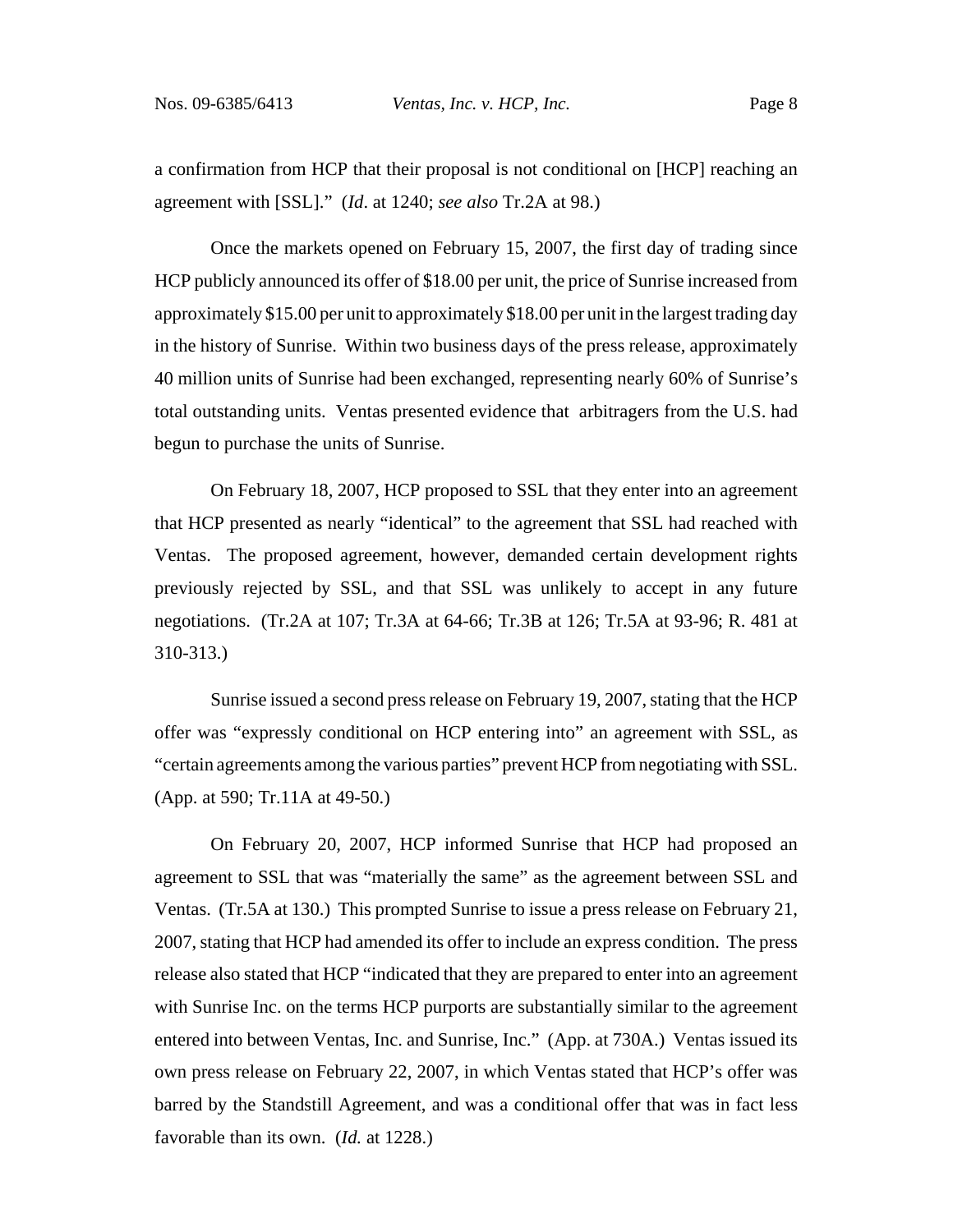Amidst this flurry of press releases, on February 21, 2007, HCP submitted a proposal to purchase another company, identified as "Slough," for \$3.1 billion. (Tr.4B at 96.) HCP did not issue a press release relating to this proposed acquisition. (*Id.*; Tr.9A at 73.) The Slough deal would be announced publicly months later, after which Standard & Poors would immediately place HCP's credit and senior notes on "credit watch." (Tr.9A at 73.)

Meanwhile, Sunrise and Ventas each filed applications in the Ontario Superior Court of Justice, Canada ("Ontario Superior Court"), seeking declarations regarding the continued validity of HCP's Standstill Agreement.**<sup>3</sup>** Sunrise, which filed its application on February 19, 2007, sought to clarify whether HCP was permitted to negotiate with SSL. Ventas likewise filed an application on February 21, 2007, seeking a declaration that Sunrise was obligated to enforce its Standstill Agreement with HCP.

On March 5, 2007, the Ontario Superior Court ruled as follows: 1) Sunrise must enforce its Standstill Agreement with HCP; 2) the Purchase Agreement was reasonably designed to ensure enforcement of the Standstill Agreements; 3) neither the Standstill Agreement with HCP nor any subsequent action by Sunrise authorized HCP to submit a late bid; and 4) Sunrise conducted the auction in a manner consistent with the Standstill Agreement. As a result of this ruling, on March 7, 2007, HCP withdrew its offer to purchase Sunrise.

Voting on the Purchase Agreement began on or around March 7, 2007, when Sunrise mailed ballots and proxy statements to its unitholders. Four of the largest institutional unitholders—ING, Caisse, Cypress, and Morgan Stanley, which collectively controlled approximately 39% of the vote—voted against the Purchase Agreement. (App. at 1315-17.)

On March 26, 2007, during the voting period, the Ontario Court of Appeal affirmed the decision of the Ontario Superior Court, holding as follows: 1) the HCP

<sup>&</sup>lt;sup>3</sup>Additionally, on April 5, 2007, Ventas filed an action against Sunrise in the Canadian courts, claiming damages of \$250 million from Sunrise's efforts to facilitate HCP's bid. This matter was resolved with Ventas' ultimate purchase of Sunrise for \$16.50 per unit.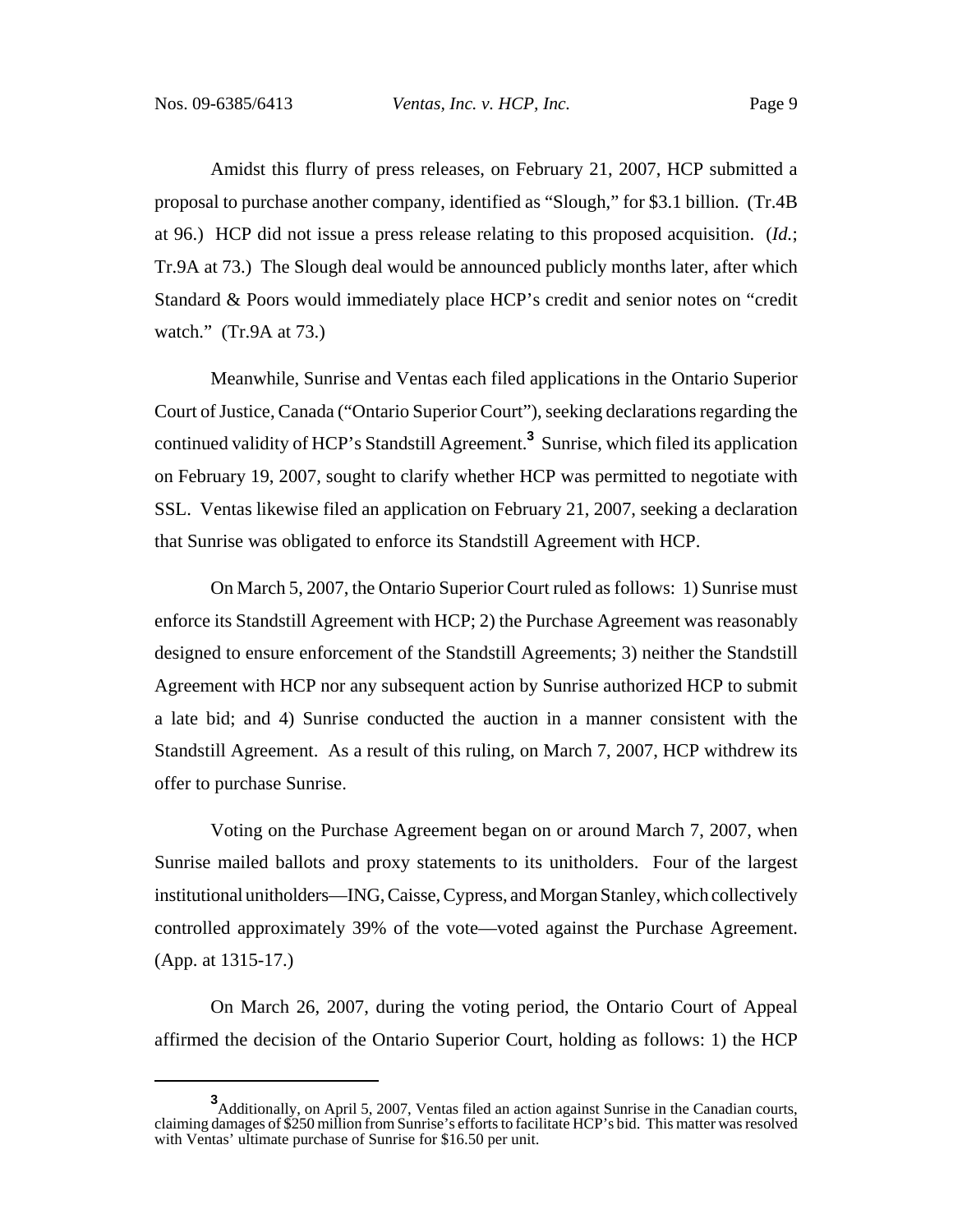Standstill Agreement precluded HCP from submitting a subsequent bid and the Purchase Agreement required Sunrise to enforce the HCP Standstill Agreement; 2) the requirement that Sunrise enforce the Standstill Agreement against HCP is balanced and objectively reasonable in the context of the auction; and 3) Sunrise acted reasonably in designing and conducting the auction process so as to maximize value.

By April 9, 2007, a sufficient number of proxies had been entered against the Purchase Agreement to prevent its approval. (Tr.4A at 119; App. at 742.) On April 11, 2007, to salvage the deal and avoid injury to its reputation, Ventas increased its original offer of \$15.00 per unit to \$16.50 per unit. The unitholders approved Ventas' increased offer on April 19, 2007, and the deal closed on April 26, 2007.

Ventas commenced this diversity action under 28 U.S.C. § 1332 soon thereafter. On May 3, 2007, Ventas filed a Complaint against HCP in the district court, asserting Kentucky state law claims of tortious interference with contract, and tortious interference with a prospective advantage. Ventas alleged that HCP improperly interfered with its valid expectancy that the Sunrise unitholders would approve its \$15.00 per unit offer to purchase Sunrise, causing Ventas to raise its offer to \$16.50 per unit.

On July 2, 2007, HCP moved to dismiss the Complaint, arguing *res judicata* and failure to state a claim. The district court denied the motion. On July 25, 2008, the district court granted HCP leave to file counterclaims against Ventas, alleging that Sunrise—whose liabilities Ventas had assumed—misled HCP about the fairness of the auction process. On March 25, 2009, upon Ventas' motion for judgment on the pleadings, the district court dismissed HCP's counterclaims, reasoning that HCP's allegations were not cognizable under Kentucky law.

On May 14, 2009, the parties cross-moved for summary judgment. HCP argued that *res judicata* precluded Ventas' claims and that Ventas could not prove tortious interference with contract. Ventas sought summary judgment on its claim of tortious interference with a prospective advantage, as well as on HCP's "non-damages affirmative defenses." Ventas also sought resolution of numerous issues of collateral estoppel stemming from the Canadian litigation.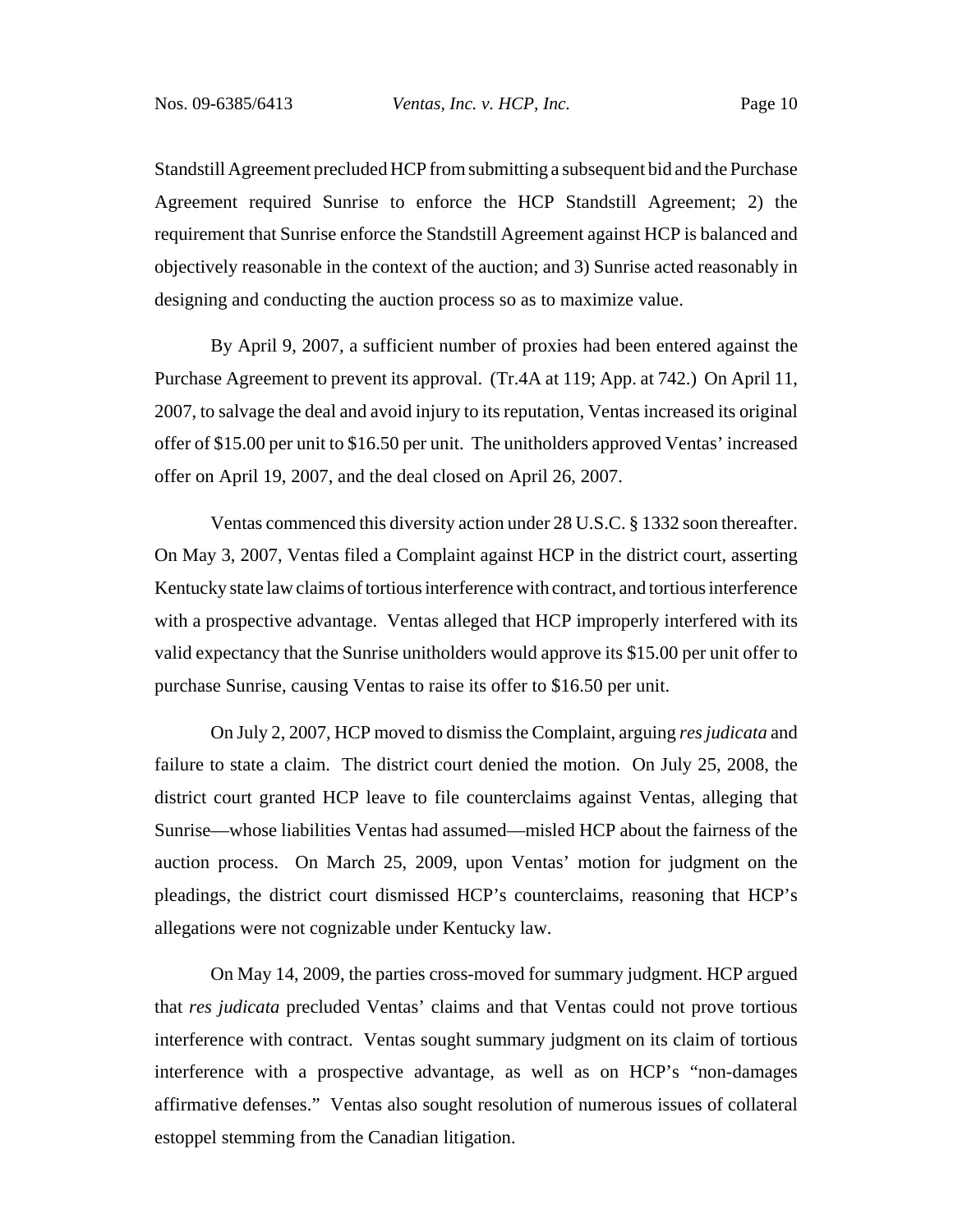In a memorandum and opinion dated July 15, 2009, the district court granted summary judgment for HCP on Ventas' claim of tortious interference with contract, but permitted Ventas' claim of tortious interference with a prospective advantage to proceed to trial. In so doing, the district court held that Ventas could not seek consequential damages based on increased financing costs that it incurred as a result of any delay in the closing of the Sunrise auction. Additionally, the district court once again rejected HCP's claim of *res judicata*.

A jury trial commenced on August 18, 2009 and lasted until September 4, 2009. On August 28, 2009, the district court granted judgment as a matter of law for HCP on the issue of punitive damages, holding that Ventas had not presented sufficient evidence to present the issue to the jury.

Towards the end of the trial, the parties contested the substance of the jury instructions. The central issue was whether the district court should instruct the jury in accordance with § 767 or § 768 of the Restatement (Second) of Torts. Both sections impose liability for tortious interference, but § 767 is a generally applicable section, while § 768 treats tortious interference as between competitors and imposes a higher standard for liability. The district court resolved the question in favor of § 768, but also instructed the jury as to "some of the factors enumerated in section 767 [as] helpful guideposts for examining the alleged wrongfulness of HCP's actions." The district court also held, as a matter of law, that: 1) Ventas and HCP were competitors; 2) the actions of Ventas and HCP did not "create or continue an unlawful restraint of trade;" and 3) the purpose of any tortious interference by HCP was "at least in part to advance [HCP's] interest in competition." (R. 450 at 6 n.5.)

On September 4, 2009, the jury returned a verdict for Ventas in the amount of \$101,672,807.00 (U.S.), apparently calculating Ventas' damages as follows:

| $$15.00 /$ unit                                             |
|-------------------------------------------------------------|
| $$16.50 /$ unit                                             |
| $$1.50 /$ unit                                              |
| 75,847,494                                                  |
| Damage to Ventas (units x damage per unit) \$113,771,241.00 |
|                                                             |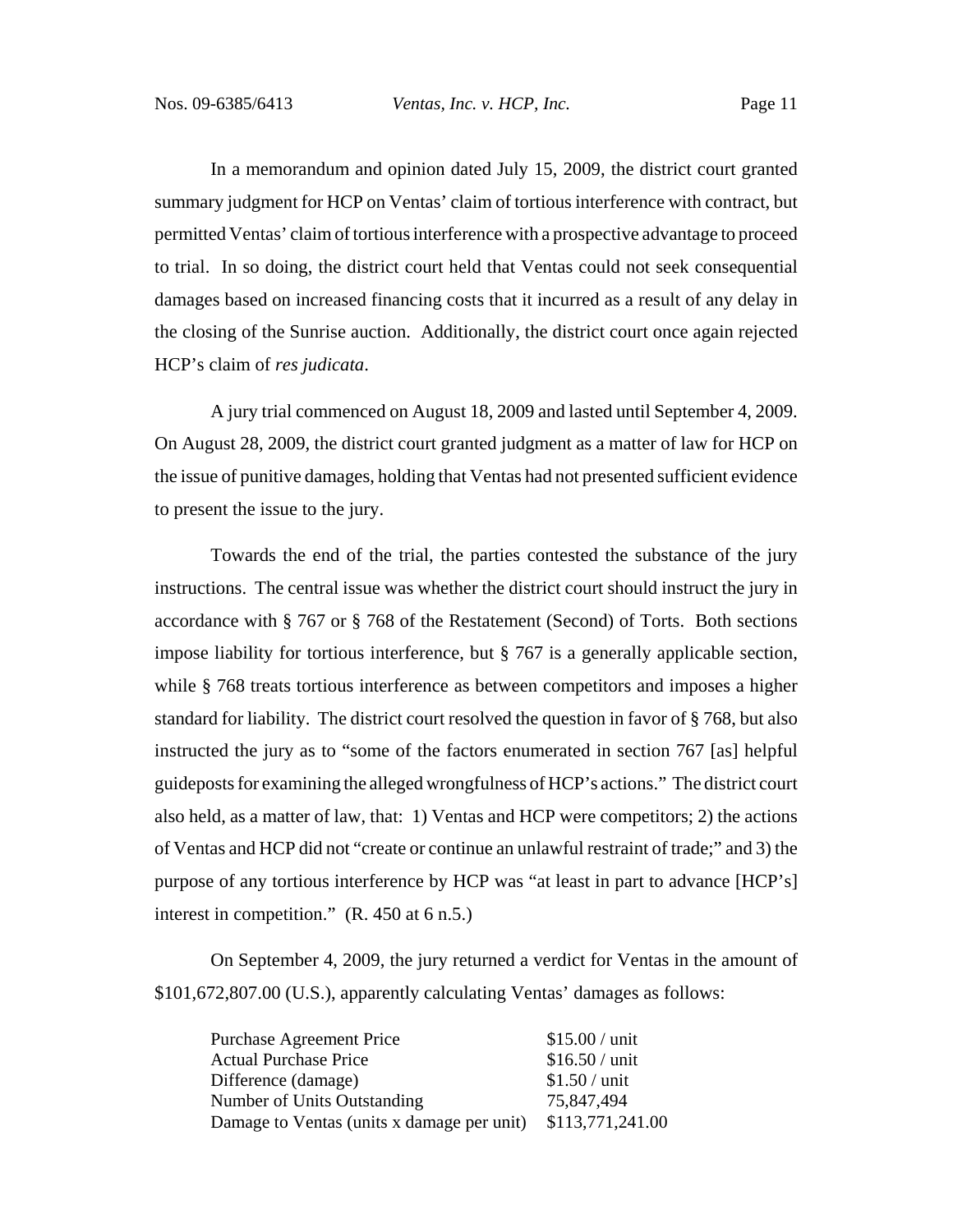| Conversion Rate $(4/26/07)$ | $$1.00$ (Can.) = \$0.89366 (U.S.) |
|-----------------------------|-----------------------------------|
| <b>Total Damages (U.S.)</b> | $$101,672,807.00$ (U.S.)          |

(*See* Tr.7A at 59.) (The district court, not the jury, performed the currency conversion.)

The parties filed post-trial motions. HCP sought judgment as a matter of law under Rule 50(b) of the Federal Rules of Civil Procedure based on the sufficiency of the evidence, and, once again, *res judicata*. HCP alternatively sought a new trial based on claimed deficiencies in the jury instructions; erroneous evidentiary rulings; and the overall weight of the evidence. Ventas moved to alter or amend the judgment under Rule 59(e) of the Federal Rules of Civil Procedure, requesting that the district court: 1) convert damages from Canadian to U.S. dollars as of the date of judgment rather than the date of injury; and 2) award prejudgment interest on the jury verdict. On November 16, 2009, the district court denied both parties' post-trial motions. This timely crossappeal followed.

#### **DISCUSSION – APPEAL BY HCP**

The Court first turns to the issues that HCP raises on appeal. HCP argues that the district court erroneously: 1) concluded that Ventas' claims were not barred by *res judicata*; 2) instructed the jury on the elements of "improper interference" and "but-for" causation; and 3) denied HCP judgment as a matter of law on the element of causation. Because we find that these arguments lack merit, we **AFFIRM** the judgment below in its entirety.

# **I. Res Judicata**

We begin our analysis with HCP's argument that Ventas' claim is barred by the doctrine of *res judicata*. According to HCP, Ventas could have—and should have—asserted its tortious interference claims when it filed its application in the Ontario Superior Court on February 21, 2007. The district court rejected this argument, and we now **AFFIRM**.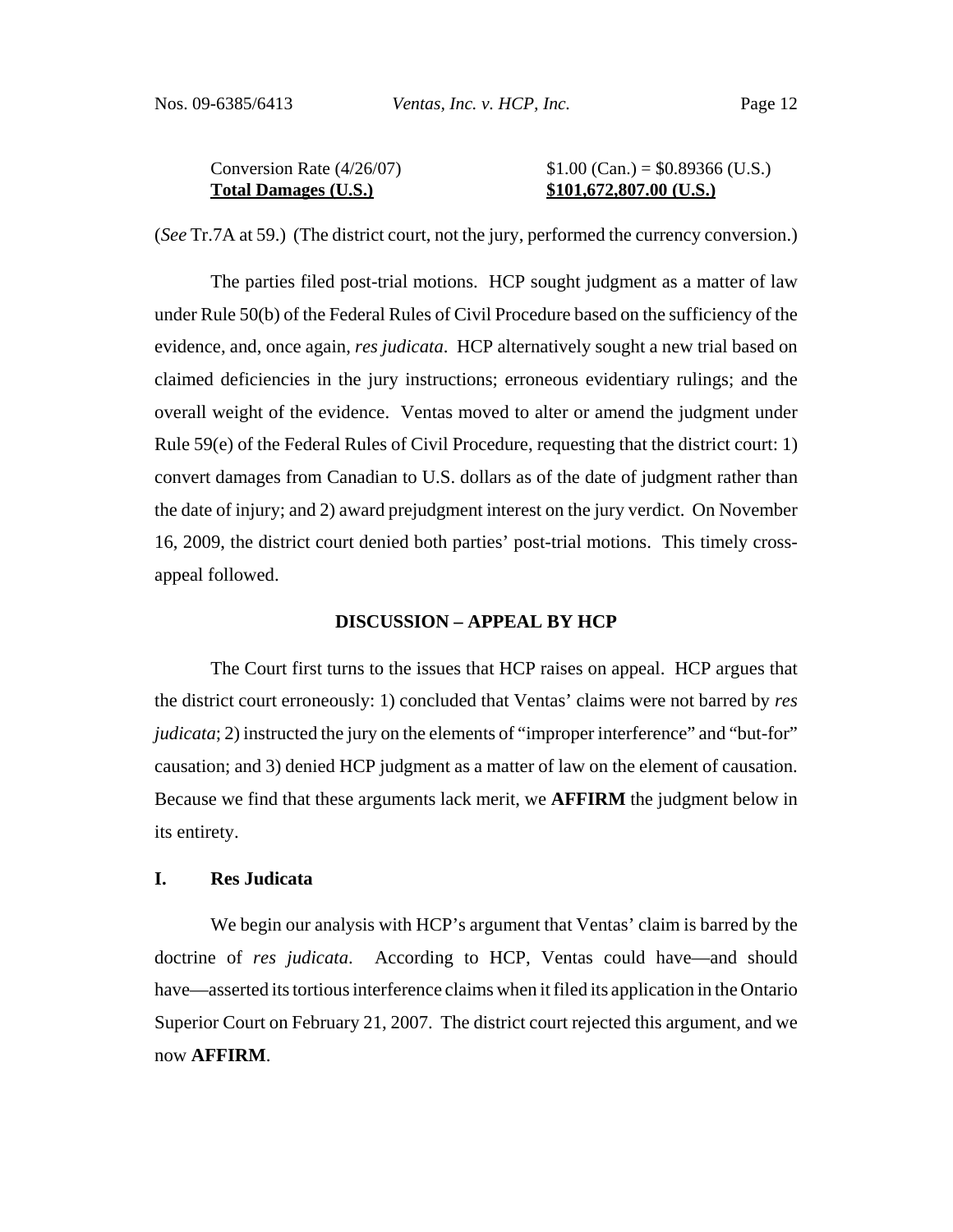### **A. Standard of Review and Legal Standard**

The district court's application of the doctrine of *res judicata* is reviewed *de novo. Bragg v. Flint Bd. of Educ*., 570 F.3d 775, 776 (6th Cir. 2009). Under Kentucky law,**<sup>4</sup>** *res judicata* consists of two distinct components, claim preclusion and issue preclusion. Kentucky courts generally follow the Restatement (Second) of Judgments (1982) for purposes of applying *res judicata.***<sup>5</sup>** This appeal raises only claim preclusion, which, under Kentucky law, bars the litigation of "entire claims that were brought or should have been brought in a prior action." *Morgan v. Standard Elec. Co., Inc.*, 62 F. App'x 110, 111 (6th Cir. 2003). Under Kentucky law, for claim preclusion to bar a subsequent action:

First, there must be identity of parties. Second, there must be identity of the two causes of action. Third, the action must be decided upon its merits. In short, the rule of res adjudicata does not act as a bar if there are different issues or the questions of law presented are different. Likewise, it has long been recognized that a party may not split his cause of action, therefore, if a cause of action should have been presented and the party failed to do so and the matter should again arise in another action, it will be held that the first action was res adjudicata as to all causes that should have properly been presented.

*Newman v. Newman*, 451 S.W.2d 417, 419 (Ky. 1970).

**<sup>4</sup>** A federal court sitting in diversity applies the choice of law rules of the forum state to determine questions of *res judicata*. *See Taveras v. Taveraz*, 477 F.3d 767, 783 (6th Cir. 2007). Here, the parties did not brief whether Kentucky, as the forum state, would apply its own *res judicata* law or that of Ontario in determining the preclusive effect of the prior Canadian action. The parties have instead assumed, as did the district court, that Kentucky and Ontario would apply the same rules of *res judicata*. For purposes of this appeal, we need not disturb this assumption. *See C.D. Herme, Inc. v. R. C. Tway Co.*, 294 S.W.2d 534, 538 (Ky. 1956) (holding that where the parties fail to argue that the law of a jurisdiction other than Kentucky governs, the Kentucky Supreme Court will "assume[] that the [law of the other jurisdiction] is the same as that of Kentucky.").

**<sup>5</sup>** *See, e.g.*, *Smith v. Bob Smith Chevrolet, Inc.*, 275 F. Supp. 2d 808, 813 (W.D. Ky. 2003); *Coomer v. CSX Transp., Inc.*, 319 S.W.3d 366, 371 & n.9, 14, 31 (Ky. 2010); *Berrier v. Bizer*, 57 S.W.3d 271, 280-81 (Ky. 2001); *Yeoman v. Commonwealth Health Policy Bd.*, 983 S.W.2d 459, 465 (Ky. 1998); *Capital Holding Corp. v. Bailey*, 873 S.W.2d 187, 193 (Ky. 1994); *Watts By and Through Watts v. K, S & H*, 957 S.W.2d 233, 237 (Ky. 1997); *ESI Cos., Inc. v. Ray Bell Const. Co. Inc.*, No. 2008-CA-00176- MR, 2009 WL 4060478, at \*8 (Ky. Ct. App. Nov. 25, 2009); *Parker v. Carrington*, No. 2004-CA-002614- MR, 2006 WL 2517898, at \*2 (Ky. Ct. App. Sept. 1, 2006); *Black v. CMT Trucking*, No. 2004-CA-001079-WC, 2005 WL 267568, at \*5 (Ky. Ct. App. Feb. 4, 2005); *Wheeler v. Wheeler*, 154 S.W.3d 291, 294 (Ky. Ct. App. 2004); *Hauling v. Powell*, No. 2002-CA-002340, 2003 WL 21204976, at \*6 (Ky. Ct. App. May 23, 2003); *Dennis v. Fiscal Court of Bullitt Cnty.*, 784 S.W.2d 608, 609-10 & n.2 (Ky. Ct. App. 1990); *Rev. Cabinet, Commonwealth of Ky. v. Samani*, 757 S.W.2d 199, 202 (Ky. Ct. App. 1988).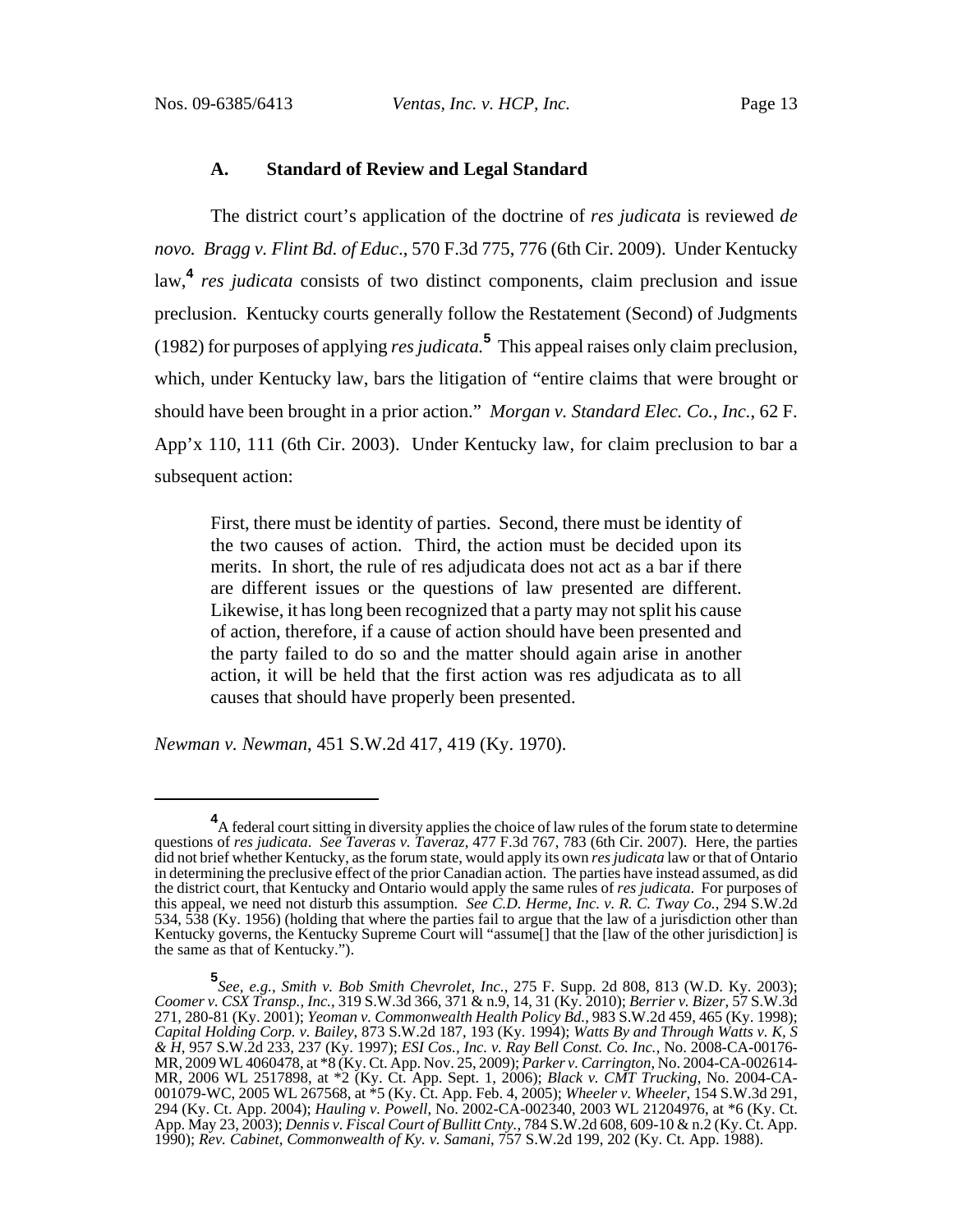# **B. Application**

The district court concluded that *res judicata* is inapplicable because Ventas' claim of tortious interference was not ripe on February 21, 2007, when Ventas filed its application in the Ontario Superior Court. The district court relied upon the well-settled principle that *res judicata* "cannot be used to cut off a cause of action before it accrues." *Watts By & Through Watts*, 957 S.W.2d at 237. On appeal, the parties dispute whether Ventas' claims of tortious interference were ripe on February 21, 2007.

The parties and the district court, however, have overlooked the well-settled rule that an action for declaratory relief does not have preclusive effect in a subsequent litigation between the same parties. Under § 33 of the Restatement (Second) of Judgments,

[a] plaintiff who wins declaratory judgment may go on to seek further relief, even in an action on the same claim which prompted the action for a declaratory judgment. This further relief may include damages which had accrued at the time the declaratory relief that could have been requested initially.

Restatement (Second) of Judgment § 33, cmt. (c). The Restatement expressly permits claim splitting where, as here, the first action sought only declaratory relief. *Id.* (stating that "a declaratory action determines only what it actually decides and does not have a claim preclusive effect on other contentions that might have been advanced.").

Consistent with Kentucky's general adherence to the Restatement (*see supra* note 5 (collecting cases)), Kentucky has "adopted essentially the same rule [as Restatement § 33]," even though Kentucky has done so without expressly referencing the Restatement. *See Andrew Robinson Int'l, Inc. v. Hartford Fire Ins. Co.*, 547 F.3d 48, 56 (1st Cir. 2008) (discussing Kentucky law). In *Cooke v. Gaidry*, 218 S.W.2d 960 (Ky. 1949), for example, the Kentucky high court held that "suits for declaratory judgments" under state law do not fall within the general rule that "a former judgment is conclusive not only of all matters actually adjudicated thereby, but in addition, as to all matters which could have been presented for adjudication in the original action." *Id.* at 961-62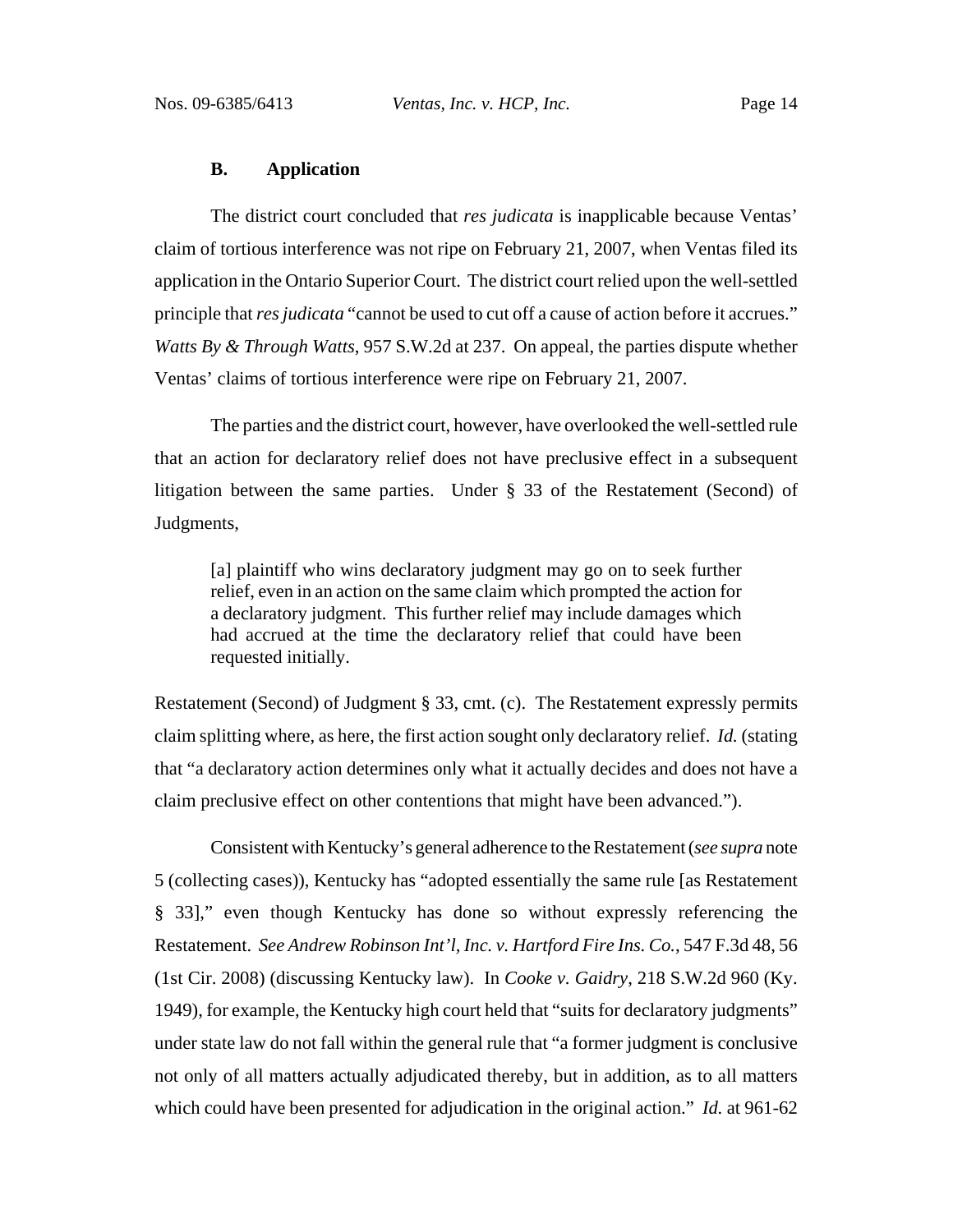(holding that prior declaratory judgment action on a lease did not preclude a subsequent action for damages). The rule as stated in *Cooke* is oft-repeated and is now well-settled Kentucky law.**6** *See, e.g.*, *Holbrook v. Shelter Ins. Co.*, 186 F. App'x 618, 622 (6th Cir. 2006); *City of Paducah v. Elec. Plant Bd. of the City of Paducah*, 449 S.W.2d 907, 910 (Ky. 1970).

It is undisputed in the instant case that the prior proceedings in Canada were declaratory in nature. (HCP Br. at 13; Ventas Br. at 62.) In fact, the Ontario Superior Court expressly stated that Ventas "applie[d] for a declaration" as to the parties' obligations under the various agreements. *See Ventas, Inc. v. Sunrise Senior Living Real Estate Invest. Trust*, 07-CL-6893 (Ont. Sup. Ct. Mar. 6, 2007). It is thus clear that the prior Ontario action does not have preclusive effect under Kentucky law,**<sup>7</sup>** and does not bar Ventas' present tort action against HCP. *See Stericycle*, *Inc. v. City of Delavan*, 120 F.3d 657, 659 (7th Cir. 1997) ("The effect of such a declaration . . . is not to merge a claim in the judgment or to bar it.") (internal quotation marks and citation omitted).

Accordingly, we **AFFIRM** the decision of the district court decision as a matter of Kentucky law, declining to accord preclusive effect to the prior Canadian litigation. *See Angel v. Kentucky*, 314 F.3d 262, 264 (6th Cir. 2002) ("[W]e are free to affirm the judgment on any basis supported by the record.").

**<sup>6</sup>** The Kentucky rule is consistent with the majority rule. As the First Circuit recently noted, the "vast majority of states that have addressed this problem unapologetically apply a special rule of claim preclusion, consistent with that of section 33 of the Second Restatement, in the declaratory judgment context." *Hartford Fire Ins. Co.*, 547 F.3d at 56; *see also Duane Reade, Inc. v. St. Paul Fire & Marine Ins. Co.*, 600 F.3d 190, 196 (2d Cir. 2010); *Am. Forest Council v. Shea*, 172 F. Supp. 2d 24, 29 (D.D.C. 2001) ("Where a party asks only for declaratory relief, courts have limited the preclusive effect to the matters declared, hence permitting a later action seeking coercive relief based on the same cause of action.").

**<sup>7</sup>** As noted *supra* note 4, the Court assumes, as the parties and district court did, that Kentucky law governs the application of *res judicata* in this case. Nonetheless, even if Ontario law so governed, it appears that Ontario law would not give the prior action preclusive effect. (*See, e.g.*, R. 28, Ex. 9 at 8 ("The courts of Ontario, and the courts elsewhere in Canada, have been cautious about applying the cause of action estoppel branch of the doctrine of *res judicata* in circumstances in which the prior proceeding was an application . . . rather than an action.") (collecting cases) (Decl. of John W. Morden, former Assoc. Chief Justice of Ontario).)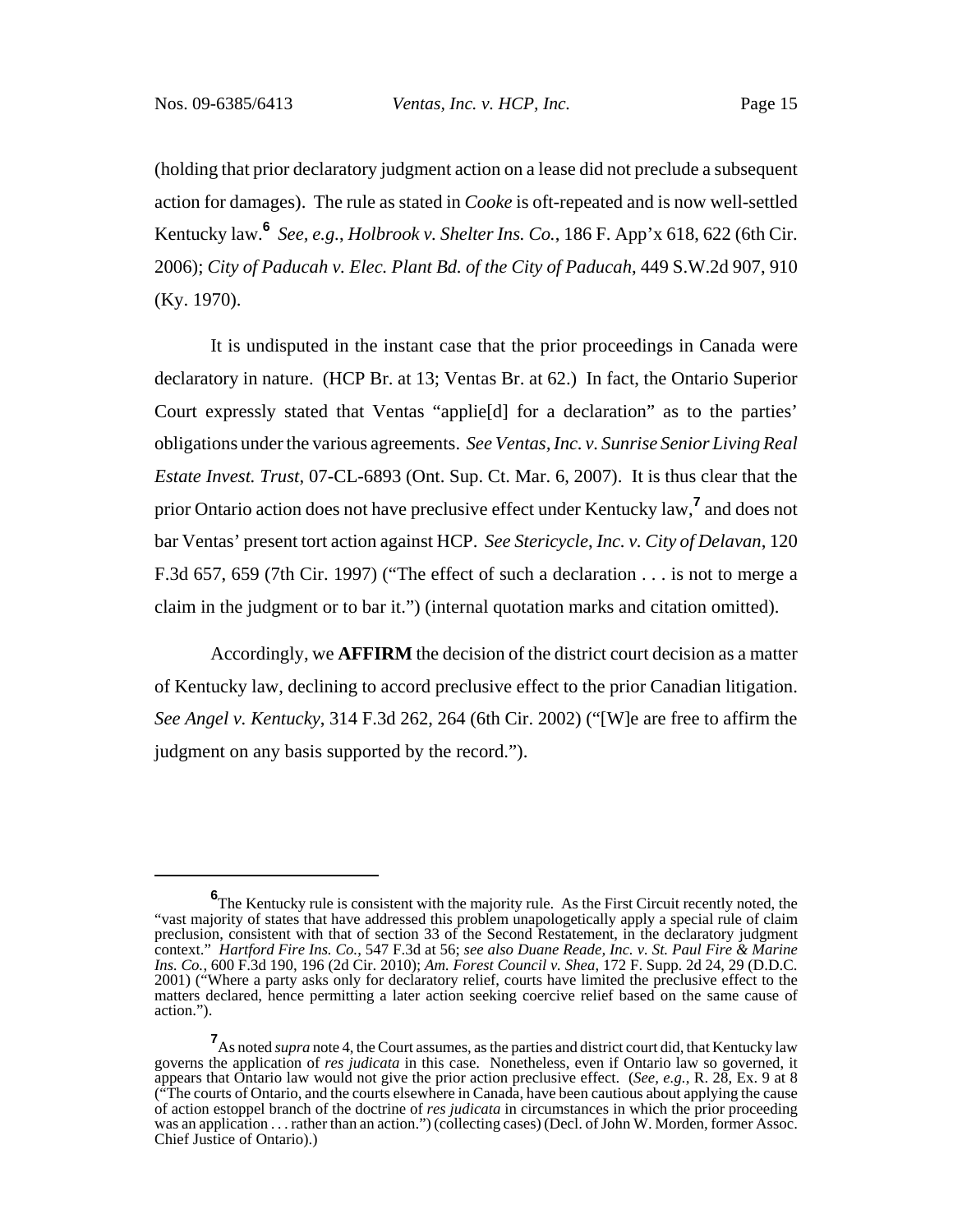# **II. Jury Instructions**

We now turn to HCP's argument that the district court erred as a matter of Kentucky law in its instructions to the jury. Specifically, HCP asserts that the district court improperly instructed the jury on two of the elements of tortious interference under Kentucky law, namely "improper interference" and "but-for" causation. As we explain below, we find no error in the district court's jury instructions.

#### **A. Standard of Review**

We review the "legal accuracy of jury instructions de novo," *United States v. Blanchard*, 618 F.3d 562, 571 (6th Cir. 2010), and the denial of a proposed jury instruction for abuse of discretion. *See United States v. Adams*, 583 F.3d 457, 468-69 (6th Cir. 2009). Reversal of a judgment on the basis of an erroneous jury instruction may occur "only if the instructions, viewed as a whole, were confusing, misleading, or prejudicial." *United States v. Harrod*, 168 F.3d 887, 892 (6th Cir. 1999) (internal quotation marks and citation omitted).

#### **B. Tortious Interference Under Kentucky Law**

Because the district court's jury instructions were based on Kentucky law, we first review the relevant state law on which the jury was instructed. Under Kentucky law, liability for tortious interference arises when a party improperly interferes with a valid expectancy of another. *See Nat'l Collegiate Athletic Ass'n By and Through Bellarmine College v. Hornung*, 754 S.W.2d 855, 857 (Ky. 1988). In *Hornung*, the Kentucky Supreme Court first recognized the tort, expressly adopting §§ 766, 767 and 773 of the Restatement (Second) of Torts. *Id.*

Section 766B sets forth the basic elements of a tortious interference claim:

# **§ 766B: Intentional Interference with Prospective Contractual Relation**

One who intentionally and *improperly interferes* with another's prospective contractual relation . . . is subject to liability to the other for the pecuniary harm resulting from loss of the benefits of the relation, whether the interference consists of (a) inducing or otherwise causing a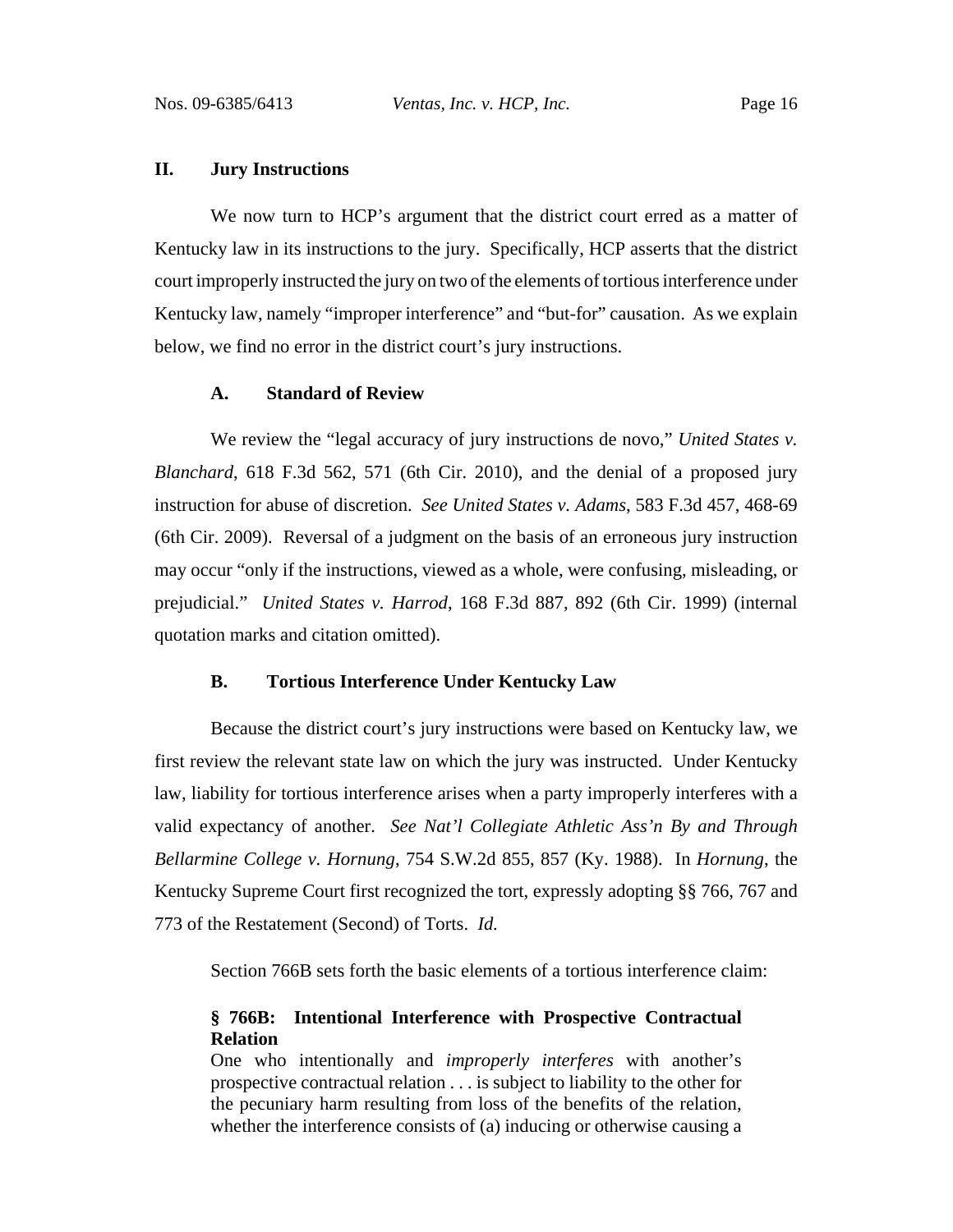third person not to enter into or continue the prospective relation or (b) preventing the other from acquiring or continuing the prospective relation.

Restatement (Second) of Torts § 766B (emphasis added).

Section 767 elaborates on the element of "improper interference" set forth in

§ 766B:

#### **§ 767. Factors In Determining Whether Interference Is Improper**

In determining whether an actor's conduct in intentionally interfering with a contract or a prospective contractual relation of another is improper or not, consideration is given to the following factors:

(a) the nature of the actor's conduct,

(b) the actor's motive,

(c) the interests of the other with which the actor's conduct interferes,

(d) the interests sought to be advanced by the actor,

(e) the social interests in protecting the freedom of action of the actor and the contractual interests of the other,

(f) the proximity or remoteness of the actor's conduct to the interference and

(g) the relations between the parties.

*Id.* § 767. Summarizing these factors, the Kentucky Supreme Court has held that "improper interference" under § 766B requires the plaintiff to "'show malice or some significantly wrongful conduct.'" *Leo J. Brielmaier Co. v. Newport Hous. Auth.*, 173 F.3d 855 (6th Cir. 1999) (table) (quoting *Hornung*, 754 S.W.2d at 859); *Steelvest, Inc. v. Scansteel Serv. Ctr., Inc.*, 807 S.W.2d 476, 487 (Ky. 1991) (defining "unlawful means" as including fraud, deceit, and coercion).

In the case of a tortious interference claim between competitors, § 768 holds plaintiffs to a more exacting standard. Section 768 makes clear that "competition is not an improper basis for interference," Restatement (Second) of Torts § 768, cmt. (a), and provides, in pertinent part:

#### **§ 768. Competition As Proper or Improper Interference**

(1) One who intentionally causes a third person not to enter into a prospective contractual relation with another who is his competitor . . . *does not interfere improperly* with the other's relation if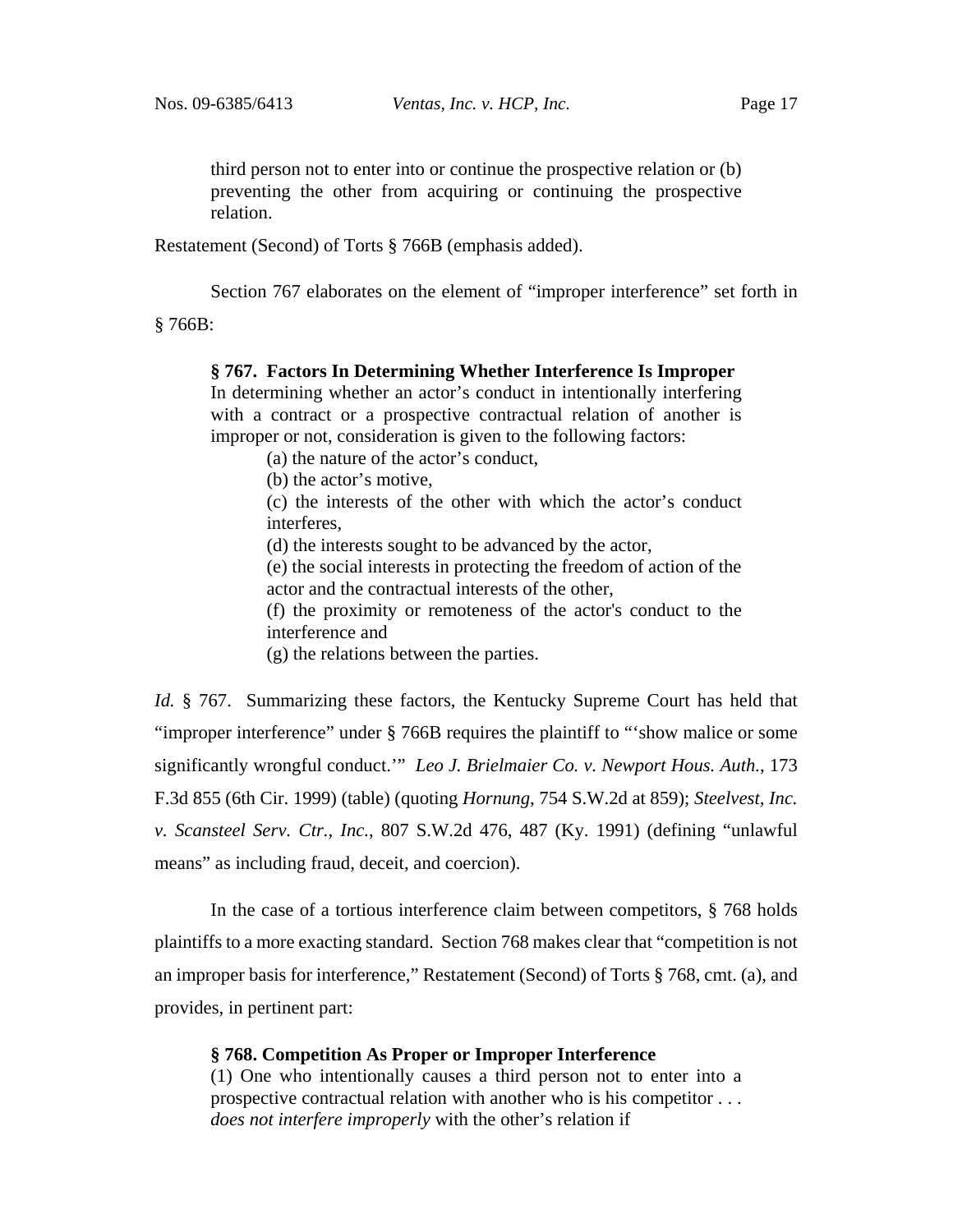(a) the relation concerns a matter involved in the competition between the actor and the other and (b) the actor does not employ *wrongful means* and (c) his action does not create or continue an unlawful restraint of trade and (d) his purpose is at least in part to advance his interest in competing with the other.

Restatement (Second) of Torts § 768 (emphasis added). It is unclear whether the Kentucky Supreme Court would apply § 768, or how § 768 may otherwise impact the factors set forth in § 767.

#### **C. Jury Instructions**

HCP requested that the district court instruct the jury under § 768. Ventas objected, arguing that § 767 sets forth the proper legal standard. The district court noted that Kentucky law was unclear on this point, and proceeded to "predict how Kentucky courts would resolve which section properly articulates the analysis for the facts at issue in this case." (R. 450 at 2); *see also Bailey v. V & O Press Co., Inc.*, 770 F.2d 601, 604 (6th Cir. 1985) (stating that federal courts should look to "all relevant data" when predicting a state supreme court's decision, including state appeals court rulings, restatements of the law, academic publications, and the majority rule).

HCP argued below, as it does now on appeal, that the commentary to § 767 directs courts to apply § 768 in the case of a tortious interference claim between competitors. *See* Restatement (Second) of Torts § 767, cmt. (a). The relevant commentary states that, in cases between competitors, § 768 "supplant[s] the generalization expressed" in § 767. *Id.*

The district court held as a matter of Kentucky law that "the appropriate use of sections 767 and 768 is to apply section 768 as the test for whether the defendant's conduct was improper. However, section 767 can still be used to illuminate the requirements of section 768." (R. 450 at 4.) The district court accordingly instructed the jury pursuant to § 768, but used "some of the factors enumerated in section 767 [as] helpful guideposts for examining the alleged wrongfulness of HCP's actions." (*Id.*)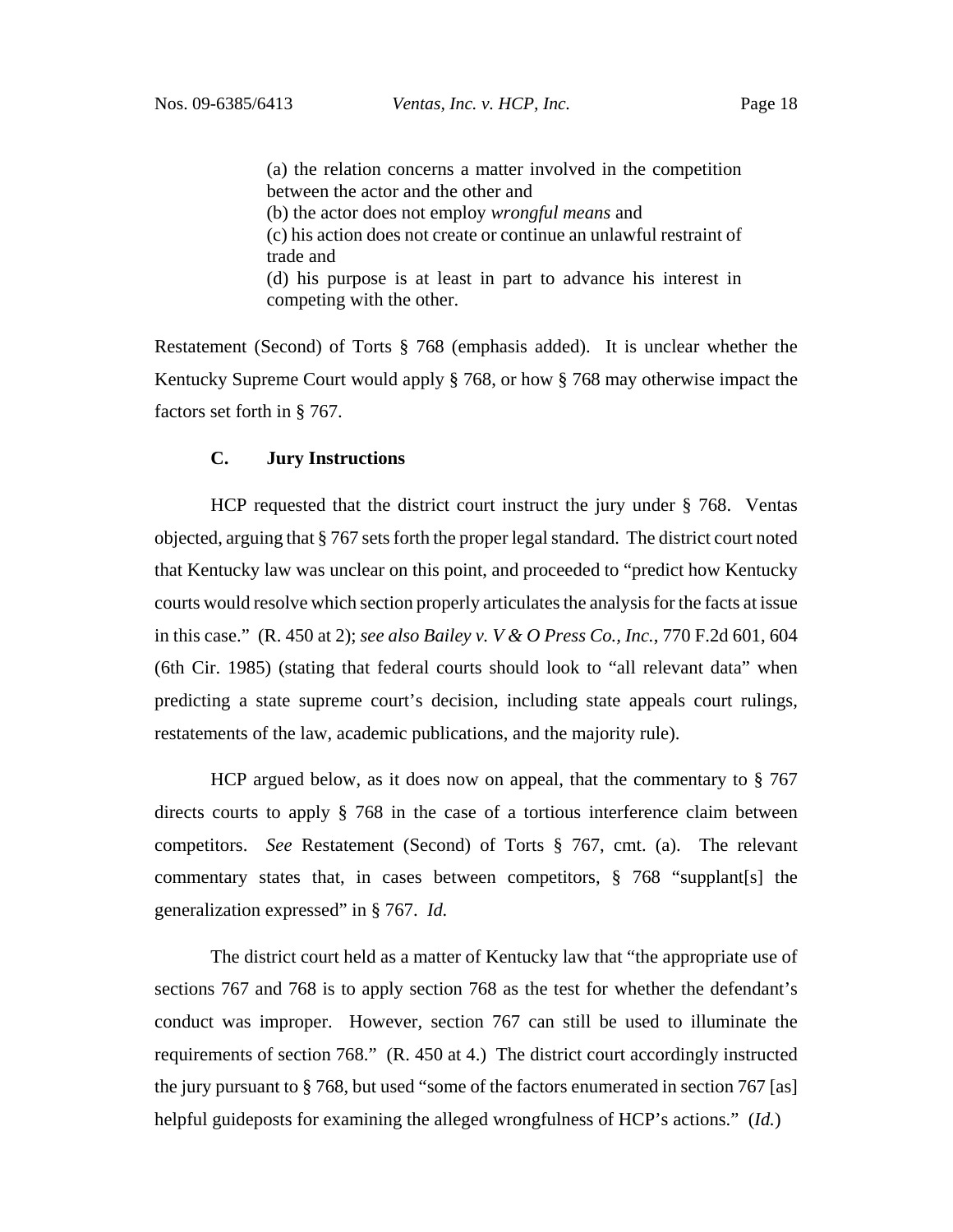In its instructions to the jury, the district court first set forth the elements that Ventas was required to prove to prevail on its tortious interference claim:

One, Ventas had a reasonable likelihood or probability of acquiring Sunrise [] at \$15 per unit; two, HCP knew about the probable acquisition of Sunrise []; three, HCP intentionally and improperly interfered with Ventas'[] acquisition of Sunrise [] at \$15 per unit; four, HCP's improper interference prevented Ventas from acquiring Sunrise [] at \$15 per unit; and five, HCP's improper interference was a substantial factor in causing Ventas'[] damages.

(Tr.12B at 100.) The district court then turned to the issue of competition:

Ventas and HCP were business competitors generally, and were competing here to acquire Sunrise []. Improper interference, as referenced in element number three, has a special meaning among competitors. In these circumstances then, the only way to find in favor of Ventas is to find that HCP employed—I put it in quotes because it's a defined term—"significantly wrongful means" to interfere with Ventas'[] acquisition of Sunrise [] at \$15 per unit.[**<sup>8</sup>** ]

For purposes of this instruction, "significantly wrongful means" includes conduct such as fraudulent misrepresentation, deceit and coercion. Among other things, you may consider the parties' conduct, motive and the circumstances of the transaction to illuminate whether HCP's conduct amounts to significantly wrongful means. To the extent you consider a party's motive in causing harm, it must be based on actual evidence of motive rather than a witness'[] opinion of another's motive.

Now, as part of element number 3 . . . Ventas must also show that HCP intended to improperly interfere with the acquisition of Sunrise []. As the word "intent" is used there, HCP's conduct must be intentional . . . HCP's conduct was intentional if its purpose was to improperly interfere with Ventas'<sup>[]</sup> acquisition of Sunrise<sup>[]</sup> or if HCP knew the improper interference was certain or substantially certain to occur.

(*Id.* at 101-02 (paragraph breaks added).)

<sup>&</sup>lt;sup>8</sup>Although "malice" would also be sufficient to show "improper interference" under Kentucky law, the district court determined that HCP did not act with "malice" because it did not act with the sole purpose of harming Ventas. (*See* R. 450 at 6 n.5.) The parties do not appeal that decision.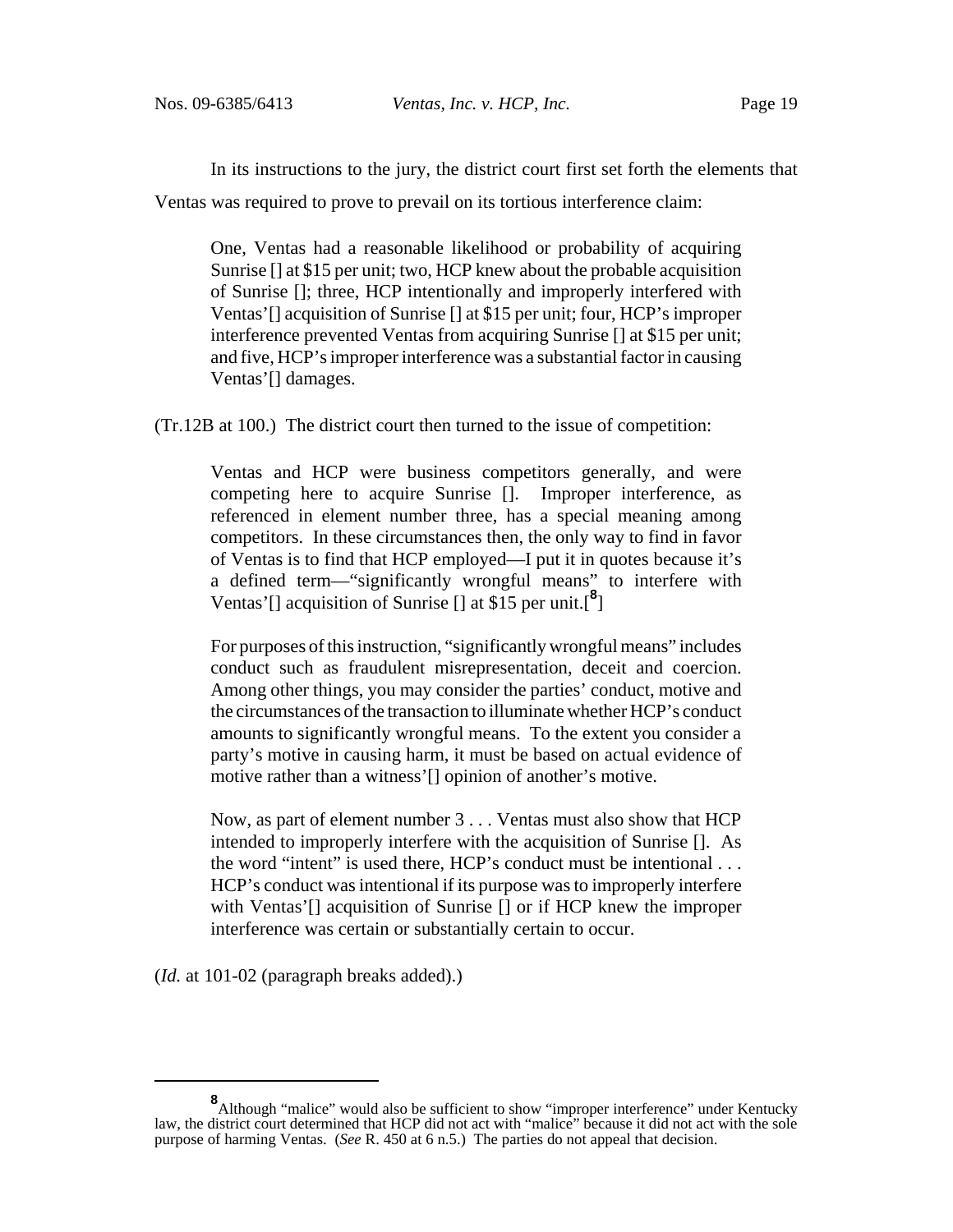Additionally, the district court gave the following instruction concerning the Canadian litigation between the parties:

The parties to this action have previously resolved related issues in the Canadian court system. The important facts of these cases are as follows: In the week after HCP made its \$18 topping bid, Sunrise [] sought guidance from a Canadian court in interpreting its confidentiality agreement with HCP and its purchase agreement with Ventas. In that case Sunrise [] and HCP generally took the position that the confidentiality agreement and the purchase agreement did not prohibit HCP's \$18 bid. Ventas took the opposite position.

The Canadian court found: One, HCP's confidentiality agreement precluded it from making the \$18 topping bid. By making the bid, HCP breached its confidentiality agreement with Sunrise []. Two, the purchase agreement between Sunrise [] and Ventas prohibited Sunrise [] from submitting HCP's bid to its unitholders. Finally, three, Sunrise['s] auction process leading to the Ventas purchase agreement was objectively reasonable and fair.

(*Id.* at 103.) The district court then discussed the relevance of the breach of contract:

HCP did breach its confidentiality agreement by submitting the February 14 topping bid. This fact alone is not sufficient to establish tortious interference. However, it may be considered along with the other evidence in determining whether HCP engaged in improper interference.

(*Id.* at 103-04.)

# **D. Application**

HCP attacks the jury instructions on four grounds: 1) that the district court improperly blended §§ 767 and 768 of the Restatement (Second) of Torts; 2) that the instructions erroneously permitted the jury to consider HCP's breach of its contract with Sunrise as improper conduct; 3) that the district court permitted the jury to consider motive without providing the proper legal standard; and 4) that the district court failed to adequately explain the element of causation. We now review each of these assignments of error, and reject each as meritless.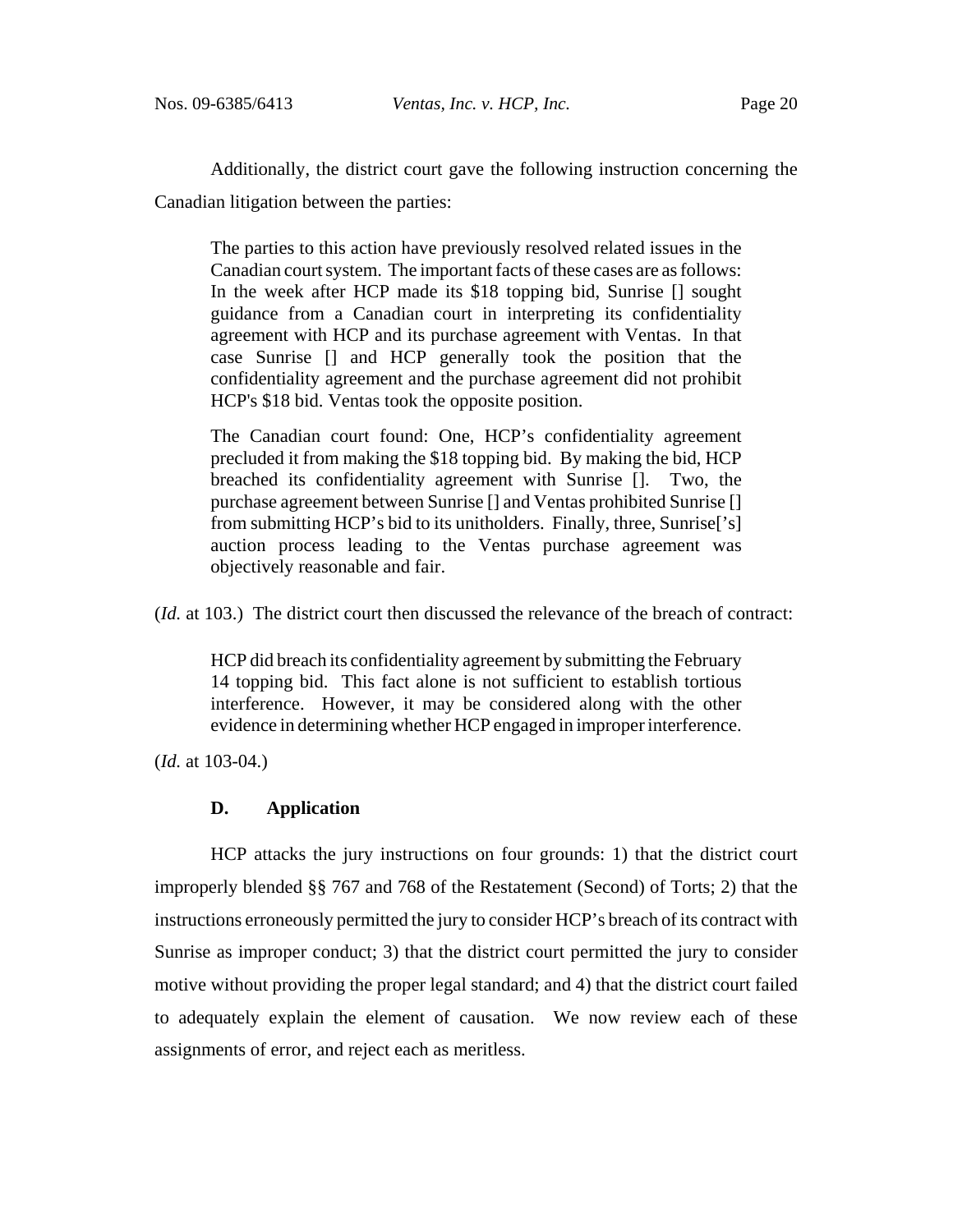#### **1. "Blending" of Sections 767 and 768**

HCP first argues that the jury instructions were erroneous because the district court "blended" §§ 767 and 768 instead of relying exclusively on § 768. Before considering the propriety of the district court's hybrid approach, we must consider the threshold issue of whether the district court properly looked to § 768 in the first instance. As explained below, we find no error in the district court's decision to apply § 768 as a matter of Kentucky law.

Although the Kentucky Supreme Court has not considered whether to apply § 768 in cases involving competitors, the reported cases on the issue have predicted that the state high court would apply § 768. *See, e.g.*, *Brake Parts, Inc. v. Lewis*, Nos. 09-132 & 10-212, 2011 WL 42973, at \*3 (E.D. Ky. Jan. 6, 2011) ("Kentucky courts would utilize the Section 768 factors as the appropriate factors for evaluating the legality of competitive conduct."); *Midwest Agency Servs., Inc. v. JP Morgan Chase Bank, N.A.*, No. 2:09-135, 2010 WL 935450, \*9 (E.D. Ky. Mar. 11, 2010) (citing *AMC of Louisville, Inc. v. Cincinnati Milacron, Inc.*, No. 3:97-CV-343, 2000 WL 33975582, at \*7-8 (W.D. Ky. Jan. 25, 2000) (relying on Section 768 in considering a tortious interference claim between competitors under Kentucky law)).

We believe that these decisions make the proper prediction. Kentucky courts generally follow the Restatement (Second) of Torts, which, of course, includes Section 768, and nothing of which we are aware suggests that Kentucky courts would not apply that section under the facts of this case. Indeed, the Restatement's heightened scrutiny of claims between competitors under § 768 is consistent with Kentucky's strong interest in robust competition.**<sup>9</sup>** *See, e.g.*, *ATC Distrib. Grp., Inc. v. Whatever It Takes Transmissions & Parts, Inc.*, 402 F.3d 700, 717 (6th Cir. 2005) ("[S]imply attempting

**<sup>9</sup>** Kentucky courts have consistently recognized a strong state interest in promoting competition across many areas of the law. *See, e.g., Anderson v. Jett*, 12 S.W. 670, 672 (Ky. 1889) ("Rivalry is the life of trade. The thrift and welfare of the people depend upon it."); *see also Ky. Farm Bureau Mut. Ins. Co. v. Shelter Mut. Ins. Co.*, 326 S.W.3d 803, 810 (Ky. 2010) (insurance law); *Covington Inn Corp. v. White Horse Tavern, Inc.*, 445 S.W.2d 135, 137 (Ky. 1969) (unfair competition); *Gen. Elec. Co. v. Am. Buyers Co-op, Inc.*, 316 S.W.2d 354, 360 (Ky. 1958) ("Our economic system is founded upon competition—'the life of trade.'"); *Love v. Kozy Theater Co.*, 236 S.W. 243, 246 (Ky. 1921).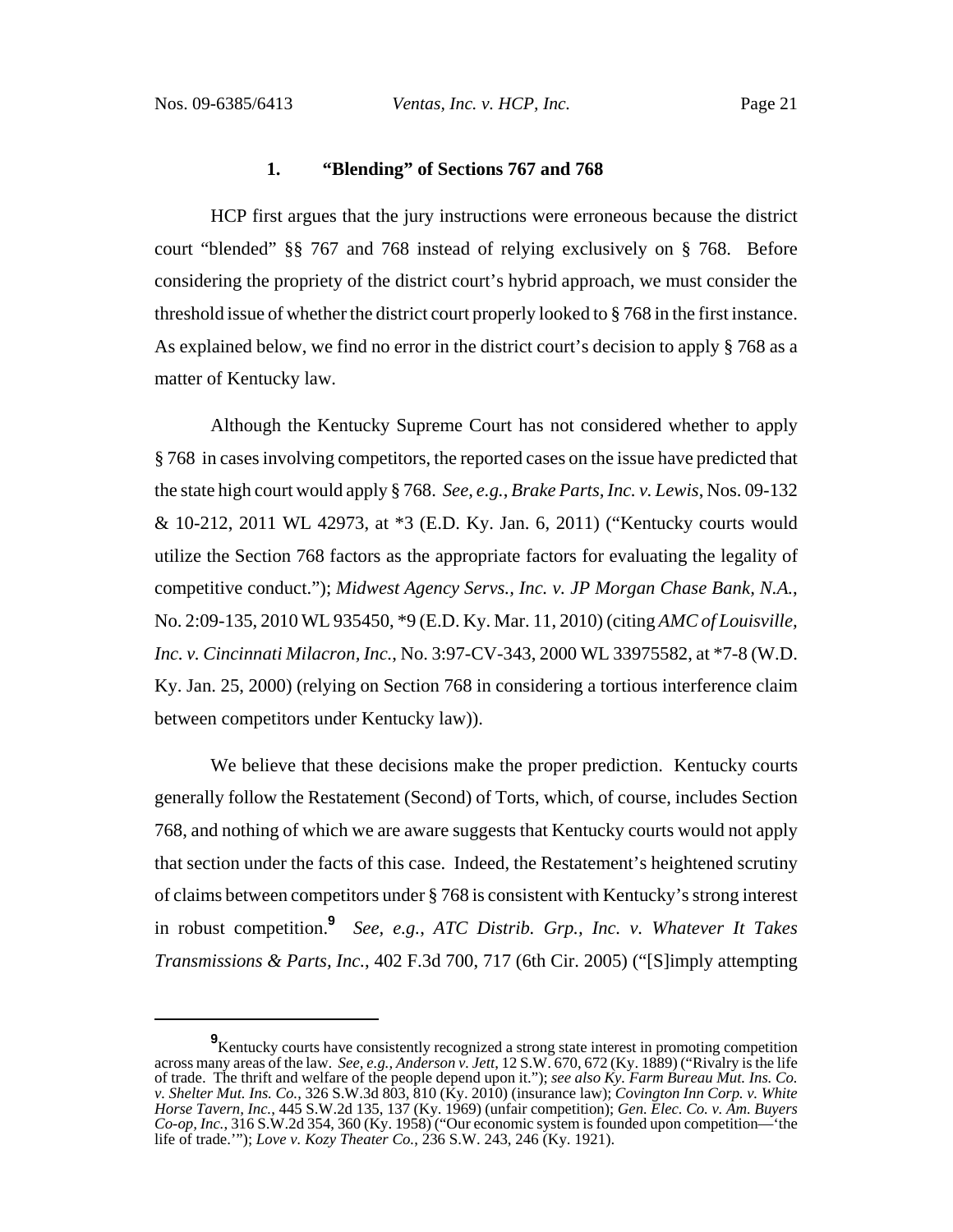to advance one's own legitimate economic interests at the expense of another's interests does not constitute malice.") (applying Kentucky law); *Brooks v. Patterson*, 29 S.W.2d 26, 29 (Ky. 1930) (distinguishing cases where the alleged injury resulted from an "outgrowth of competition in business" from those where it was "brought about by the exercise of either fraud or force."); *accord Carvel Corp. v. Noonan*, 350 F.3d 6, 18-20 (2d Cir. 2003) (stating that "[t]he Restatement's distinction between competitors and non-competitors is intended to strike a balance between protecting economic relationships and encouraging competitive behavior in the market.").

Having determined that Kentucky law would look to § 768 in cases between competitors, we now turn to HCP's argument that the district court erred by also considering § 767. Specifically, HCP contends that it was error to instruct the jury on certain factors listed in § 767 to define "significantly wrongful means" within the meaning of § 768. HCP's argument relies principally on commentary to § 767, which states that § 768 "supplant[s]" § 767 in cases of competitors. *See* Restatement (Second) of Torts § 767, cmt. (a). HCP contends that the word "supplant" is dispositive and renders § 768 inapplicable to claims as between competitors. We disagree with HCP's myopic reading of, and unreasonable reliance on, one word in the commentary.**<sup>10</sup>**

Section 768 does not define "wrongful means," and in fact places no limitation whatsoever on the factors that a jury might consider to determine whether the interference of a competitor was wrongful. Without any instruction regarding the meaning of "significantly wrongful conduct," the jury would have been left without any guidance. *See Bucyrus-Erie Co. v. Gen. Prods. Corp.*, 643 F.2d 413, 418 (6th Cir. 1981) ("The purpose of jury instructions is to inform the jury on the law and to provide proper guidance and assistance in reaching its verdict.").

**<sup>10</sup>**As the district court explained, courts have interpreted the commentary in a variety of ways. Some courts have "strictly interpreted" it to render § 767 inapplicable if the parties are competitors (R. 450 at 3 (citing, *inter alia*, *Pino v. Prudential Ins. Co. of Am.*, 689 F. Supp. 1358, 1362 (E.D. Pa. 1988)), while other courts have used the § 767 factors to supplement the standard set forth in § 768, or to provide an affirmative defense of competition. (*Id.* (citing, *inter alia*, *Buztronics, Inc. v. Theory3, Inc.*, No. 104CV1485, 2005 WL 1865512, at \*6 (S.D. Ind. Aug. 5, 2005).)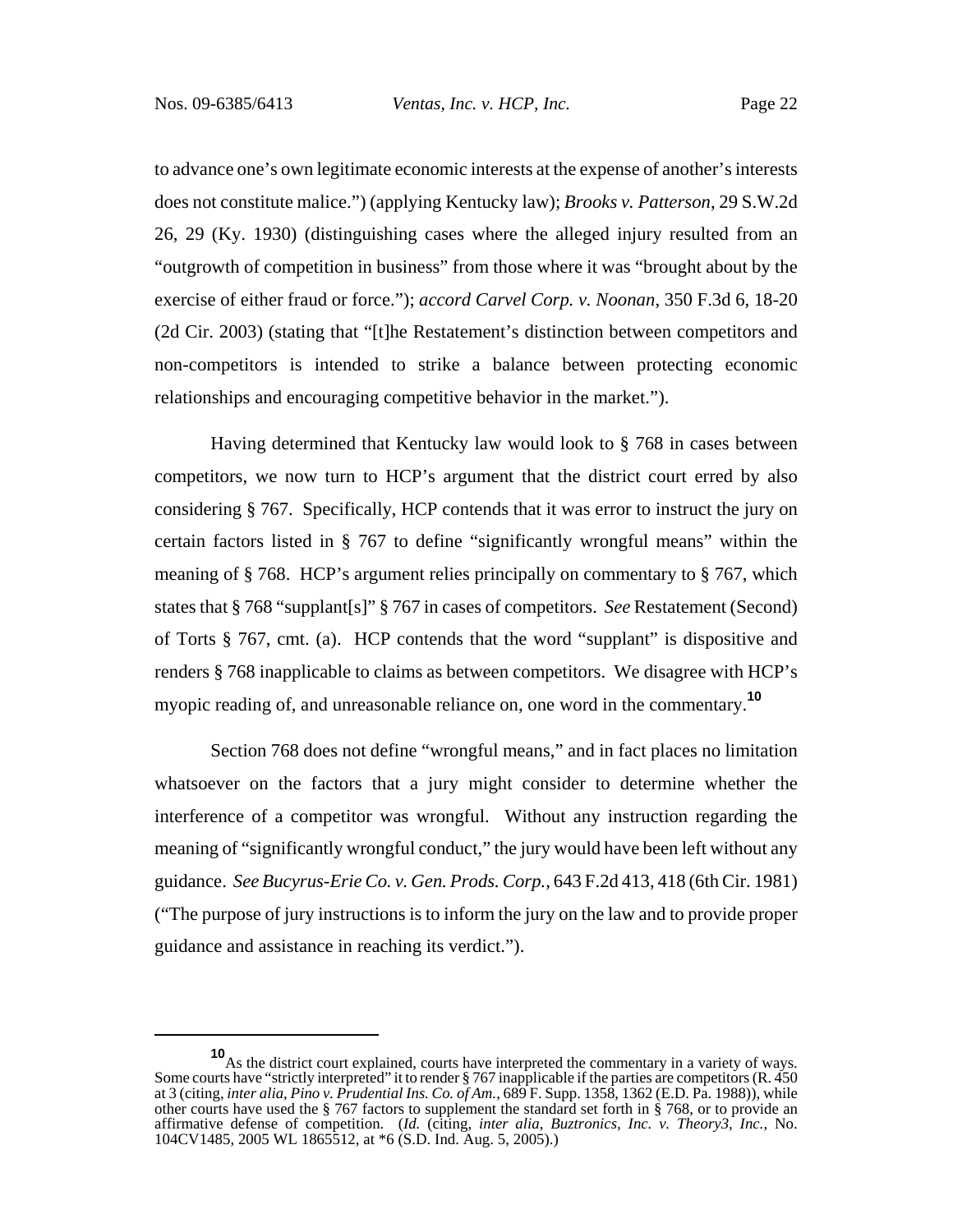In seeking guidance, the district court properly looked to § 767, as many other courts have done, to illuminate the meaning of "wrongful" conduct under § 768. *See, e.g.*, *Franklin Music v. Am. Broad. Cos., Inc.*, 616 F.2d 528, 545 (3d Cir. 1979); *Buztronics*, 2005 WL 1865512, at \*6; *White Sands Grp., L.L.C. v. PRS II, L.L.C.*, Nos. 1080312 & 1080673, 2009 WL 2841114, at \*11 (Ala. Sept. 4, 2009); *Siren, Inc. v. Firstline Sec., Inc.*, No. 06-1109, 2006 WL 3257440, at \*6 (D. Ariz. May 17, 2006); *RTL Distrib., Inc. v. Double S Batteries, Inc.*, 545 N.W.2d 587, 591 (Iowa Ct. App. 1996); *Downers Grove Volkswagen, Inc. v. Wigglesworth Imports, Inc.*, 546 N.E.2d 33, 37 (Ill. Ct. App. 1989).

Part of the same Restatement, § 767 immediately proceeds § 768, and both sections relate to tortious interference. Section 768 stands simply as "special application of the factors determining whether an interference is improper or not, as stated in § 767." Restatement (Second) or Torts § 768, cmts. (a) ("Like § 767, this Section speaks of an interference that is improper or not.") and (b). Section 768 itself refers to § 767 in its discussion of wrongful means. *See* Restatement (Second) of Torts § 768, cmt. (b) ("The predatory means discussed in § 767, Comment c, physical violence, fraud, civil suits and criminal prosecutions, are all wrongful in the situation covered by this Section."). Moreover, § 767 specifically defines "improper interference," a phrase also used in § 768, and that the Kentucky Supreme Court has interpreted to mean "wrongful," the operative word under § 768. *Cf. Atlantic Cleaners & Dyers v. United States*, 286 U.S. 427, 433 (1932) (noting the "natural presumption that identical words used in different parts of the same act are intended to have the same meaning.").

Finally, we address HCP's policy argument that the "district court's [] effort to 'blend' § 767 with § 768 diluted the competitive protections § 768 is designed to provide." (HCP Br. at 50.) We do not agree. To the extent the district court's hybrid approach *may* have increased the likelihood of liability under the facts of this case, the approach did not dilute the competitive protections of § 768. Robust competition may also require regulation, and unfair competitive practices certainly do not fall within the protections of § 768. Although courts should be circumspect in adjudicating claims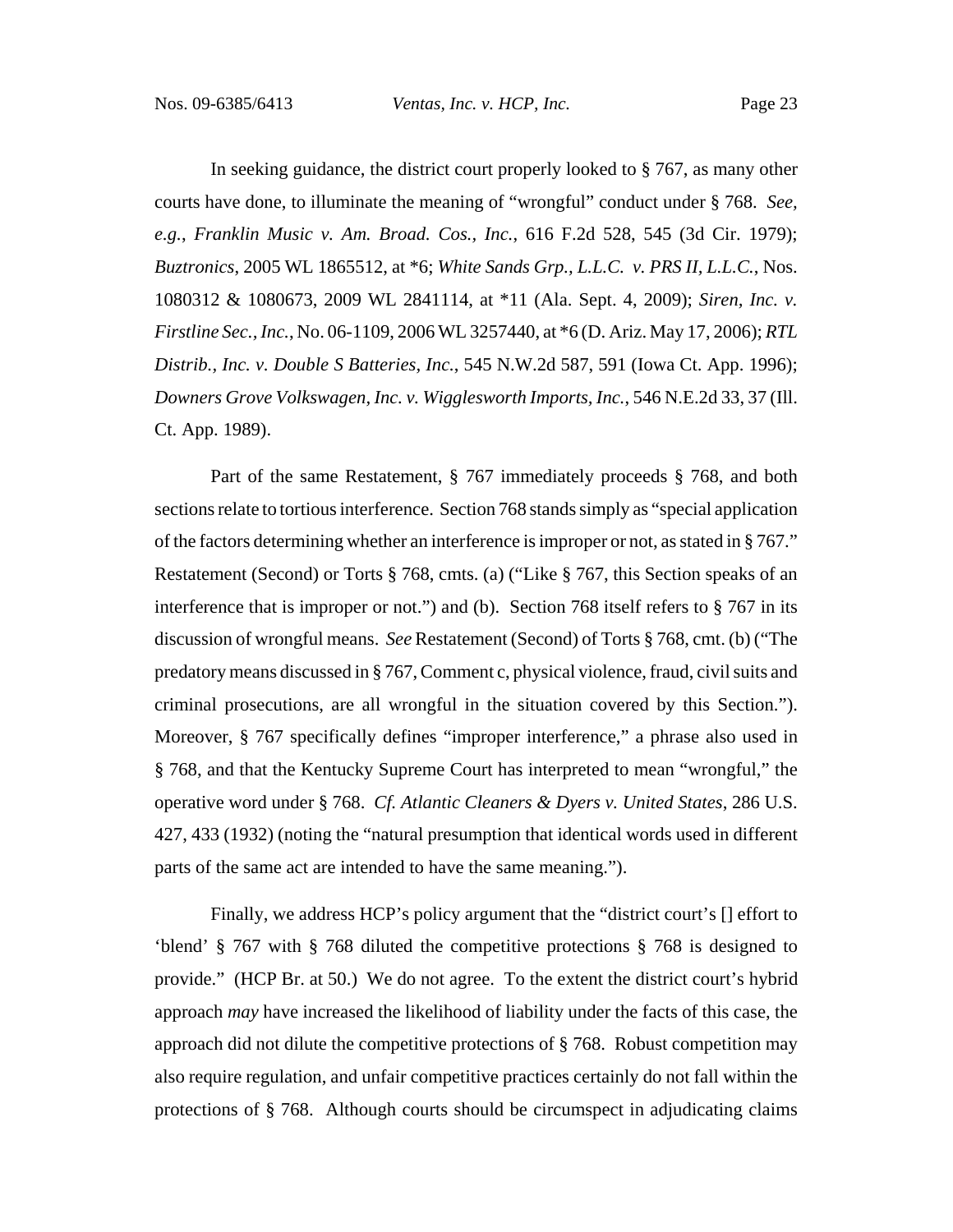between competitors, wrongful and anti-competitive conduct should not be insulated from liability. Indeed, the public interest in full and fair competition is furthered by imposing liability on a market player, such as HCP, for fraudulently leveraging a public market to sabotage a competitor, as liability for such conduct will deter similar future conduct and promote economic certainty in the marketplace.

Under these circumstances, we find that the district court properly resolved the interplay between §§ 767 and 768 as a matter of Kentucky law by instructing the jury pursuant to § 768 and also using certain factors listed in § 767 to explicate § 768.

# **2. Breach of Contract**

 HCP next argues that the district court erred by allowing the jury to consider HCP's breach of its Standstill Agreement with Sunrise as wrongful conduct sufficient to establish "improper interference." HCP's objection focuses on the following instruction given by the district court:

HCP did breach its confidentiality agreement by submitting the February 14 topping bid. This fact alone is not sufficient to establish tortious interference. However, it may be considered along with the other evidence in determining whether HCP engaged in improper interference.

(Tr.12B at 103-04.) Instead of this instruction, HCP had requested an instruction that its breach of the Standstill Agreement with Sunrise "does not constitute wrongful means for purposes of Ventas'[] claim." HCP argues that the district court's instruction was erroneous because a breach of contract with a third party is not sufficient to satisfy the requirement of "improper interference." *See, e.g.*, *Windsor Sec., Inc. v. Hartford Life Ins. Co.*, 986 F.2d 655, 664 (3d Cir. 1993).

HCP's argument fails as a matter of fact, and as a matter of law. First, HCP's argument rests on a misreading of the record: the district court did not permit the jury to consider HCP's breach of the Standstill Agreement with Sunrise as sufficient to establish "significantly wrongful" conduct. The jury instructions explicitly defined "significantly wrongful means" to include "fraudulent misrepresentation, deceit and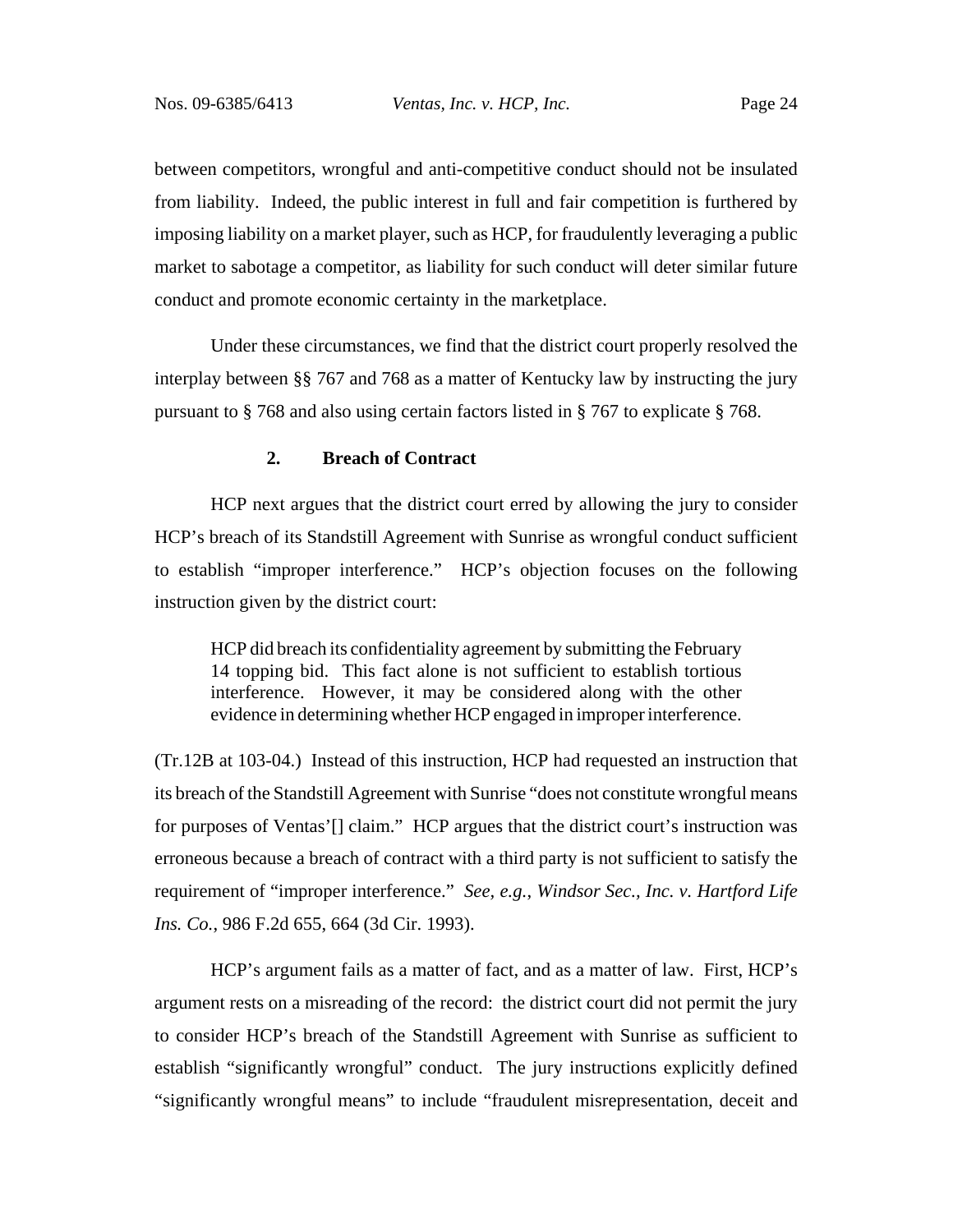coercion," and stated that breach of the Standstill Agreement "alone is not sufficient to establish tortious interference." (Tr.12B at 103-04.)

Second, the district court did not commit legal error by permitting the jury to consider HCP's breach of its contract with Sunrise "along with the other evidence in determining whether HCP engaged in improper interference." (*Id*. at 104.) Although the relevance of a breach of contract with a third party in a tortious interference action has not been examined by many courts, other courts have similarly held that such a breach is evidence of "improper interference." *See, e.g., Kapunakea Partners v. Equilon Enters. LLC*, 679 F. Supp. 2d 1203, 1217 (D. Haw. 2009); *Foam Supplies, Inc. v. Dow Chem. Co.*, No. 4:05CV1772, 2008 WL 3159598, at \*7 (E.D. Mo. Aug. 4, 2008); *Leigh Furniture & Carpet Co. v. Isom*, 657 P.2d 293, 306 (Utah 1982); *Island Air, Inc. v. LaBar*, 566 P.2d 972, 980 (Wash Ct. App. 1977). HCP cites no case that holds a breach of contract with a third party is completely irrelevant.

As the district court observed, to ignore HCP's breach of its contract with Sunrise would "create an artificial reality within the case." (R. 520 at 9.) HCP's breach of its Standstill Agreement with Sunrise illuminates the anti-competitive activities in which HCP engaged and is central to an understanding of Ventas' allegations of fraud and deception. As Ventas argued at trial, HCP misled the market by making public statements that were contrary to its obligations under the Standstill Agreement without disclosing the existence of the agreement or other relevant information. *See, e.g.*, *Hornung*, 754 S.W.2d at 859 ("[M]alice may be inferred in an interference action by proof of lack of justification.").

Accordingly, because the jury instruction regarding the relevance of HCP's breach the Standstill Agreement was an accurate and clear statement of the law, HCP's argument is without merit.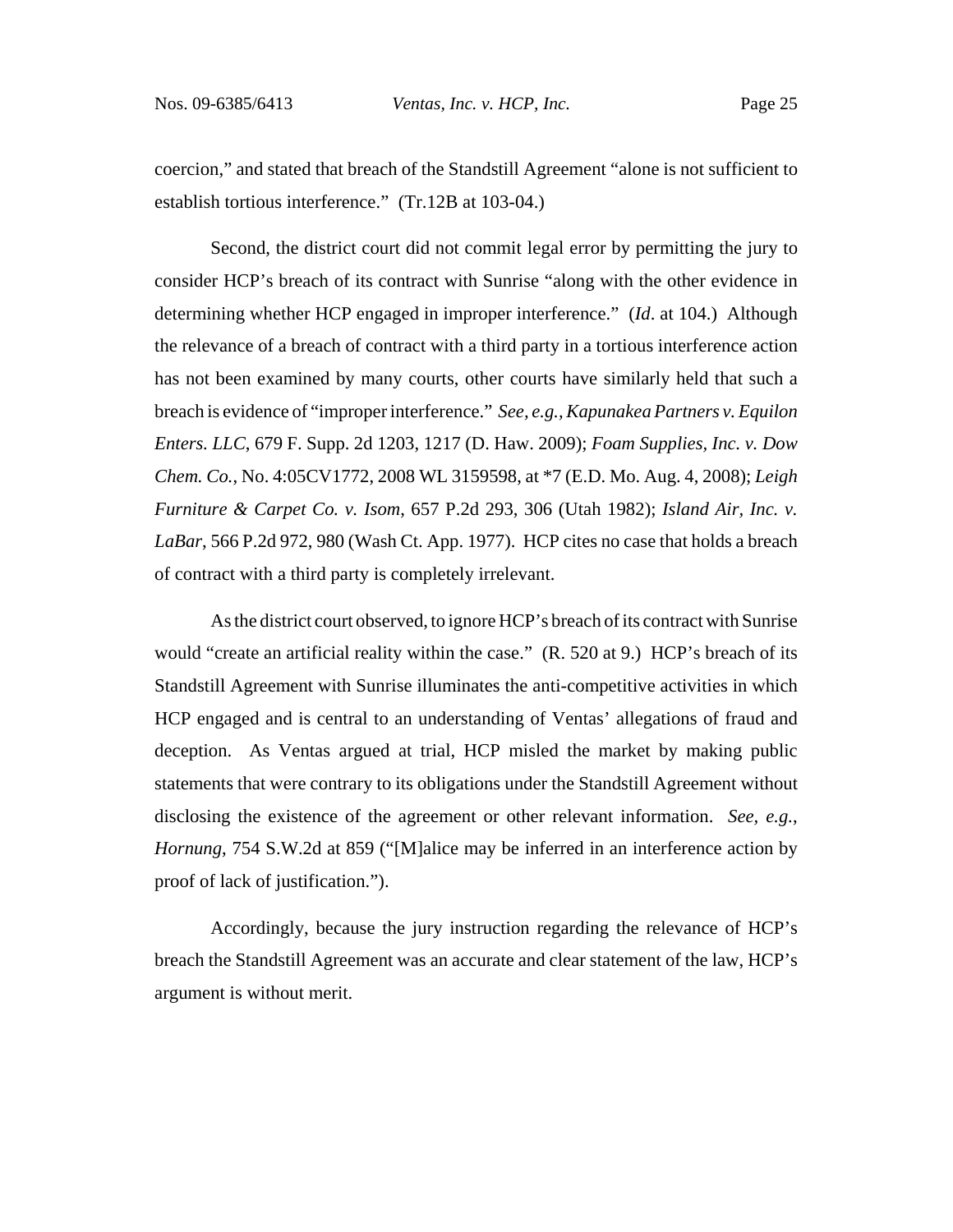#### **3. Motive**

HCP next argues that the district court erred by allowing the jury to consider HCP's motive without also "advis[ing] the jury . . . that the defendant's motive is not a sufficient basis for liability unless the defendant acted solely to inflict harm." (HCP Br. at 56 (emphasis omitted).) As described above, the district court instructed the jury, in pertinent part, as follows:

Among other things, you may consider the parties' conduct, motive and the circumstances of the transaction to illuminate whether HCP's conduct amounts to significantly wrongful means.

### (Tr.12B at 101-02.)

HCP contends that the district court should have instructed the jury that HCP did not act solely to injure Ventas. HCP asserts that the jury was "left free to punish HCP [because HCP] may have been motivated not merely to acquire Sunrise, but also in part to disadvantage Ventas." (HCP Rep. at 33-34.) This, according to HCP, would not amount to "improper interference" because a defendant does not engage in "improper interference" if "his purpose is at least in part to advance his interest in competing with the other." Restatement (Second) of Torts  $\S 768(1)(d)$ .

We find HCP's argument unavailing. The district court did not instruct the jury that it may find "improper interference" on the basis of motive alone. Nor do the jury instructions reasonably suggest that the jury was permitted to do so. Instead, the district court instructed the jury that "the only way to find in favor of Ventas is to find that HCP employed—I put it in quotes because it's a defined term—'significantly wrongful means' to interfere with Ventas'[] acquisition of Sunrise [] at \$15 per unit." (Tr.12B at 101.)

The district court defined "significantly wrongful means" to include fraudulent misrepresentation, deceit and coercion. It was only after defining "significantly wrongful means" that the district court instructed the jury that HCP's motive may be relevant in determining whether it engaged in the type of conduct necessary to create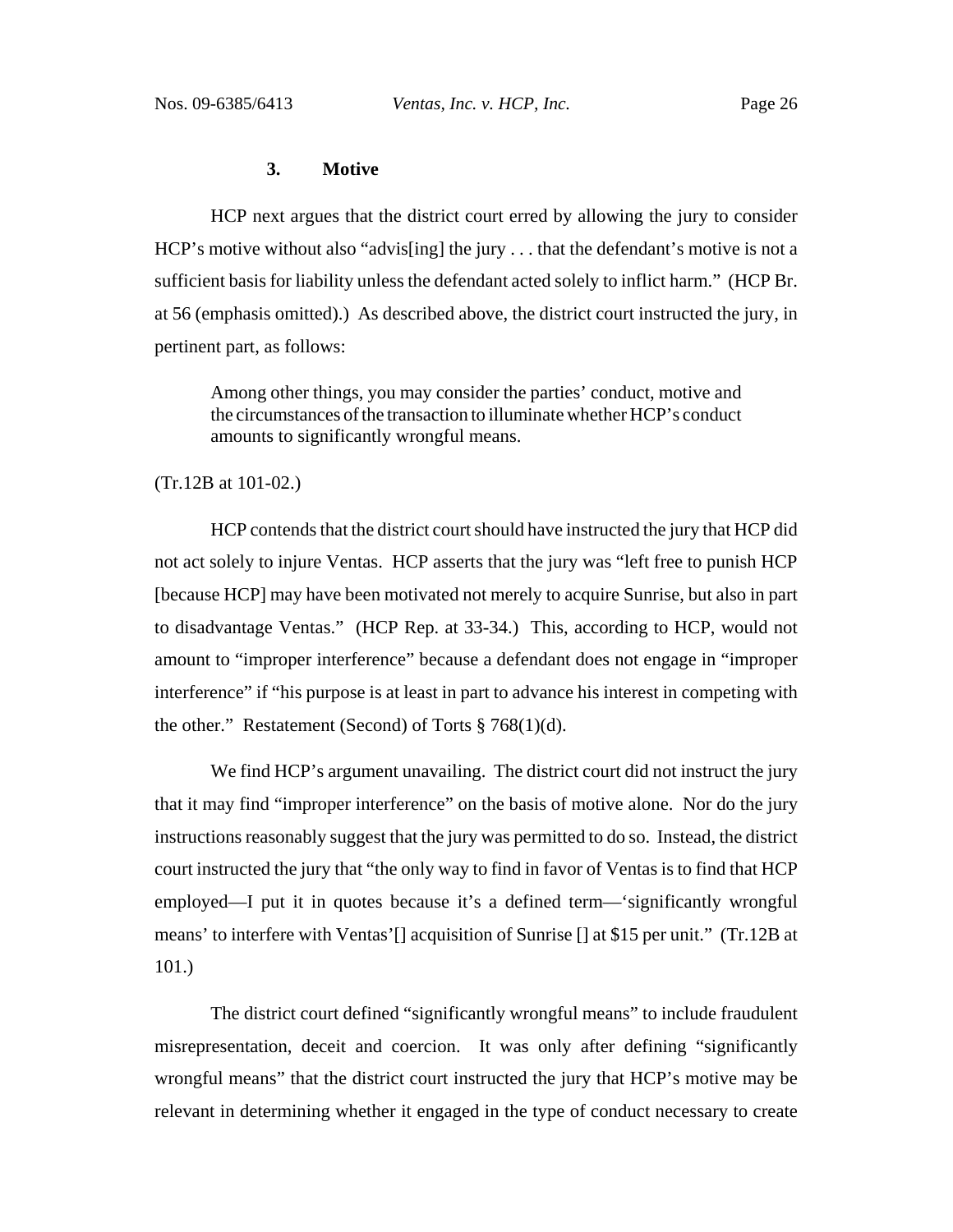liability. *See, e.g.*, *United Parcel Serv. Co. v. Rickert*, 996 S.W.2d 464, 468 (Ky. 1999) (noting that intent is relevant to fraud under Kentucky law). Nothing in the district court's jury instructions suggested that any degree of motive, without more, would be sufficient to establish "improper interference."

Accordingly, because the jury instructions regarding the relevance of HCP's motive were an accurate and clear statement of the law, HCP is not entitled to relief on the basis of this instruction.

#### **4. Causation**

Finally, HCP argues that the district court failed to adequately instruct the jury on the

element of "but-for" causation. HCP requested the following jury instruction:

If you are satisfied from the evidence that other factors, *including truthful information in HCP's offer and press release*, would have been sufficient to cause Sunrise['s] unitholders not to accept Ventas'[] \$15 offer, then you will find for HCP[.]

(R. 430 at 4 (emphasis added).) The district court declined to give the proposed instruction, and instead instructed the jury as follows:

Now, in element 4, to find that HCP prevented Ventas from acquiring Sunrise [] at \$15 a unit, you must determine that but for HCP's improper interference, Ventas would have acquired Sunrise [] at \$15 per unit. This but-for test means that if HCP's improper interference had never occurred, Ventas would have acquired Sunrise [] at \$15 a unit.

(Tr.12B at 102-03.) HCP argues that the district court's instruction was erroneous because it did not require the jury to "separate the effect of the allegedly false representations from that of truthful statements." (HCP Br. at 59.)

We are unpersuaded by HCP's argument. Consistent with HCP's request during trial, the district court instructed the jury that in order to recover, Ventas must show that HCP's "improper interference," if any, was the but-for cause of Ventas' injury. This is an accurate statement of Kentucky law. The district court previously instructed the jury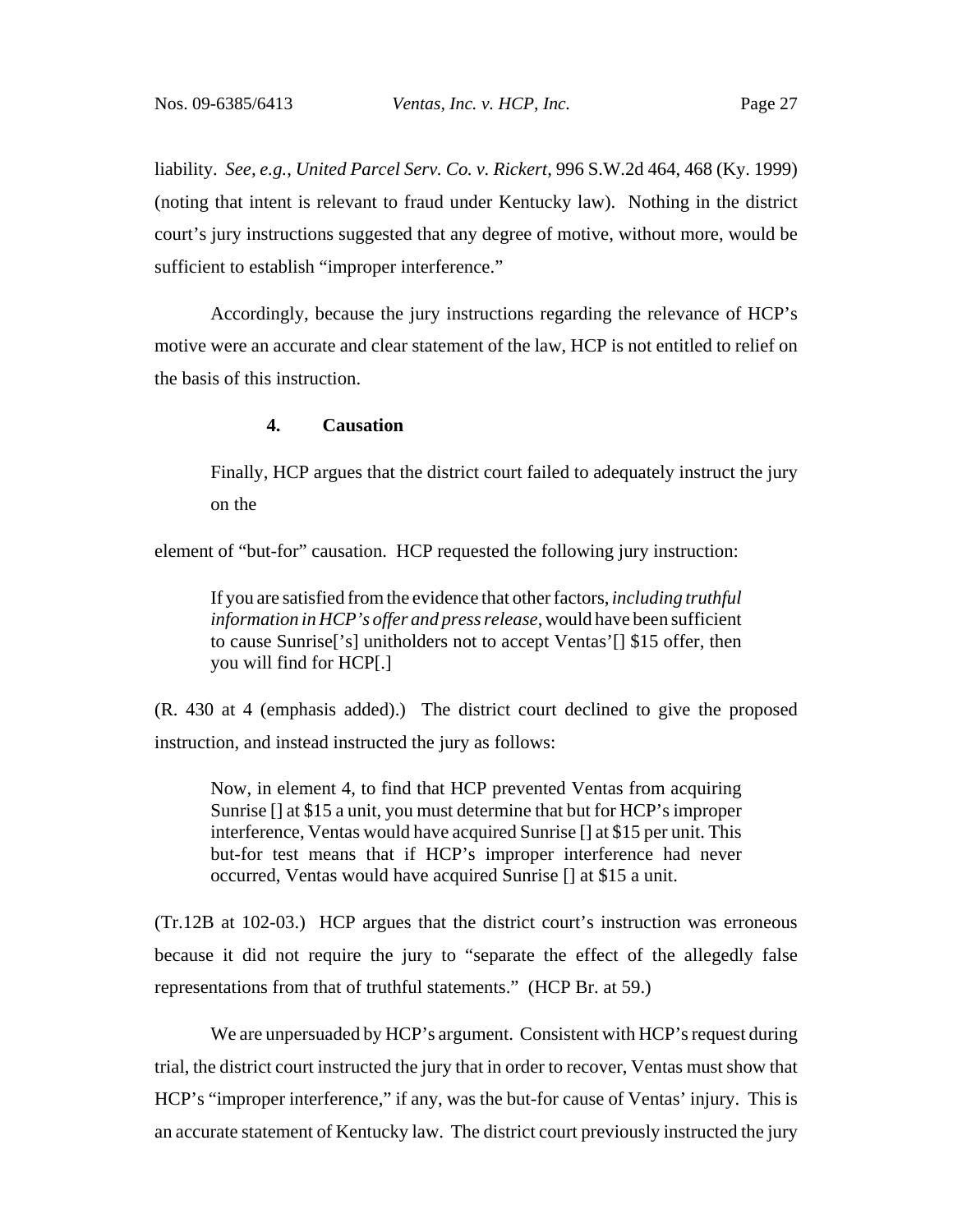with regard to "improper interference," and it was properly left to the jury to determine whether any of HCP's conduct amounted to "improper interference," and whether any such "improper interference" was the but-for cause of Ventas' injury.

Although the district court did not specifically enumerate "truthful information" as a relevant consideration, as HCP requested, it was not an abuse of discretion for the district court to decline to give this specific instruction. The instruction as given was clear and accurate, and enumerating one factor that may favor HCP, without enumerating others that may favor Ventas, could have unduly prejudiced Ventas by suggesting to the jury that the press release indeed contained independently truthful information.

Accordingly, the district court did not err in its instructions regarding the element of causation.

#### **III. Sufficiency of the Evidence**

We next turn to the sufficiency of the evidence. HCP contends that the district court erred in denying its motion for judgment as a matter of law on the element of causation under Rule 50(b) of the Federal Rules of Civil Procedure. For the reasons discussed below, we find that the jury verdict on the element of causation was supported by sufficient evidence.

#### **A. Standard of Review**

Our case law establishes that "in diversity cases, where the Rule 50(b) motion is based on a challenge to the sufficiency of the evidence, a state-law standard of review applies."**<sup>11</sup>** *Hartford Fin. Servs. Grp., Inc. v. Cleveland Pub. Library*, 168 F. App'x 26,

<sup>&</sup>lt;sup>11</sup>Our case law is unambiguous on this point, but most if not all of our sister circuits disagree. *See, e.g.*, *Specialty Beverages, L.L.C. v. Pabst Brewing Co.*, 537 F.3d 1165, 1175 (10th Cir. 2008) ("In diversity cases, the substantive law of the forum state governs the analysis of the underlying claims, including specification of the applicable standards of proof, but federal law controls the ultimate, procedural question whether judgment as a matter of law is appropriate."); *Marvin Lumber & Cedar Co. v. PPG Indus., Inc.*, 401 F.3d 901, 906 (8th Cir. 2005); *Fruend v. Nycomed Amersham*, 347 F.3d 752, 761 (9th Cir. 2003) ("We conclude that the district court erred in permitting California law to trump Federal Rule 50."); *Mathis v. Exxon Corp.*, 302 F.3d 448, 453 (5th Cir. 2002); *Ed Peters Jewelry Co., Inc. v. C & J Jewelry Co., Inc.*, 215 F.3d 182, 193 (1st Cir. 2000); *Alfaro v. Wal-Mart Stores, Inc.*, 210 F.3d 111, 114 (2d Cir. 2000); *accord Herron v. S. Pac. Co.*, 283 U.S. 91, 94-95 (1931) (stating that a federal court sitting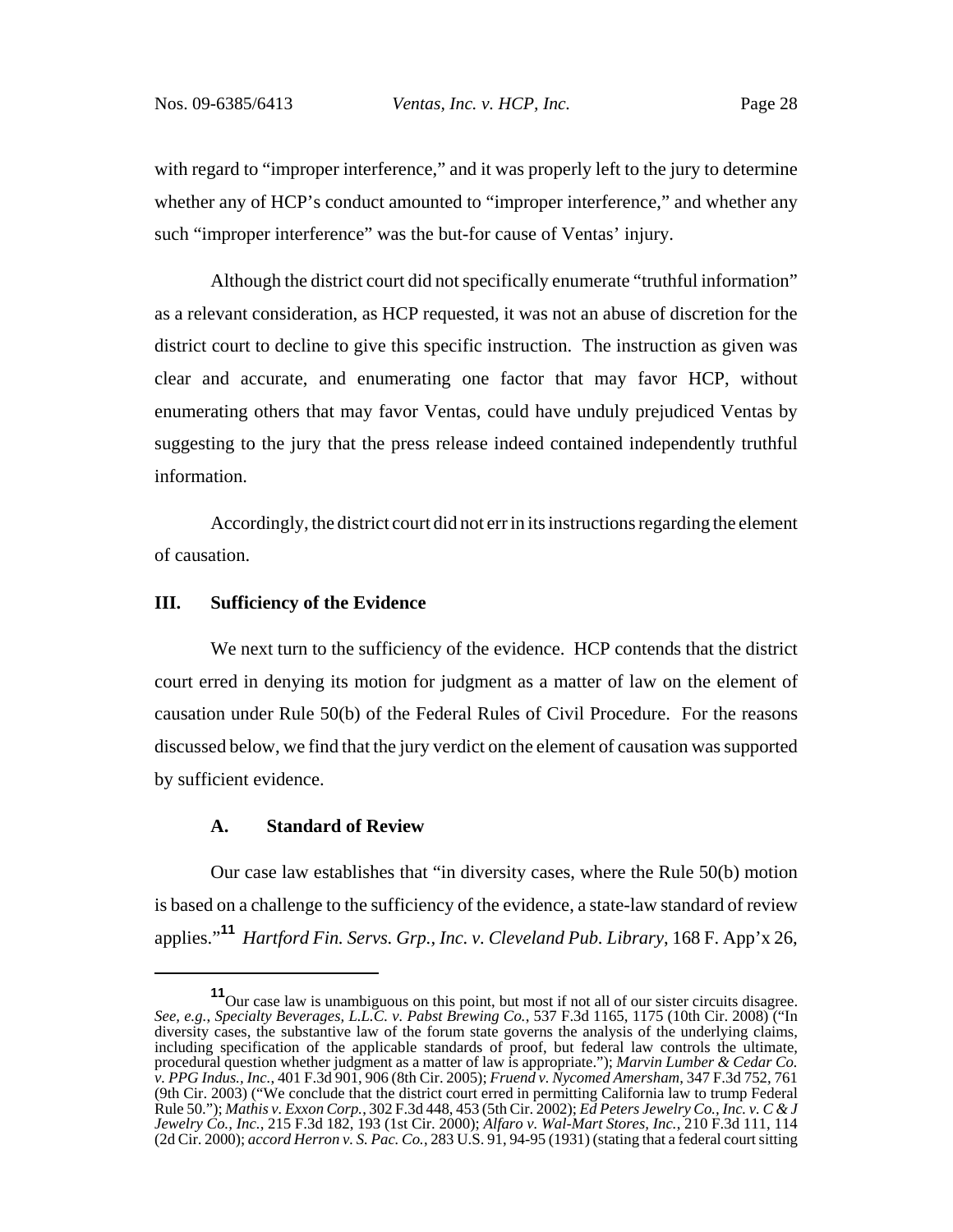30-31 (6th Cir. 2006); *see also In re Brown*, 342 F.3d 620, 626 (6th Cir. 2003) (citing *Morales v. Am. Honda Motor Co., Inc.*, 151 F.3d 500, 506 (6th Cir. 1998)). Under Kentucky law,

a motion for a directed verdict . . . should be granted only if there is a complete absence of proof on a material issue in the action, or if no disputed issue of fact exists upon which reasonable minds could differ. In deciding such a question, every favorable inference which may reasonably be drawn from the evidence should be accorded the party against whom the motion is made.

*Morales*, 151 F.3d at 506 (internal quotation marks and citations omitted).

# **B. Application**

HCP argues that Ventas presented insufficient evidence of but-for causation, which required Ventas to prove that, "but for HCP's improper interference, Ventas would have acquired Sunrise [] at \$15 per unit." (Tr.12B at 102-03 (jury instruction).) According to HCP, Ventas failed to prove causation in two principal ways: first, Ventas did not separate the impact of any misrepresentations by HCP from that of any truthful disclosures by HCP; and second, HCP corrected any misrepresentations in the market prior to the unitholder vote on Ventas' offer. We address each argument in turn.

# **1. Impact of Claimed Truthful Disclosures**

In its first argument, HCP contends that Ventas was "required to prove that significantly wrongful conduct—alleged misrepresentations, not truthful disclosures—caused its injury," and that Ventas failed to carry this burden. (HCP Br. at 27-28.) Put another way, HCP asserts that Ventas failed to offer any proof that would allow the jury to separate the impact of any misrepresentations from that of any truthful

in diversity is "not subject" to a state rule that a court "shall not direct a verdict, where the evidence is such that a verdict the other way would be set aside"). Our sister circuits appear to have the better view. Although a federal court sitting in diversity applies the substantive law of the forum state, the federal court ordinarily applies its own rules of procedure to adjudicate the dispute. *See, e.g.*, *Shady Grove Orthopedic Assoc., P.A. v. Allstate Ins. Co.*, 130 S. Ct. 1431, 1442-45 (2010) (citing, *inter alia*, *Hanna v. Plumer*, 380 U.S. 460, 463-64 (1965)). We are bound by prior decisions of this Court that apply a so-called "state law standard" for judgment as a matter of law under Rule 50, but perhaps this Circuit's *en banc* Court will in the future reconsider the issue.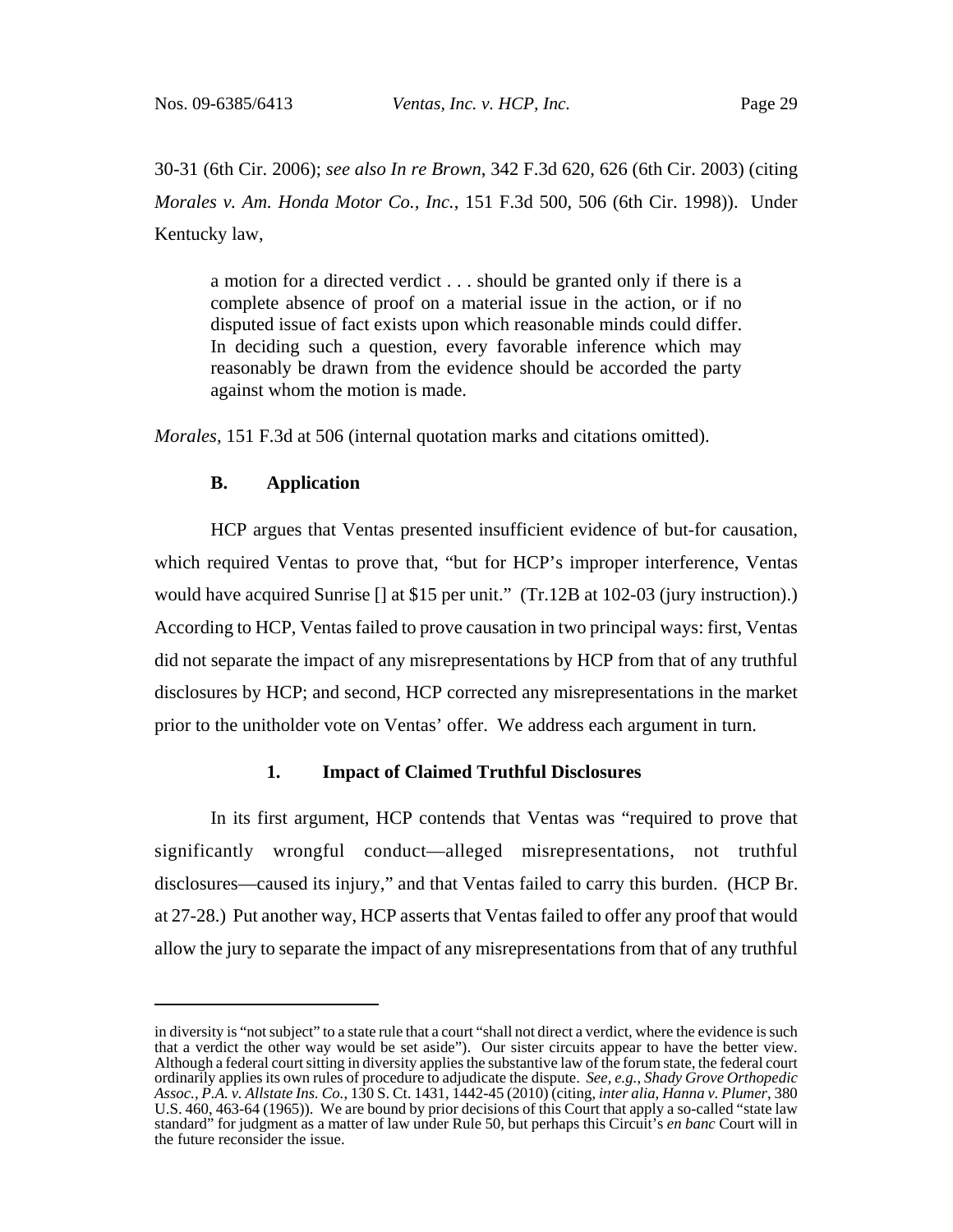statements. This is significant, HCP argues, because its February 14, 2007 press release contained the truthful statement that HCP was willing to pay \$18.00 per unit for Sunrise. HCP asserts that the unitholders rejected Ventas' initial offer "for the obvious reason that HCP was willing to pay more." (*Id.* at 27.) Investor reliance on such a truthful statement, HCP continues, is insufficient to support the verdict because it cannot amount to "improper interference." (*Id.* at 27-28 (citing Restatement (Second) of Torts §772(a)  $&$  cmt. (b)).)

HCP relies on this Court's decision in *Technology for Energy Corp. v. Scandpower*, 880 F.2d 875 (6th Cir. 1989). In *Scandpower*, we held that the presence of a truthful statement that accompanied a false statement defeated the element of causation in that case because the truthful statement "alone was sufficient to 'doom' [the] bid." *Id.* at 878. HCP argues that this case is analogous to *Scandpower* as "no Sunrise unitholder testified that its vote was affected by any alleged misrepresentation." (HCP Br. at 31.)

We find HCP's argument unavailing. HCP's argument rests on the faulty factual premise that HCP was "willing to pay \$18 per unit of Sunrise," and that this stated willingness was independently truthful. (*See id.* at 30.) Indeed, the jury could reasonably have found that HCP made no such statement, and that even if it did, the statement was not independently truthful.

The jury could reasonably have found that HCP never stated that it was "willing" to pay \$18.00 per unit. HCP's February 14, 2007 press release merely stated that HCP had "submitted a proposal to acquire the assets of [Sunrise] in a transaction that values each [] unit at Cdn\$18." (App. at 454-55.) The press release then described the proposed transaction as containing an "acquisition agreement that . . . is otherwise identical to the agreement between Sunrise [] and Ventas." It further stated that HCP was "confident" that it would reach a deal with SSL and that its proposed acquisition of Sunrise had a "greater certainty of completion" than the Ventas transaction. The press release only references the offer of \$18.00 per unit as part of an overall "transaction."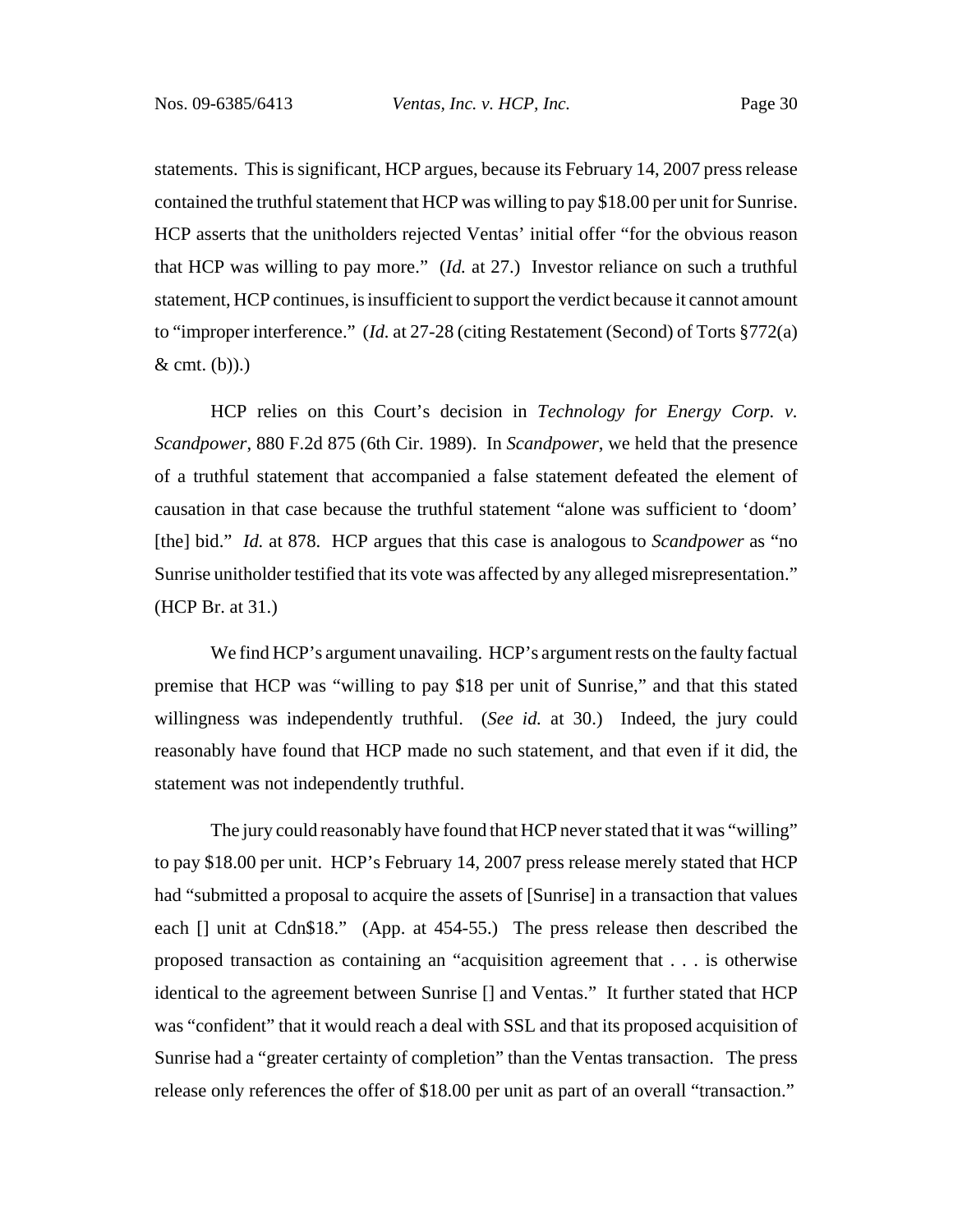Even if the jury found that HCP had stated its willingness to pay \$18.00 per unit, the jury reasonably could have also found that such a statement was not truthful. HCP never made an unencumbered assertion that it was willing to pay \$18.00 per unit, and the jury could reasonably have found that HCP's announcement of its proposed "transaction" was contaminated by fraud, misrepresentations, and concealment. *See Dennis v. Thomson*, 43 S.W.2d 18, 23 (Ky. 1931) ("[C]ausing a false impression constitutes a palpable fraud, even though the statement is true as far as it goes, since such concealment is in fact a false representation of that which is disclosed, as the whole truth.").

HCP failed to disclose in its February 14, 2007 press release that its offer was conditioned on reaching an agreement with SSL. HCP also failed to disclose that HCP and SSL had previously failed to reach an agreement during the auction process; that HCP and SSL otherwise had a tense relationship that could frustrate future attempts to negotiate an agreement; and that HCP was a party to a Standstill Agreement with Sunrise that may have prohibited HCP from making an offer for Sunrise in the first place. Rather than disclosing these details, HCP misled the market by announcing that the terms of its proposed acquisition of Sunrise were "identical to the transaction entered into by Ventas," and the proposed acquisition itself had "greater certainty of completion."

Moreover, HCP's conduct at the time of its purported offer casts further doubt on the genuineness of its offer. HCP never sent Sunrise a signed, unconditional offer. The purchase agreement that HCP sent to Sunrise made no mention of a condition. Sunrise described HCP's omission of a signature as "unprecedented" (Tr.3A at 47) and tantamount to a "bait and switch." (App. at 456.) When confronted about the missing signature, HCP CEO Flaherty falsely stated to Sunrise's banker that he had sent a signed agreement via Federal Express. Flaherty subsequently admitted, however, that he did not do this and in fact was not authorized by HCP to make an unconditional bid. (Tr.4B at 32-34.) Ventas also presented evidence that HCP stated it was "moving on to other things" in January of 2007 after it was unable to reach an agreement with SSL, and in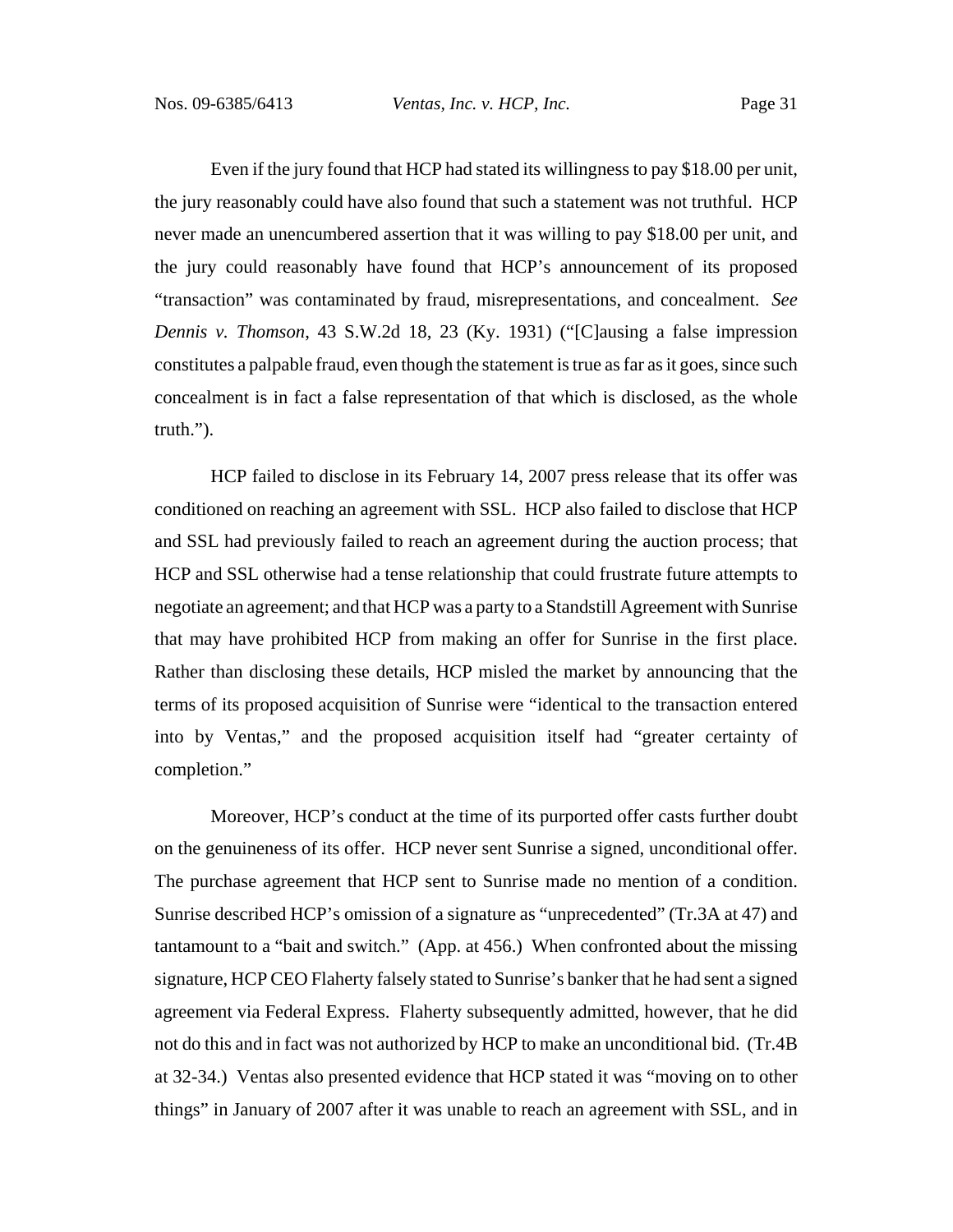fact, on February 21, 2007, made a \$3.1 billion proposal to buy another company, referred to as "Slough." (Tr.2A at 39; Tr.4B at 96.)

# **2. Impact of Claimed Corrective Disclosures**

HCP next argues that the subsequent disclosures of truthful information about its offer broke the chain of causation as a matter of law. Specifically, HCP asserts that any misrepresentations contained in its February 14, 2007 press release were corrected prior to the unitholder vote on the Ventas deal. HCP cites the testimony of certain unitholders to suggest that unitholders were aware of the conditional nature of the offer shortly after HCP's February 14, 2007 press release. (*See, e.g.*, HCP Br. at 34-35 (citing, *inter alia*, R. 486 at 188-89 (Morgan Stanley).) To the extent that any confusion lingered in the market, HCP notes that the condition was explicitly referenced in a February 19, 2007 press release by Sunrise, and a February 22, 2007 press release by Ventas. (App. at 590, 1228-29.) The proxy statements sent to unitholders on or about March 6, 2007 also discussed the existence of the condition. (*Id.* at 1240-54.)

HCP relies heavily on the market price of Sunrise during the relevant period. After HCP publicly announced its bid, the market price of Sunrise increased from approximately \$15.00 per unit to \$18.00 per unit, and remained at that approximate price until the unitholders rejected the Ventas deal. HCP notes that Ventas' expert admitted that he failed to find any statistically significant drop in the price of Sunrise after HCP disclosed that its bid was conditional. Because the alleged corrective disclosures had no effect on the stock price, HCP contends that "any alleged misrepresentations either did not mislead or 'were immaterial as a matter of law.'" (HCP Br. at 42 (quoting *In re Burlington Coat Factory Sec. Litig.*, 114 F.3d 1410, 1425 (3d Cir. 1997).)

We again find HCP's argument unavailing. The purported corrective disclosures—none of which were made by HCP directly—do not disprove causation as a matter of law. The jury could reasonably have found that any purported corrections were "incomplete and did not neutralize the effect of HCP's fraud on proxy voting that started on March 7." (Ventas Br. at 40.) This would explain why the market price of Sunrise did not fall significantly after the market learned of the existence of the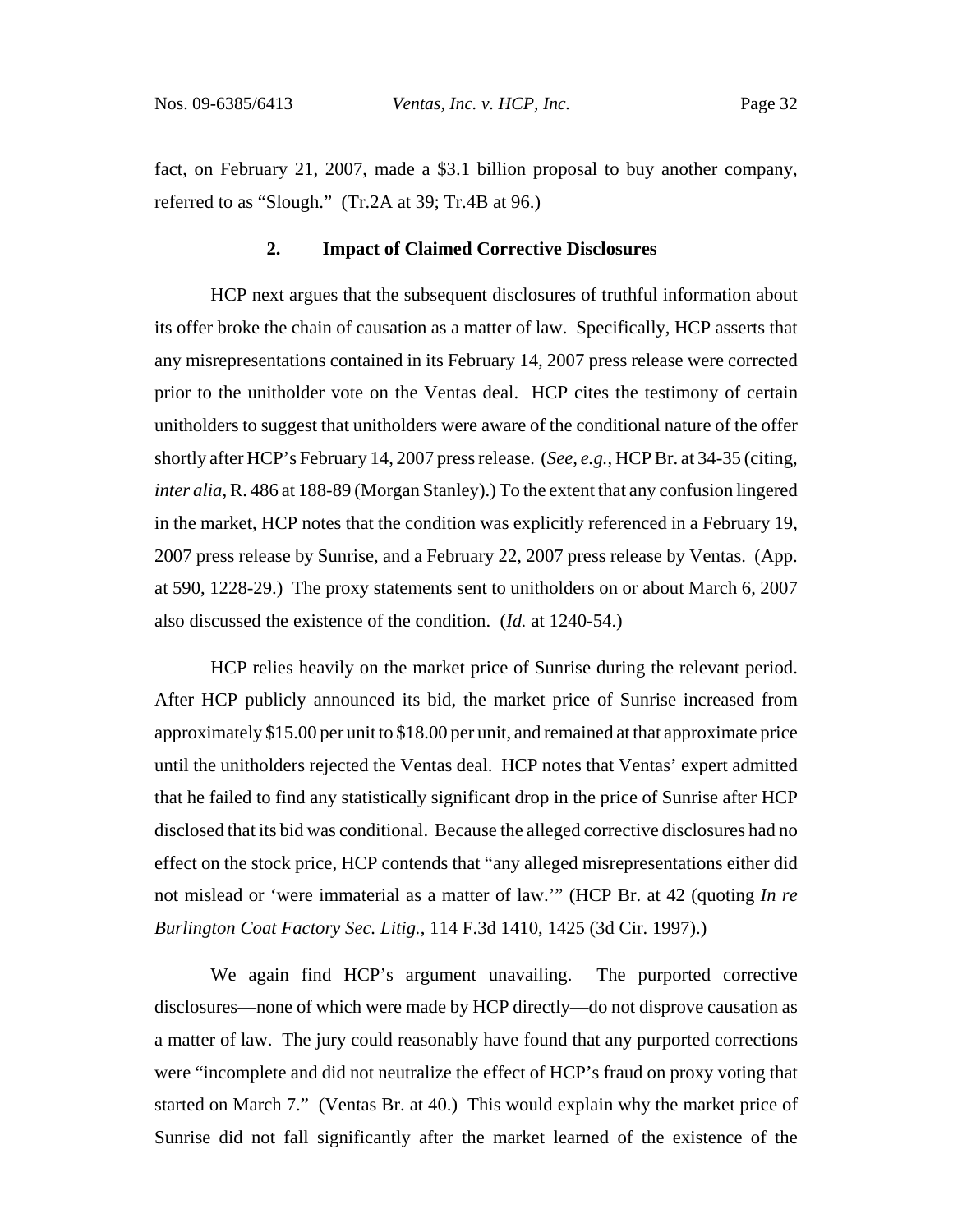condition, and therefore why HCP's argument fails to show a break in the chain of causation. We note the many reasons that doom HCP's argument on appeal.

First, the public never learned of the difficulties that HCP would likely face in reaching an agreement with SSL and thus in satisfying the condition. Although investors may have come to know of the existence of the conditional nature of HCP's offer, investors never learned the details of the troubled relationship between HCP and SSL, or that HCP's insistence on certain development rights threatened to prevent a deal from materializing as quickly as HCP suggested that it would, if a deal materialized at all. Even if the jury were to credit HCP's argument that it was SSL, not HCP, that caused the breakdown of the original negotiations, the difficult relationship between the parties, regardless of the cause of the difficulty, could likely frustrate future negotiations.

Moreover, to the extent the public learned of the existence of the condition, the jury could reasonably have found that HCP falsely suggested to the market that it would remove the condition. On February 28, 2007, for instance, Flaherty suggested, in a letter to Sunrise that was made public, that HCP might be "willing to remove the closing condition" (App. at 733.) But Flaherty admitted at trial that he did not make an unconditional offer because he was not sufficiently confident that HCP would reach a deal with SSL, and in fact was not authorized to make a binding offer. (*See, e.g.*, Tr.4A at 75.)

Second, Ventas presented evidence that, in the aftermath of HCP's wrongful conduct, investors recognized that Ventas would be forced to raise its bid to complete the transaction so as to avoid injury to its reputation. (*See, e.g.*, *id.* at 101-03, 112; Tr.7B at 18.) This would suggest that the effects of HCP's wrongful conduct lingered in the market because investors sought to capitalize on its effects on Ventas' original offer.

Third, the on-going litigation in Canada was not resolved until approximately two weeks after voting on the Ventas deal had begun. This timeline may have suggested to unitholders that the HCP deal was viable. Because HCP disclosed neither the difficulties it would likely encounter in reaching an agreement with SSL, nor any other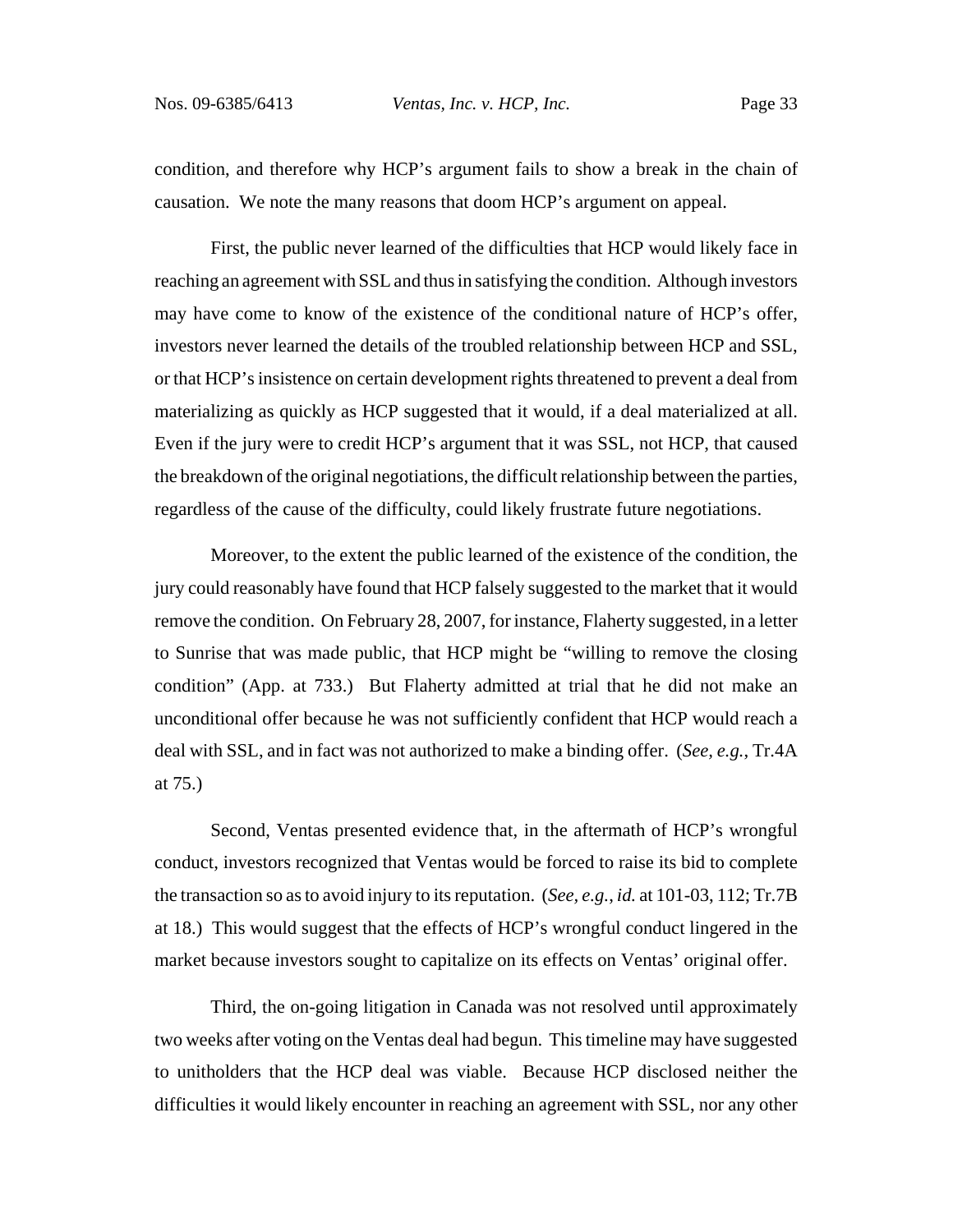factual barrier to the agreement, the pendency of the Canadian proceedings may explain why Sunrise's unit price did not fall.

Finally, HCP's initial misleading statements changed the unitholder composition of Sunrise, which made approval of Ventas' \$15.00 per unit offer highly unlikely. In the 48 hours after HCP announced its offer, over 40 million units of Sunrise changed hands, representing the largest day in the trading history of Sunrise. The evidence suggests that these new unitholders were largely arbitragers from the United States and had little incentive to accept Ventas' \$15.00 bid, even after HCP withdrew its offer. As the district court observed, "[t]he jury could reasonably decide that in the absence of this market shift, which it decided was caused by [HCP's] significantly wrongful conduct, [Ventas'] \$15 offer would have been approved." (R. 520 at 5.)

HCP asserts "those new unitholders could not have affected the outcome of the vote" because the four largest unitholders "by themselves cast more than sufficient votes to defeat Ventas'[] offer." (HCP Br. at 45-46 (emphasis omitted).) But Ventas presented evidence that its initial offer of \$15.00 was a good price to the unitholders and was recognized as such by the market and certain institutional unitholders. (*See, e.g.*, R. 482 at 102-03 (testimony of representative from Caisse, the largest Canadian unitholder, that he would have initially recommended approval); Tr.7A at 87-95 (testimony of Ventas' expert, opining that the Ventas offer had a 95% expectation of approval).) To the extent HCP cites competing testimony, the jury was not compelled to credit this speculative testimony, particularly in light of Ventas' evidence suggesting the opposite. Moreover, Ventas presented evidence that the institutional investors never learned of the obstacles that might prevent the condition from being realized, namely the difficult relationship between HCP and SSL. Such knowledge alone could have caused the unitholders to doubt the viability of the HCP offer and thus vote in favor of the Ventas deal. Institutional investors, for instance, testified that they believed a deal with HCP might still be viable even after HCP withdrew its bid. (*See, e.g.*, Tr.3A at 78.)

In light of the totality of the evidence presented at trial, the jury arrived at a reasonable conclusion regarding the element of causation. The jury had sufficient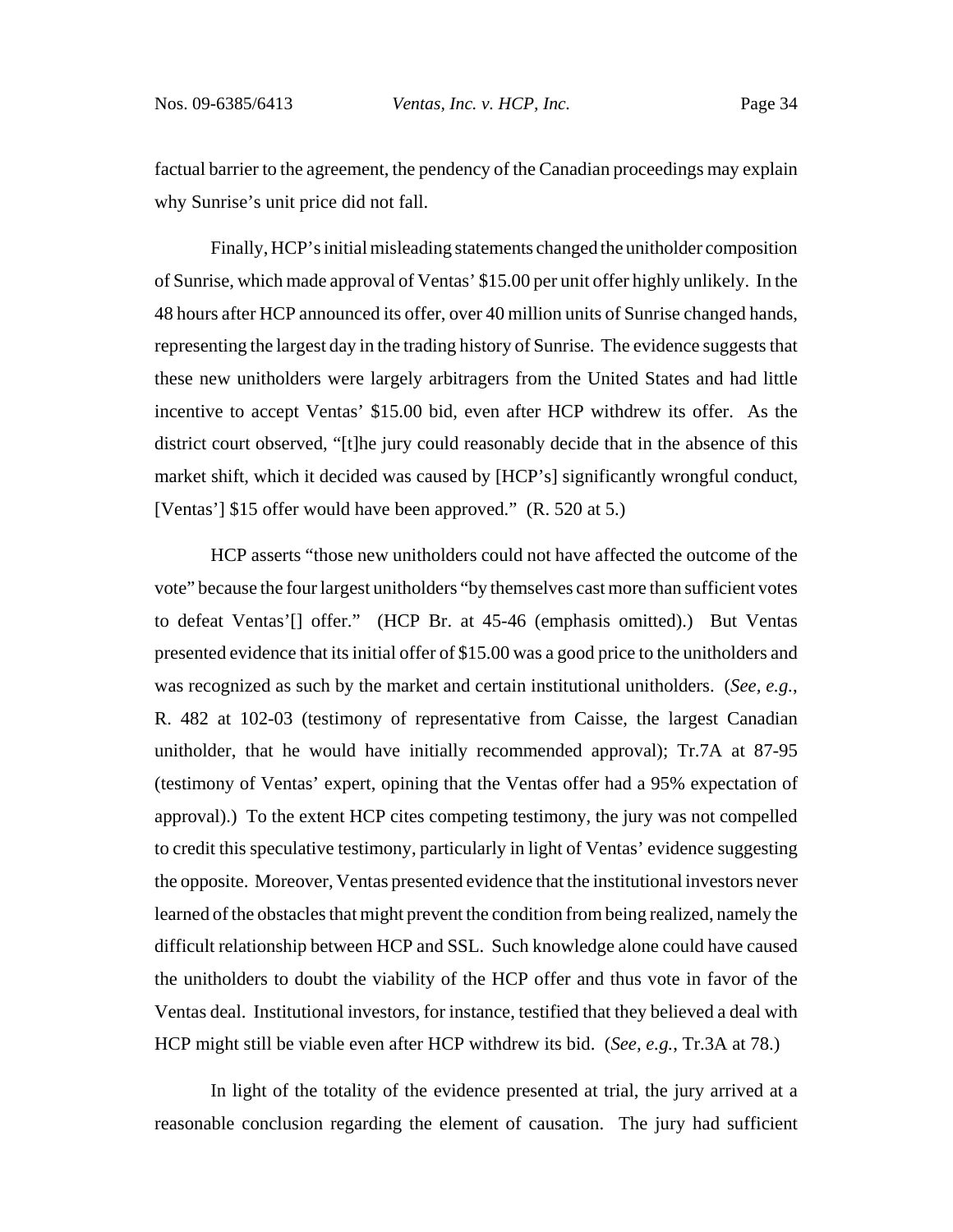evidence to find that HCP's "improper interference" caused injury to Ventas. Accordingly, we find that Ventas presented sufficient evidence to support a jury finding of causation, and **AFFIRM** the decision of the district court on that basis.

# **IV. Summary**

For the reasons set forth above, we **AFFIRM** the judgment of the district court in the amount of \$101,672,807.00 in favor of Ventas. Although the case shall be remanded, as discussed below, we find no reason to disturb the final judgment previously entered on the original jury verdict. Accordingly, the judgment as previously entered by the district court shall constitute a final partial judgment pursuant to Rule 54(b) of the Federal Rules of Civil Procedure. *See* Fed. R. Civ. P. 54(b) ("[T]he court may direct entry of a final judgment as to one or more, but fewer than all, claims . . . if the court expressly determines that there is no just reason for delay.").

#### **DISCUSSION - CROSS-APPEAL BY VENTAS**

As an initial matter, we note HCP's argument that Ventas has waived the issues it raises on cross-appeal because Ventas' arguments are "based largely on cryptic assertions and unexplained citations." (HCP Rep. at 43 (citing *El-Moussa v. Holder*, 569 F.3d 250, 257 (6th Cir. 2009).) Although Ventas' briefing left much to be desired, we nonetheless find that the issues raised by Ventas on cross-appeal are properly presented.

We now turn to those issues. Ventas challenges the judgment below on the basis that the district court erroneously precluded it from recovering additional damages. Specifically, Ventas argues that the district court erred by: 1) refusing to submit the issue of punitive damages to the jury; 2) converting its damages from Canadian to U.S. dollars based on the exchange rate as of the date of injury, rather than the date of judgment; 3) precluding Ventas from seeking compensatory damages based on increased financing costs and currency market fluctuations; and 4) declining to award prejudgment interest.

As explained below, we conclude that the district court erred by not submitting the issue of punitive damages to the jury, therefore requiring us to **REVERSE** the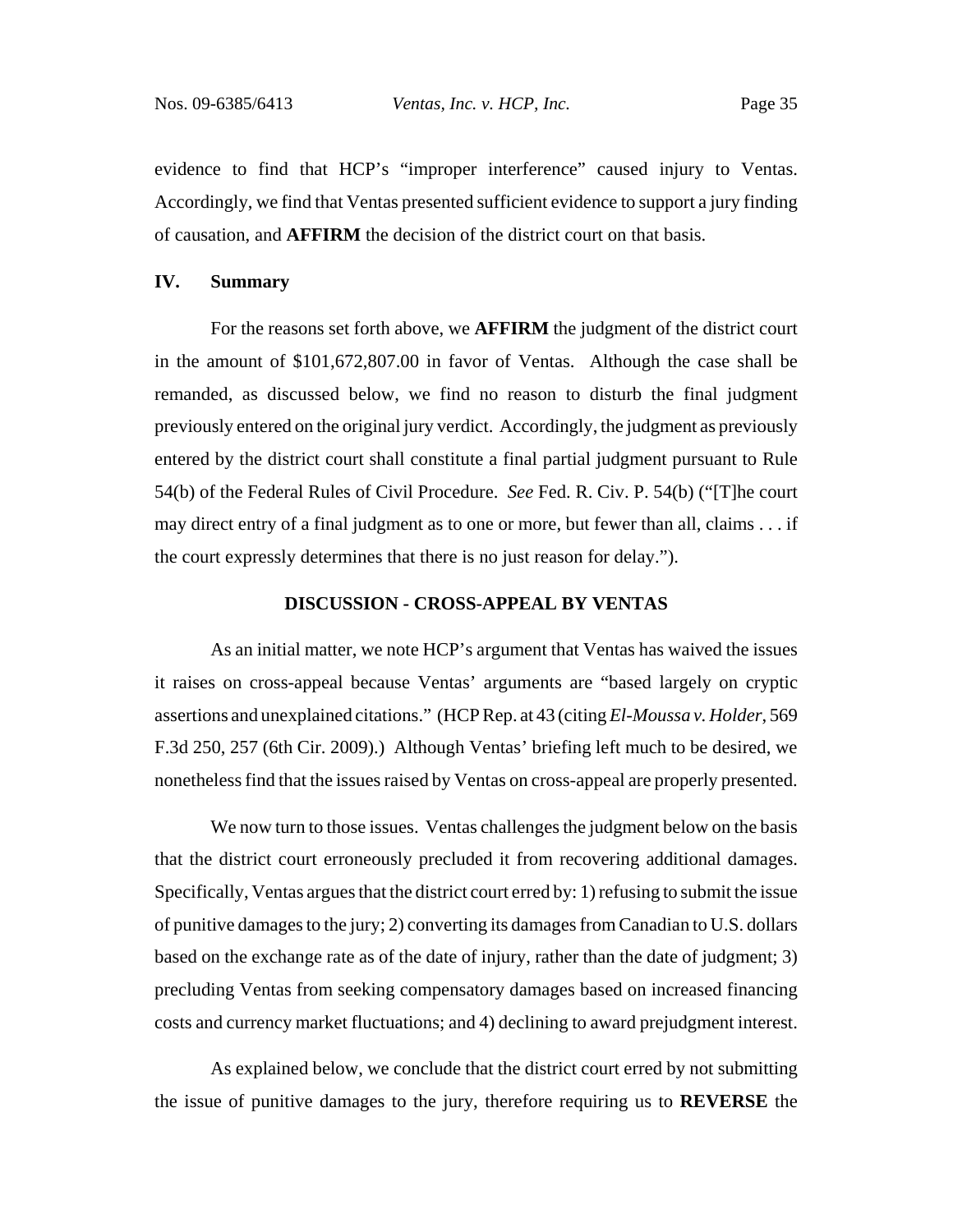decision below as to punitive damages, and **REMAND** for further proceedings. We **AFFIRM** in all other respects.

# **I. Punitive Damages**

Ventas argues that there was sufficient evidence of fraud to submit the issue of punitive damages to the jury. The district court disagreed and granted judgment as a matter of law to HCP on the issue of punitive damages.**<sup>12</sup>** *See* Fed. R. Civ. P. 50(a). Upon review, we conclude that the district court erred in granting judgment as a matter of law in this instance.

### **A. Standard of Review**

 "The question of whether there was sufficient evidence to support a punitive damages award is a question of law, which we review de novo." *Virostek v. Liberty Twp. Police Dep't*, 14 F. App'x 493, 508 (6th Cir. 2001). Because we are sitting in diversity, "we use the standards for a judgment as a matter of law applicable under the law of the forum state." *Dewit v. Morgen Scaffolding*, *Inc.*, 78 F.3d 584 (6th Cir. 1996) (table); *see also Estate of Riddle ex rel. Riddle v. S. Farm Bureau Life Ins. Co.*, 421 F.3d 400, 407-08 (6th Cir. 2005); *Arms v. State Farm Fire & Cas. Co.*, 731 F.2d 1245, 1248 (6th Cir. 1984). As we have explained:

Under Kentucky law, a motion for a directed verdict—the same thing as a motion for judgment as a matter of law under Rule 50(a)—should be granted only if there is a complete absence of proof on a material issue in the action, or if no disputed issue of fact exists upon which reasonable minds could differ. In deciding such a question, "every favorable inference which may reasonably be drawn from the evidence should be accorded the party against whom the motion is made.

**<sup>12</sup>**Although the issue was presented to the district in a motion *in limine* filed by HCP, the disposition of the motion is properly reviewed as one for judgment as a matter of law under Rule 50(a) of the Federal Rules of Civil Procedure. Both parties agree. (R. 439; HCP Mot. at 4 (noting that the district court previously "granted a directed verdict on punitive damages"); Ventas Rep. at 5-8.) HCP's motion was based on an argument of insufficient evidence, and the district court granted the motion during trial on that basis. *See* Fed. R. Civ. P. 50(a) (providing that a district court may grant judgment as a matter of law on any issue for which it finds that "a reasonable jury would not have a legally sufficient evidentiary basis to find for the party on that issue.").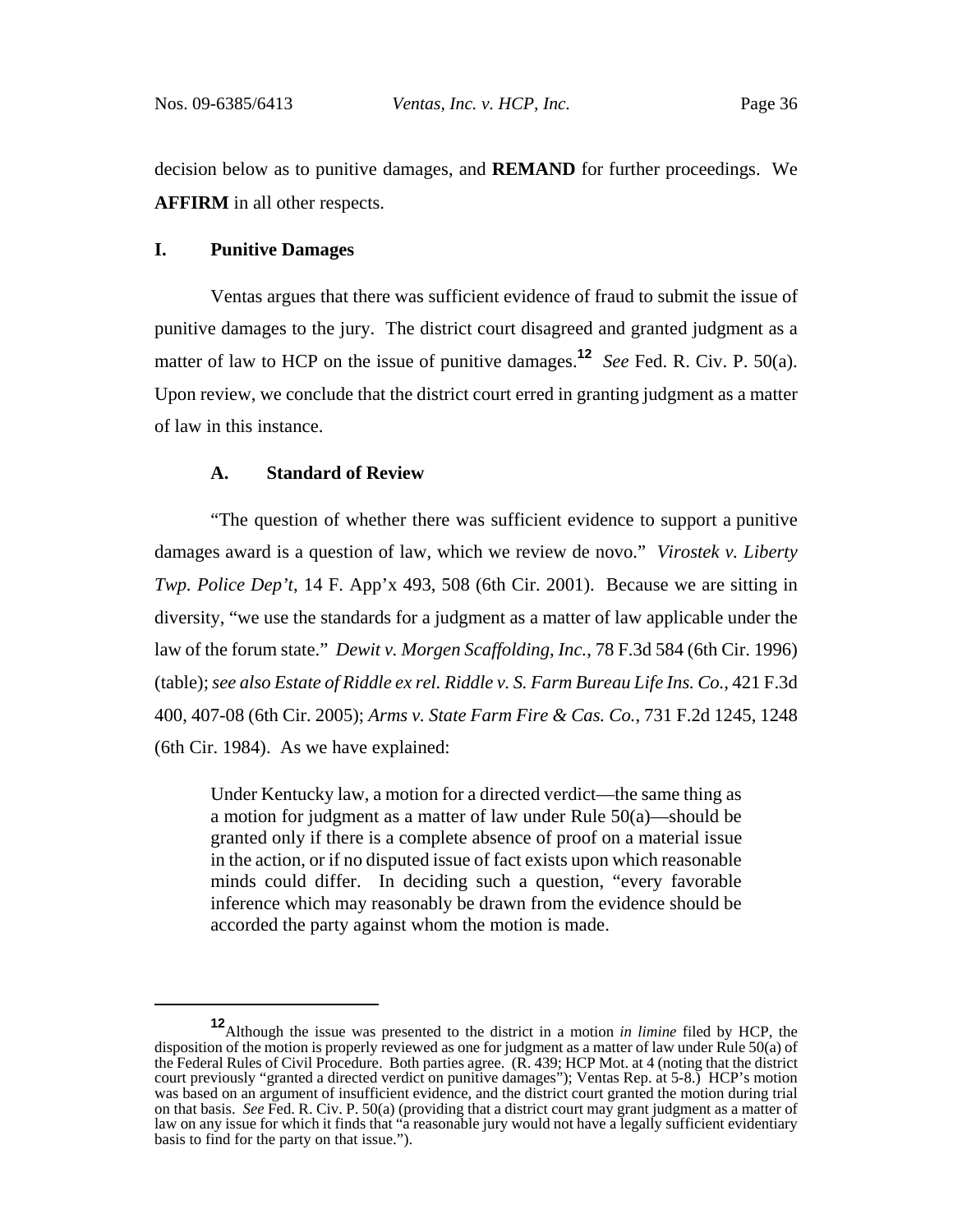*Estate of Riddle*, 421 F.3d at 408 (quoting *Adam v. J.B. Hunt Transp., Inc.*, 130 F.3d 219, 231 (6th Cir. 1997)) (internal quotation marks, citations, and alterations omitted).

# **B. Punitive Damages Under Kentucky Law**

Before turning to the evidentiary record, we outline the applicable legal standard governing punitive damages under Kentucky law. Kentucky has long-recognized the availability of punitive damages in tort actions. *See, e.g.*, *Horton v. Union Light, Heat & Power Co.*, 690 S.W.2d 382, 388 (Ky. 1985) (collecting cases); *Engleman v. Caldwell & Jones*, 47 S.W.2d 971, 972 (Ky. 1932).

In 1988, Kentucky abrogated the common law of punitive damages with the enactment of Kentucky Revised Statute ("K.R.S.") §§ 411.184, *et seq*. The statute defines punitive damages as those "damages, other than compensatory and nominal damages, awarded against a person to punish and to discourage him and others from similar conduct in the future." K.R.S. § 411.184(1)(f); *see also Young v. Vista Homes, Inc.*, 243 S.W.3d 352, 366-76 (Ky. Ct. App. 2007). The party seeking punitive damages "shall recover punitive damages only upon proving, by clear and convincing evidence, that the defendant from whom such damages are sought acted toward the plaintiff with oppression, fraud, or malice." K.R.S. § 411.184(2).

Here, Ventas seeks punitive damages on the sole basis of fraud. Under the statute, "[f]raud means an intentional misrepresentation, deceit, or concealment of material fact known to the defendant and made with the intention of causing injury to the plaintiff." K.R.S. § 411.184(1)(b). This standard appears similar to that required to impose tort liability for fraud under Kentucky law, which requires a showing of the following by clear and convincing evidence:

(a) material representation; (b) which is false; (c) known to be false or made recklessly; (d) made with inducement to be acted upon; (e) acting in reliance thereon; and (f) causing injury.

*Rickert,* 996 S.W.2d at 468; *see also Miller's Bottled Gas, Inc. v. Borg-Warner Corp.*, 817 F. Supp. 643, 646 (W.D. Ky. 1993).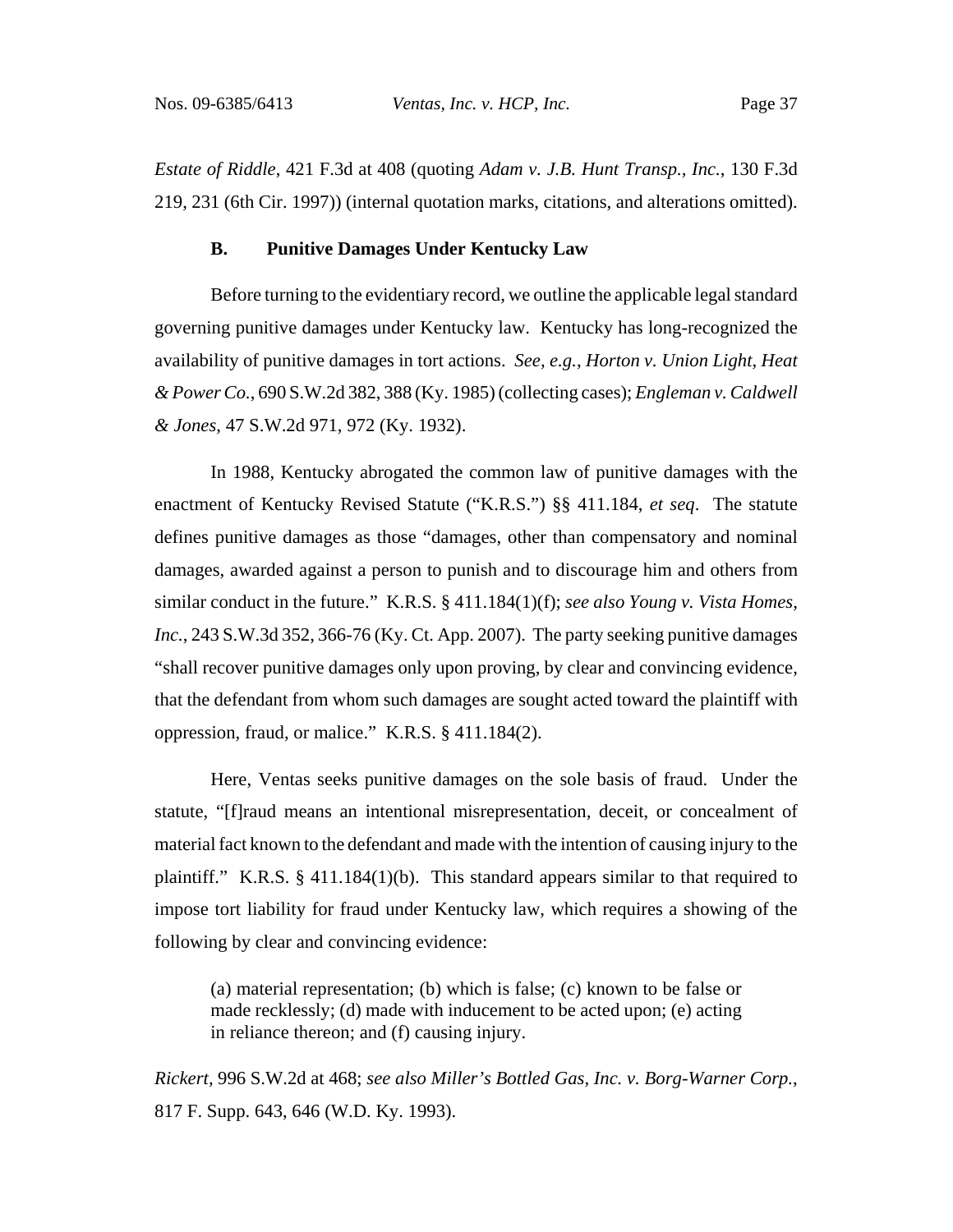Additionally, although not expressly stated in the statute, Kentucky law requires a plaintiff seeking punitive damages to prove that the relevant actions of the defendant were the proximate cause of the resulting injury to the plaintiff. *See, e.g.*, *Jackson v. Tullar*, 285 S.W.3d 290, 297 (Ky. Ct. App. 2007).

# **C. Application**

Based on the applicable law, the issue we confront is whether sufficient evidence exists that 1) HCP "acted towards Ventas" with fraud; 2) HCP had the "intention of causing injury" to Ventas; and 3) HCP's fraud proximately caused Ventas' injury. *See* K.R.S. § 411.184(1)(b); *Jackson*, 285 S.W.3d at 297. Viewing the evidence in the light most favorable to Ventas, as we must in reviewing this issue, we find that the issue of punitive damages should have gone to the jury.**<sup>13</sup>** *See Estate of Riddle*, 421 F.3d at 410 (remanding case for trial on punitive damages).

The record is replete with evidence of intentional misrepresentations, deceit, and/or concealment of material facts by HCP. *See Rickert*, 996 S.W.2d at 468 (noting the following as relevant to a finding of fraud: "character of the testimony, the coherency of the entire case as well as the documents, circumstances and facts presented" ); *Cintas Corp. v. Sitex Corp.*, No. 2005-CA-002377, 2005-CA-002415, 2007 WL 3226984, at \*1 (Ky. Ct. App. Nov. 2, 2007) (upholding punitive damage award on tortious interference claim between competitors).

We begin by noting the testimony of Michael Warren, the Chairman of Sunrise. Warren testified that after being approached by HCP about its interest in making a topping bid, Warren requested that HCP not make its bid public and instead engage in confidential negotiations. When HCP refused, Warren was "flabbergasted" and "surprised." (Tr.3A at 35-36.) This was the "first time" Warren had ever known a participant in a confidential auction process to make an unauthorized public bid. (*Id.* at 35.) Warren also testified that Flaherty falsely stated to Sunrise that Flaherty had sent

**<sup>13</sup>**In light of our holding, we need not consider Ventas' argument that the district court applied an erroneous legal standard as to the availability of punitive damages under Kentucky law.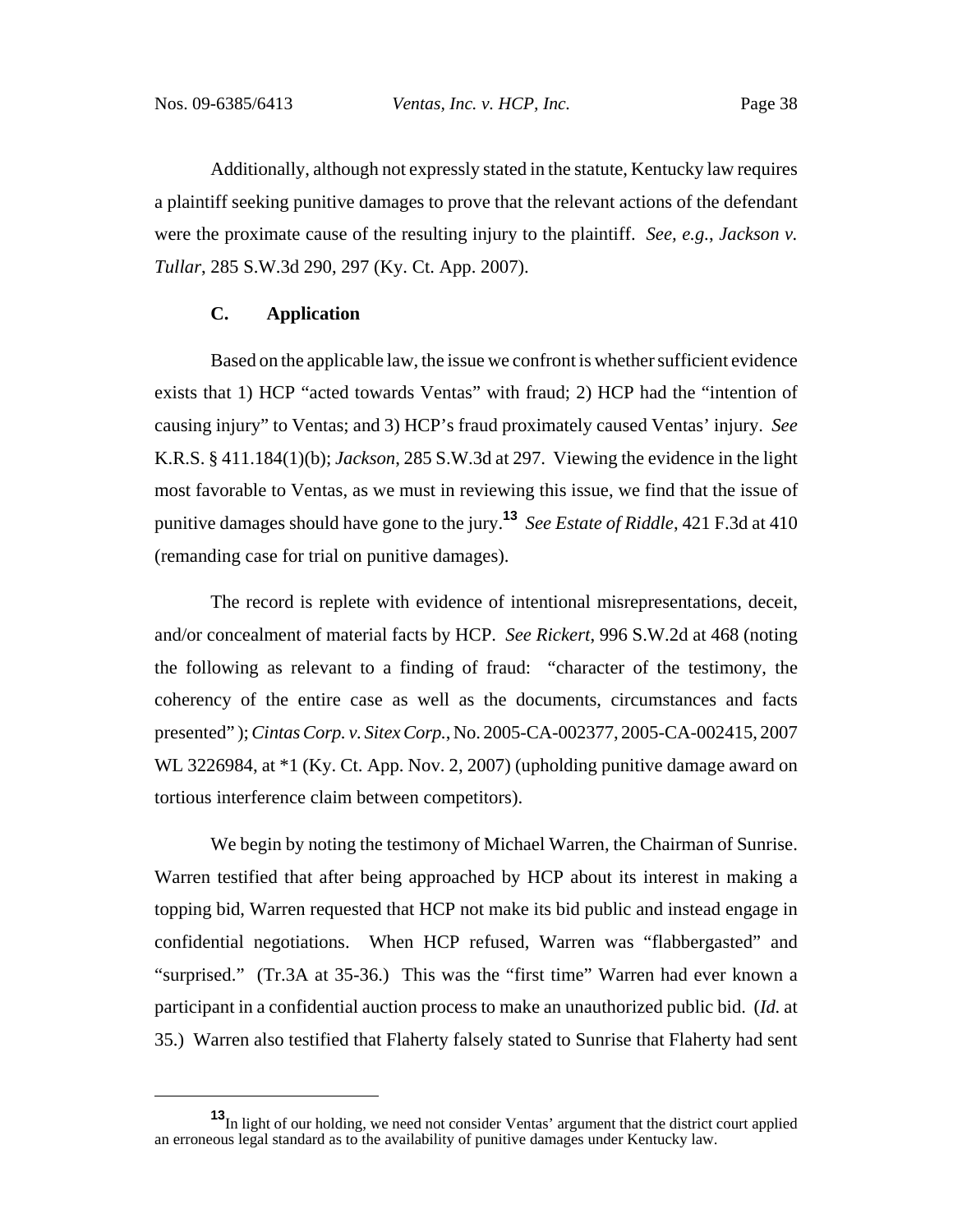a signed, unconditional offer to Sunrise. Flaherty admitted at trial that he was not authorized to make an unconditional bid.

Moreover, as discussed *supra* pages 28-34, the jury could reasonably conclude, based on the evidence, that HCP's February 14, 2007 press release was contaminated by fraudulent misrepresentations, and concealment. *See Anderson v. Wade,* 33 F. App'x 750 (6th Cir. 2002) (upholding punitive damages award under Kentucky law, where defendant intentionally concealed material facts and made material misrepresentations in the sale of land). Without repeating our entire discussion, we again note that HCP's announcement of its purported offer of \$18.00 per unit failed to disclose material facts known to HCP, including: 1) that its offer of \$18.00 per unit was conditional on HCP reaching an agreement with SSL; 2) that HCP's prior experiences with SSL suggested that it would be difficult for HCP and SSL to reach an agreement; and 3) that HCP was a party to a Standstill Agreement that likely prohibited its public offer. (*See, e.g.*, Tr.2B at 89 (testimony of Sunrise's independent investment banker, stating that HCP's 2/14/07 press release was "misleading"). HCP instead misrepresented that its offer was largely "identical" to that made by Ventas, and that the HCP transaction had a "greater certainty of completion." HCP never corrected the record directly, and in fact maintained that its offer was superior. (*See, e.g.*, Tr.5A at 25-27.) Flaherty admitted that he was not sufficiently "confident" of reaching an agreement with SSL to make an unconditional bid. (Tr.4B at 64.)

We also believe that a reasonable jury could conclude that HCP engaged in its fraudulent conduct with the intention of inflicting harm on Ventas. Indeed, as we discussed, *supra* at pages 28-34, HCP's conduct suggests that its purported offer of \$18.00 per unit was not genuine: the purported offer was not signed, which a knowledgeable witness described as "unprecedented" (Tr.3A at 47); HCP's CEO informed Sunrise that he had sent a signed contract to Sunrise, when in fact he had not; and HCP's CEO admitted that he was not authorized to make an unconditional bid for Sunrise. As Sunrise's CEO testified at trial about his experience with HCP: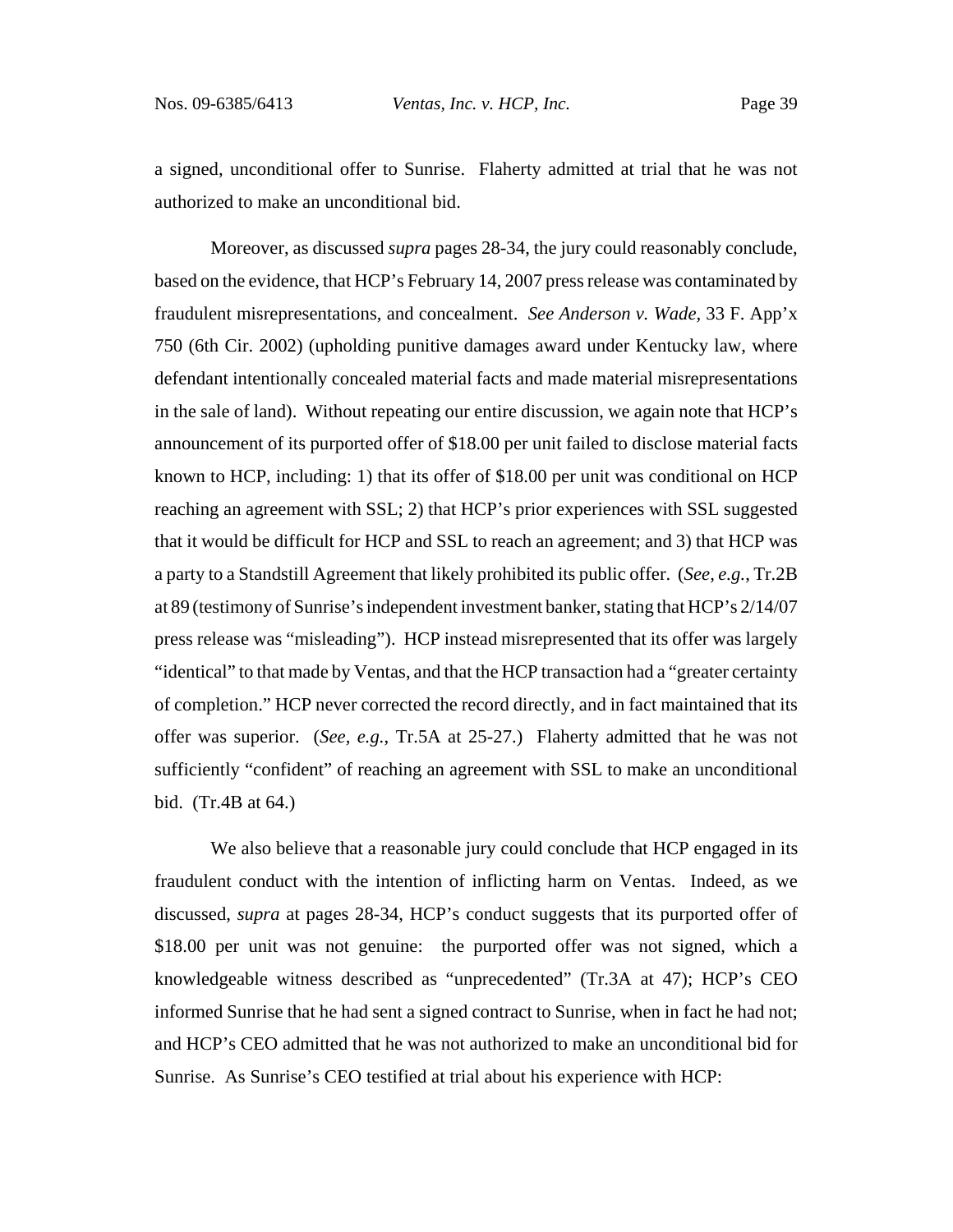after you've been through all of that, you know, the conclusion that you come to as a business person is that these people are not real, they are not reliable, and so we were not going to attach our star to HCP.

(*Id.* at 82.) In fact, a financial advisor from Sunrise testified that, in January of 2007, HCP CEO Flaherty declined an offer of additional time to attempt to reach an agreement with SSL, stating that HCP was "moving on to other things." (Tr.2A at 39.)

HCP's investment banker reported to his colleagues that, although HCP remained focused on acquiring Sunrise, "at a minimum, they plan on causing the other side to have to pay more." (App. at 362.) HCP's CEO code-named its topping bid strategy as "project show me what you got, yoe mama," referring to the female CEO of Ventas. (Tr.4B at 126.) HCP believed that it would be "hosed" if Ventas acquired Sunrise (*id.* at 156), as it might allow Ventas to "catch" HCP in the marketplace. (*Id.* at 102.) Sunrise's CEO testified at trial that he did not believe HCP's offer for Sunrise to be bona fide, and suggested that HCP's bid "drove up the market . . . and killed the \$15 bid." (Tr.3A at 81.) A managing director of ING, one of the largest unitholders, testified about the possibility that HCP had used ING to cause Ventas to pay more for Sunrise. (R. 487 at 146.) A senior executive of HCP suggested that it "would be okay if she ended up in 17.50." (Tr.5A at 135-37.)

Finally, based on the evidence, a reasonable jury could conclude that HCP's fraud was the proximate cause of Ventas' injury. The jury found that HCP's tortious interference caused Ventas to pay an additional \$1.50 per unit of Sunrise beyond its initial offer of \$15.00 per unit. Although Sunrise units were trading at approximately \$15.00 per unit after Ventas announced its proposed acquisition, the price per unit increased by 20% to approximately \$18.00 per unit after HCP made its unauthorized public offer on February 14, 2007. The price would never return to \$15.00 per unit, and Ventas would eventually raise its offer to \$16.50 per unit to complete the acquisition.

If the question had been presented to the jury, the jury could reasonably have found that it was the fraudulent character of HCP's conduct that proximately caused the injury to Ventas. As discussed above, the evidence suggests that HCP's public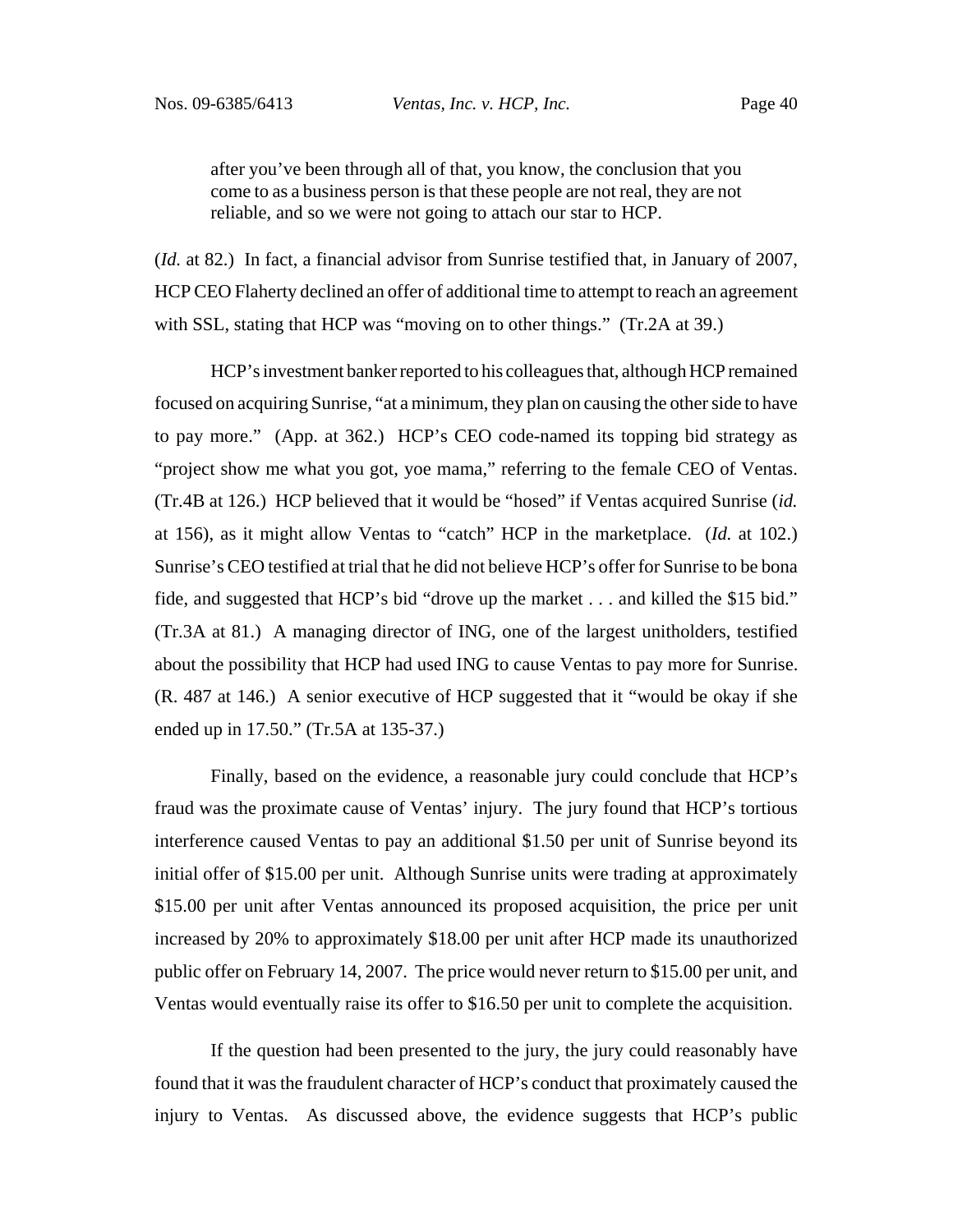announcement of its offer was more than a simple breach of its Standstill Agreement with Sunrise, but instead was a fraudulent act designed to mislead the market and harm Ventas. The fraud contained in the February 14, 2007 press release caused the market price of Sunrise to increase from \$15.00 to \$18.00. The jury could reasonably have found that absent the fraudulent character of HCP's public announcement, the market price of Sunrise would not have increased, or would not have increased as dramatically. Additionally, the jury could have reasonably found that HCP never directly corrected its fraud, allowing some if not all of the effects of the fraud to linger in the market and continue to operate against Ventas.

This is not a case where the alleged fraud by the defendant was collateral to the plaintiff's injury. For instance, in *Hardaway Management v. Southland*, 977 S.W.2d 910, 916-17 (Ky. 1998), the Kentucky Supreme Court denied recovery of punitive damages in a wrongful termination action under a state employment law. The only evidence of fraud was a termination letter from the employer that falsely stated the reasons for the plaintiff's termination. *Id.* at 916. The court disallowed punitive damages because the false statements did not cause any injury to the plaintiff. *Id.* at 917. The court reasoned that even if the statements "were intended to prevent [the plaintiff from] recovering damages for her wrongful discharge, they failed in their intended effect." *Id.*

Unlike *Hardaway Management*, HCP's alleged fraud in this case was the direct cause of Ventas' injury. Simply put, the jury could reasonably find that the fraud itself was the primary vehicle by which HCP inflicted injury on Ventas. Absent the intentional misrepresentations, deceit, and/or concealment by HCP, which we detail above, the market may well have reacted less favorably to HCP's purported offer of \$18.00 per unit, or may perhaps have dismissed HCP's offer altogether. *Cf. Bierman v. Klapheke*, 967 S.W.2d 16, 19-20 (1998) (upholding punitive damages award, where the fraudulent acts exacerbated any injury that may have occurred).

In light of the evidence presented at trial, we believe it was error for the district court to prevent the jury from considering an award of punitive damages. Accordingly,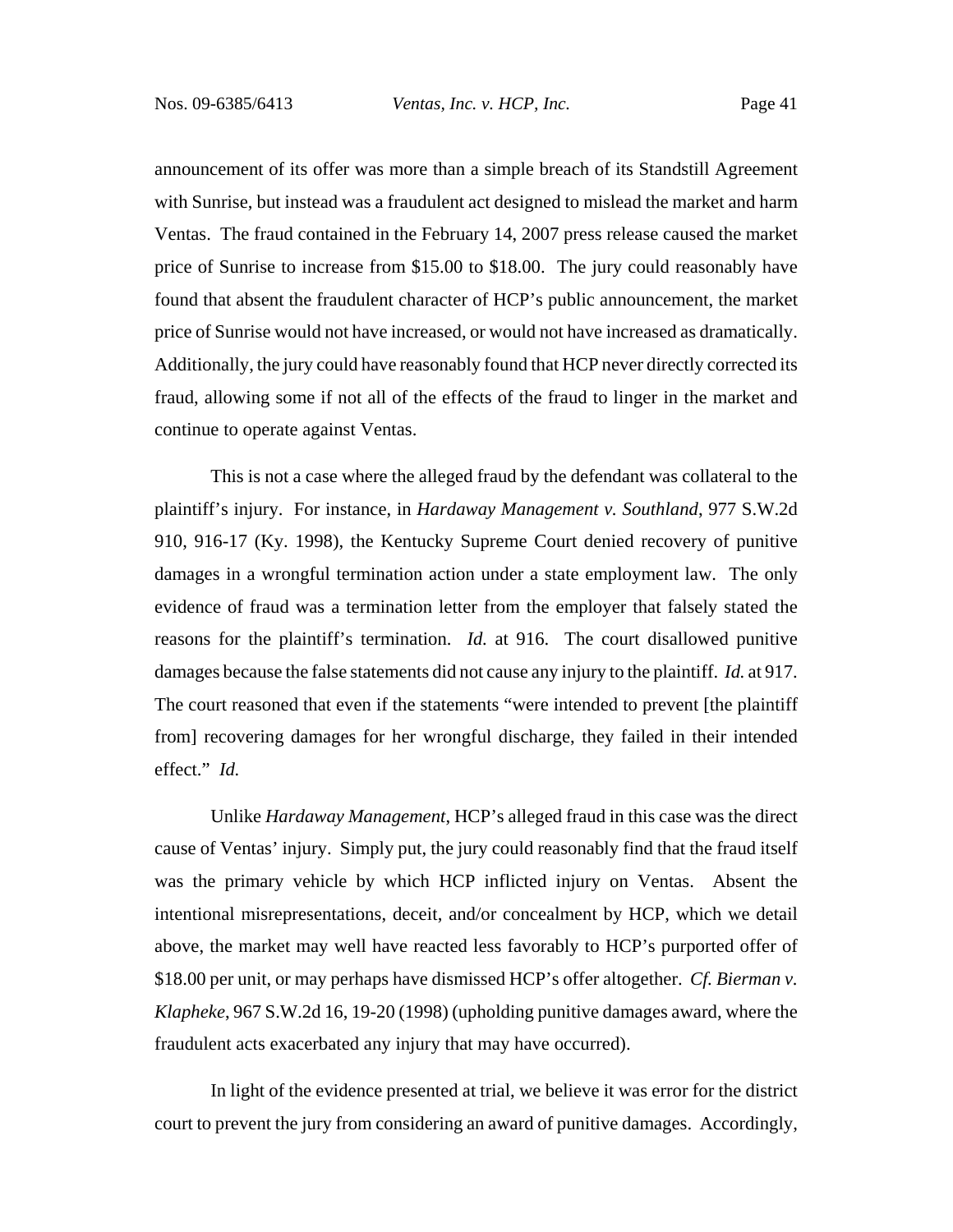we **REVERSE** the decision of the district court as to punitive damages, and **REMAND** with instructions that the matter proceed to trial on the single issue of punitive damages. *See Estate of Riddle*, 421 F.3d at 410 (remanding case for trial on punitive damages). On remand, the district court shall be guided in part by K.R.S. § 411.186, which sets forth numerous factors that the jury "should consider" if the jury decides to award punitive damages.

# **II. Applicable Exchange Rate**

Ventas appeals the district court's decision to apply the U.S./Canadian exchange rate as of the date of injury, rather than the date of judgment. Because the decision of the district court rests on an interpretation of state law, we review *de novo*. *See Competex, S.A. v. Labow,* 783 F.2d 333, 334 (2d Cir. 1986) (stating that "[b]ecause determination of the date on which to convert a foreign currency debt into dollars is a substantive question," federal courts sitting in diversity will apply state law).

In the proceedings below, the parties disputed the exchange rate applicable to Ventas' damages. Ventas sought to apply the exchange rate as of the date of judgment, while HCP sought to apply the exchange rate as of the date of injury. The district court agreed with HCP, and held that "[t]he proper exchange rate for Ventas'[] damages is determined on the date of injury," which was April 26, 2007, the date that the Sunrise unitholders approved Ventas' revised offer of \$16.50 per unit. The district court relied upon the rule set forth in two older Supreme Court cases, that if the cause of action arises under U.S. law, then the conversion date is the date of injury. *See, e.g.*, *Die Deutsche Bank Filiale Nurnberg v. Humphrey*, 272 U.S. 517 (1926); *Hicks v. Guinness*, 269 U.S. 71 (1925).

On appeal, Ventas argues that the district court should have used the date of judgment exchange rate. Ventas contends that the Supreme Court cases cited by the district court are not controlling because "state law governs the appropriate currency rate in diversity cases." (Ventas Br. at 71.) Ventas asserts that Kentucky would follow the commentary to § 823 of the Restatement (Third) of Foreign Relations Law (1987), which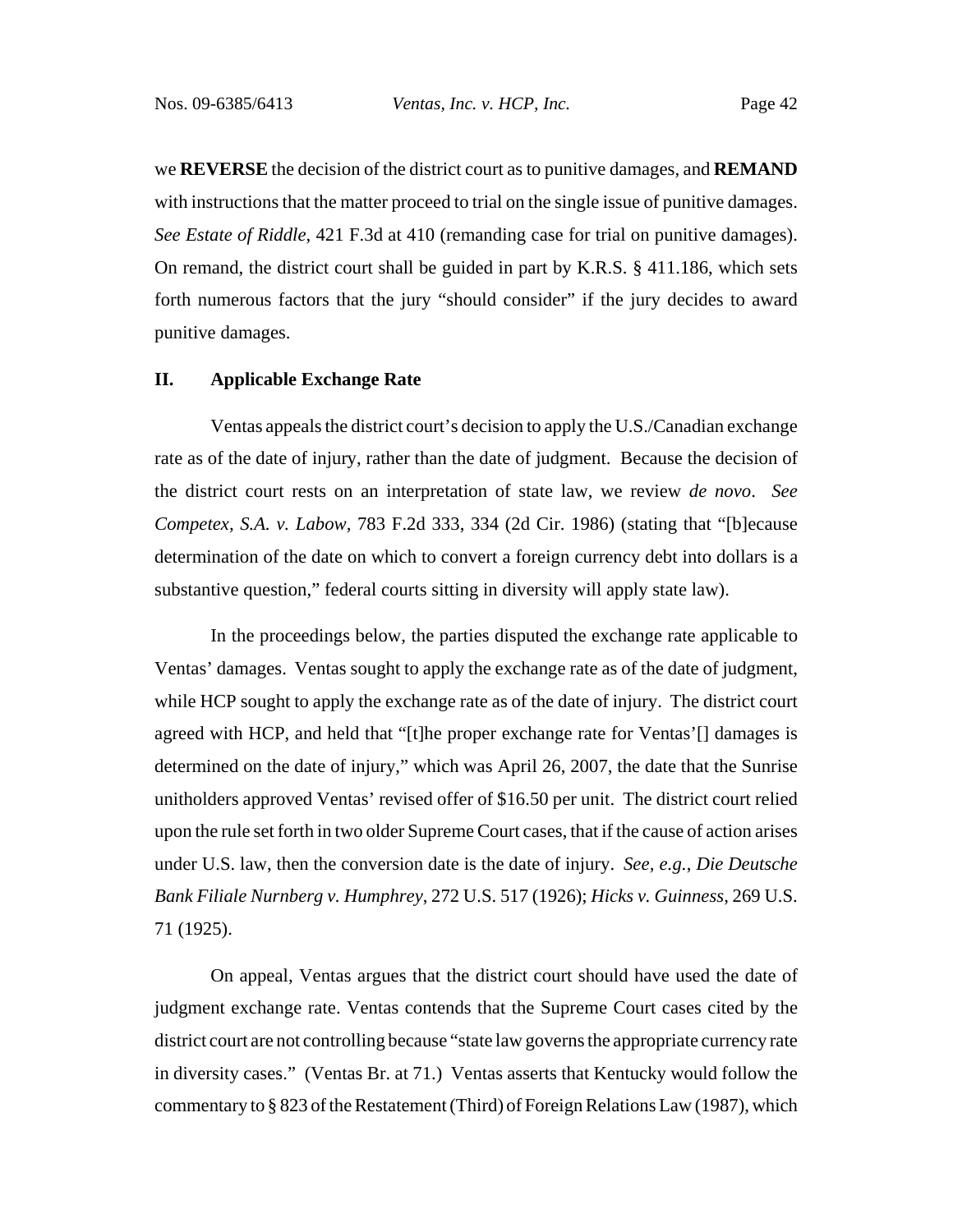states that "if the foreign currency has appreciated since the injury or breach, judgment should be given at the rate of exchange applicable on the date of judgment or the date of payment." Restatement (Third) of Foreign Relations Law § 823, cmt. (c).

Although no Kentucky law is on point, we find that the district court correctly predicted that Kentucky would select the exchange rate from the date of injury. Nothing in Kentucky jurisprudence suggests that the state would rely on a comment to the Restatement (Third) of Foreign Relations, particularly in the face of Supreme Court precedent to the contrary. *See, e.g.*, *Mt. Lebanon Pers. Care Home, Inc. v. Hoover Universal, Inc.*, 276 F.3d 845, 852-53 (6th Cir. 2002) (predicting that the Kentucky Supreme Court would reject a certain rule because, among other reasons, the U.S. Supreme Court had done so); *accord Siematic Mobelwerke GmbH & Co. KG v. Siematic Corp.*, 669 F. Supp. 2d 538, 542 (E.D. Pa. 2009) ("In the absence of pertinent state law precedent, federal courts in diversity suits have frequently adopted the federal approach.") (collecting cases from courts applying the laws of Minnesota, Illinois, Colorado, Missouri, Tennessee, and Florida); *Elite Entm't, Inc. v. Khela Bros. Entm't, Inc.*, 396 F. Supp. 2d 680, 694 (E.D. Va. 2005) ("Courts generally agree that the judgment day interest rate is relevant only when the cause of action arises entirely under foreign law.") (predicting Virginia law).

Furthermore, because the purpose of compensatory damages is to make the victim whole, selecting the date of injury for purposes of the exchange rate would better approximate the damage sustained by the victim since such an approach looks to the point at which the victim was injured.**<sup>14</sup>** The date of judgment is merely an arbitrary and speculative future date that is determined by variables unrelated to the underlying injury, including litigation posturing and docket pressures. Setting the currency conversion rate as of the date of injury provides for greater certainty in economic relationships, allowing

**<sup>14</sup>**In this regard, we note that Kentucky provides for prejudgment interest in many cases, which is intended to compensate the plaintiff for any delay in obtaining relief. *See, e.g.*, *Curtis v. Campbell*, 336 S.W.2d 355, 361 (Ky. 1960) ("[E]quity and justice demand that one who uses the money or property of another for his own benefit, particularly in a business enterprise, should at least pay interest for its use in the absence of some agreement to the contrary.").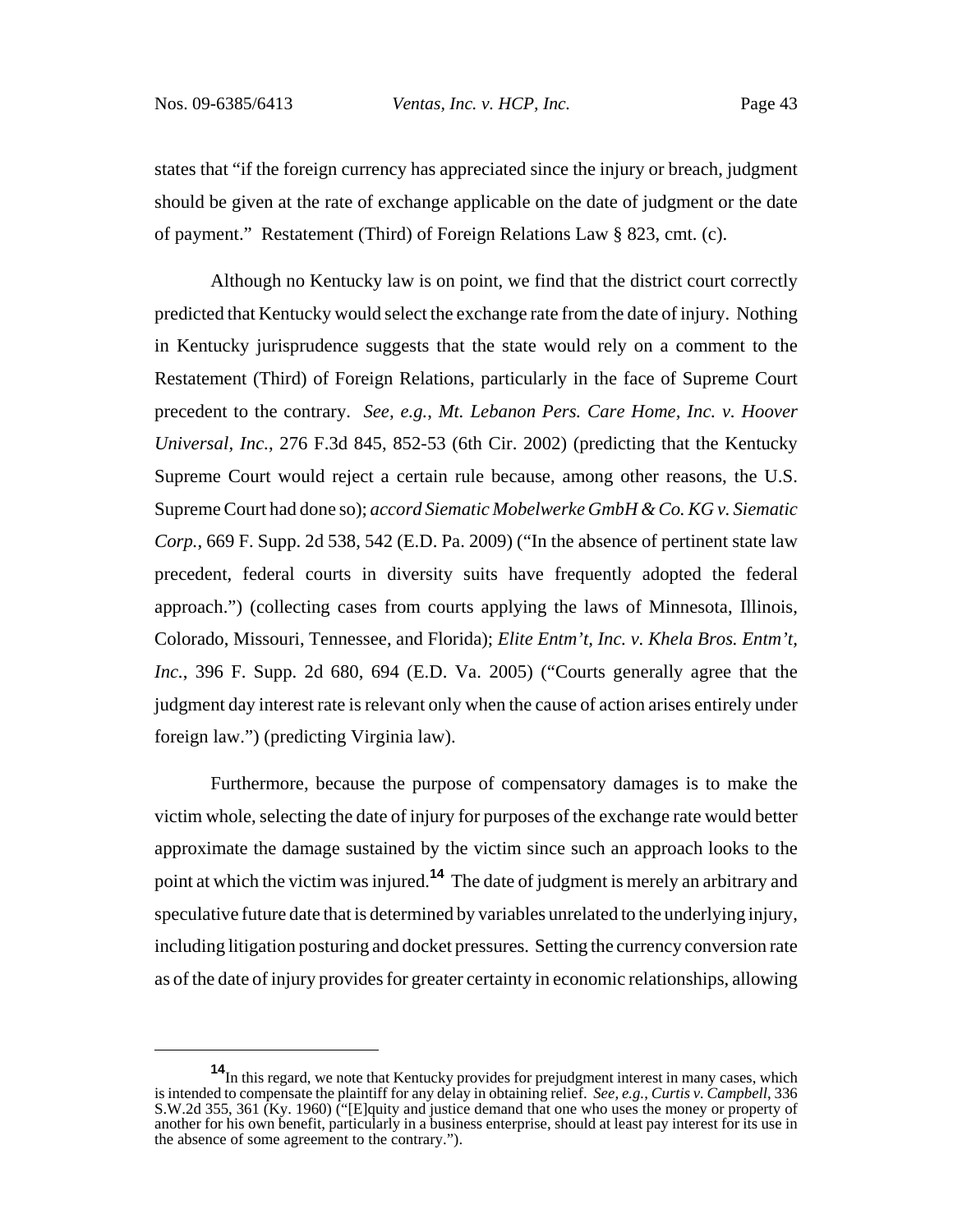market players to more accurately assess their risks. It also prevents bad faith attempts to, for instance, delay the entry of judgment to engage in currency speculation.

Accordingly, we **AFFIRM** the district court decision to apply the date of injury rule for currency conversion as a matter of Kentucky law.

### **III. Compensatory Damages**

Ventas appeals the district court's decision to deny Ventas recovery of certain claimed compensatory damages. Specifically, the district court precluded Ventas from recovering: 1) "the increased cost in U.S. dollars for the \$15.00 component of the purchase price on April 26, 2007 as compared to the April 2, 2007 contracted-for closing date;" and 2) "the loss suffered by Ventas because HCP's improper interference delayed Ventas'[] planned equity raise to finance the acquisition." We now **AFFIRM**.

#### **A. Legal Standard for Compensatory Damages Under Kentucky Law**

We briefly review the applicable law governing compensatory damages. Under Kentucky law, a successful tort plaintiff may recover compensatory damages arising from the defendant's tortious conduct. The existence of these damages must be proved to a "reasonable certainty." *See, e.g.*, *Morgan v. Lanham*, No. 2008-CA-001412, 2011 WL 918735, at \*18 (Ky. Ct. App. Mar. 18, 2011) (emphasis omitted).

Additionally, the defendant's tortious conduct must be the proximate cause of the damages. As the Kentucky Supreme Court has explained, "[p]roximate cause . . . consists of a finding of causation in fact, i.e., substantial cause," as well as legal causation, meaning "the absence of a public policy rule of law which prohibits the imposition of liability." *Deutsch v. Shein*, 597 S.W.2d 141, 144 (Ky. 1980). With regard to legal causation, Kentucky courts look to foreseeability: "it is not necessary that the defendant should have been able to anticipate the precise injury sustained, or to foresee the particular consequences, but only that the injury is a natural and probable consequence" of the tortious conduct. *Louisville Gas & Elec. Co. v. Roberson*, 212 S.W.3d 107, 112 (Ky. 2006) (Wintersheimer, J., concurring) (citing *Eaton v. Louisville & N. R. Co.*, 259 S.W.2d 29 (Ky. 1953)); *see also Pile v. City of Brandenburg*, 215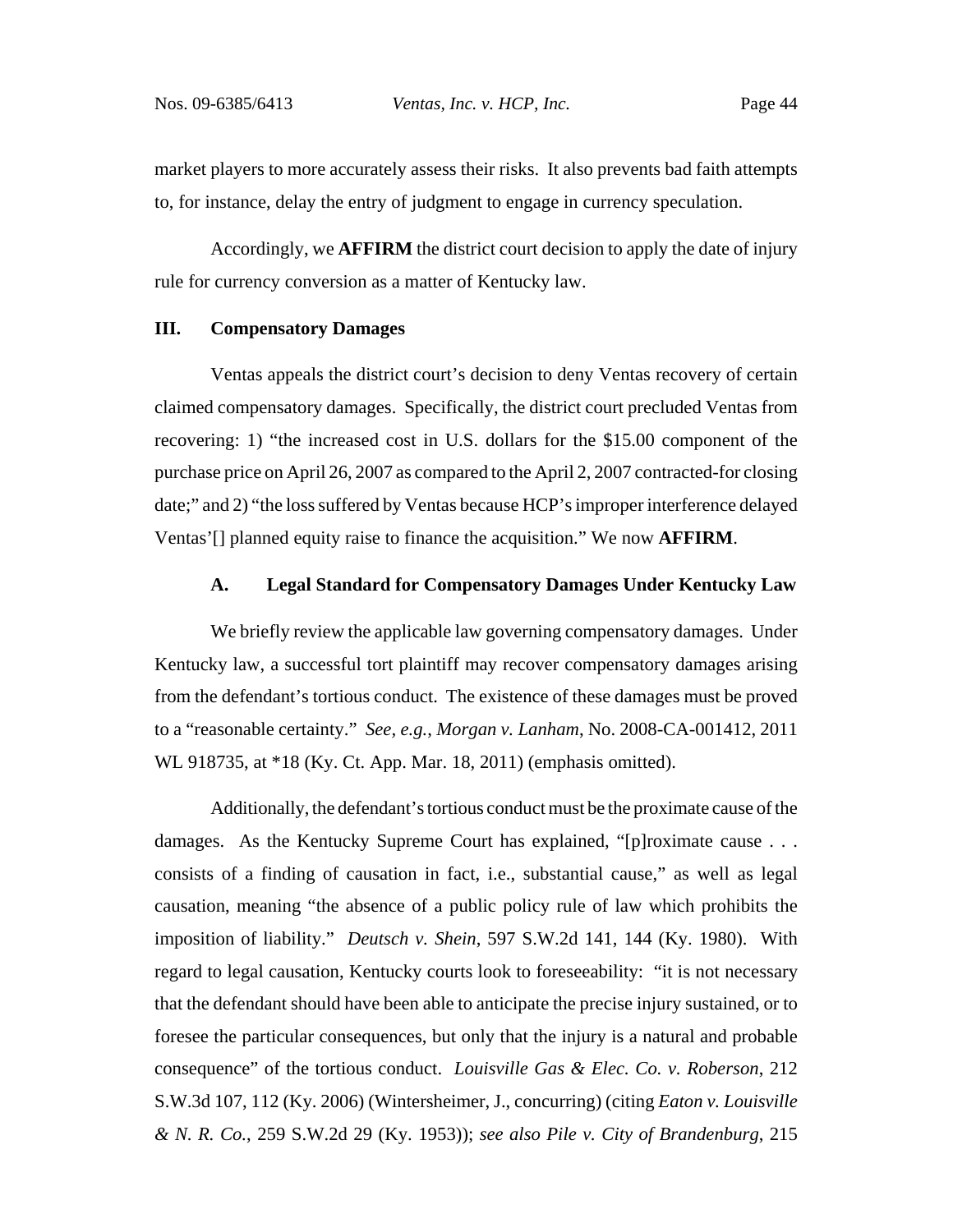S.W.3d 36, 42 (Ky. 2006) (noting that an intervening cause may break the chain of causation if it is of an "independent origin, unassociated" with the underlying tortious conduct).

# **B. Increased Costs to Finance Acquisition Due to Delay**

Ventas first argues that it is entitled to "damages from the increased cost of financing the transaction." (Ventas Br. at 74.) Ventas explains as follows:

HCP's deceptive press release forced Ventas to delay, from February 22[, 2007] to May 18, 2007, its planned sale of equity to finance the acquisition. As a result, Ventas incurred substantially higher financing costs as its stock value declined.

(*Id.* at 72.) The district court granted summary judgment for HCP on this claim.

We review the district court's grant of summary judgment *de novo*. *Wuliger v. Mfrs. Life Ins. Co.*, 567 F.3d 787, 792 (6th Cir. 2009). Summary judgment is appropriate if the pleadings, depositions, answers to interrogatories, and admissions on file, together with any affidavits, "show that there is no genuine issue as to any material fact and that the movant is entitled to a judgment as a matter of law." Fed. R. Civ. P. 56(a).

The district court acknowledged that "HCP's topping bid delayed any plan Ventas may have had to issue shares in February[ of 2007]," but granted summary judgment because it found no evidence that "establishes an actual date for issuing shares." The district court reasoned that the "evidence does not suggest that HCP knew of any actual plan by Ventas' to issue equity in this transaction, [n]or does any evidence suggest that HCP would know the timing on that issuance." Therefore, the district court found, "Ventas'[] issuance of shares was not clearly foreseeable." The district court also held that HCP's "acts [were] not substantial factors in bringing about the harm" for which Ventas seeks compensation, and that "Ventas received full market value for the shares when issued."

On appeal, Ventas argues that it "presented ample evidence that it planned to raise equity in late February 2007 to finance the acquisition." Ventas cites, with little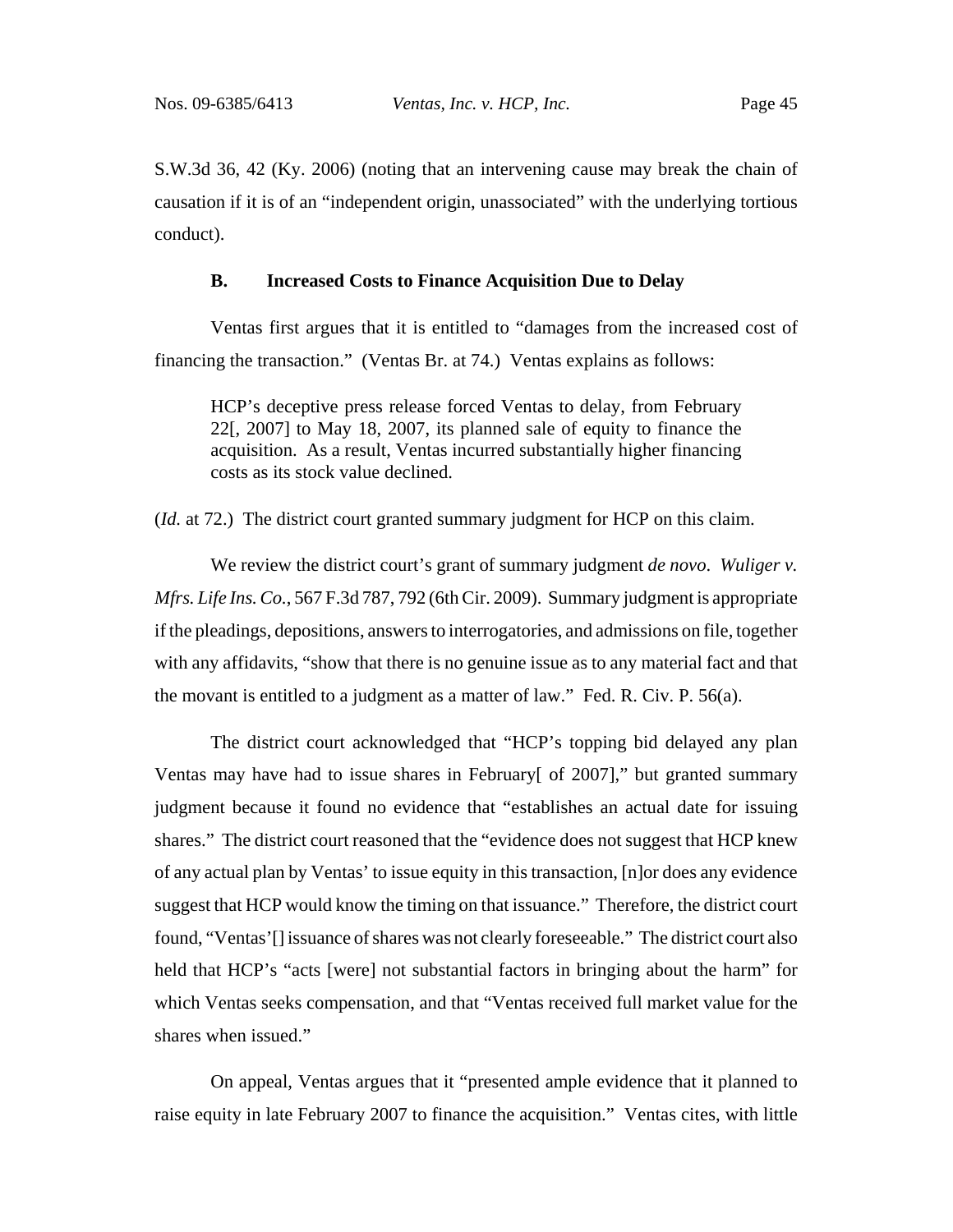explanation, an affidavit from its CEO; a presentation to the Ventas Board; and correspondence about a planned \$1 billion equity raise. (Ventas Br. at 73-74 (citing App. at 748-50, 844-46; R. 193, Ex. 65 ¶¶ 4-6, 9 & Ex. C).) Ventas also notes that it was "hell bent" on proceeding with an equity raise. (*Id.* at 74 (citing record evidence).) Additionally, Ventas argues that the record contains "ample evidence of foreseeability*,*" and cites: 1) a January 17, 2008 analysis from HCP's investment bankers "showing that Ventas would finance the acquisition through \$1.059 billion of 'New Common Equity Issued;'" (*id.* (citing App. 366, R. 193, Ex. 104)); and 2) the testimony of HCP's CEO, stating that he expected Ventas' stock price to decline after HCP's public offer. (*Id.* (citing Tr.4B at 154).)

Having reviewed the record, we find that the district court properly granted summary judgment for HCP on this claim for damages. Kentucky law "does not tolerate uncertainty as to the fact of damage," *Lanham*, 2011 WL 918735, at \*18 (emphasis omitted), and as such, Ventas must show, with a "reasonable certainty," that it sustained damages in the first instance. *See id.* Based on our review of record, we conclude that no reasonable jury could find, with any reasonable certainty, that Ventas had decided to conduct an asset sale to take place at any particular time. Without the record supporting such a finding, Ventas' claim for damages arising out of the timing of its claimed asset sale fails as a matter of law.

The evidence relied upon by Ventas in support of this claim for damages is wholly speculative and does not purport to identify a planned date for the equity offering. (*See, e.g.*, App. at 844 ("considering asset sales"); *id.* at 1387 ("examining a number of different options").) In fact, Ventas' CEO acknowledged in an email that the planned equity raise could well occur after February 22, 2007: she stated on February 3, 2007 that Ventas seeks "maximum flexibility to hit the market for debt and/or equity securities (which *might even* be prior to the closing)," then scheduled for April 2, 2007. (*Id.* at 750 (emphasis added).)

Accordingly, we **AFFIRM** the grant of summary judgment for HCP on Ventas' claim for damages due to a claimed delay in its equity raise.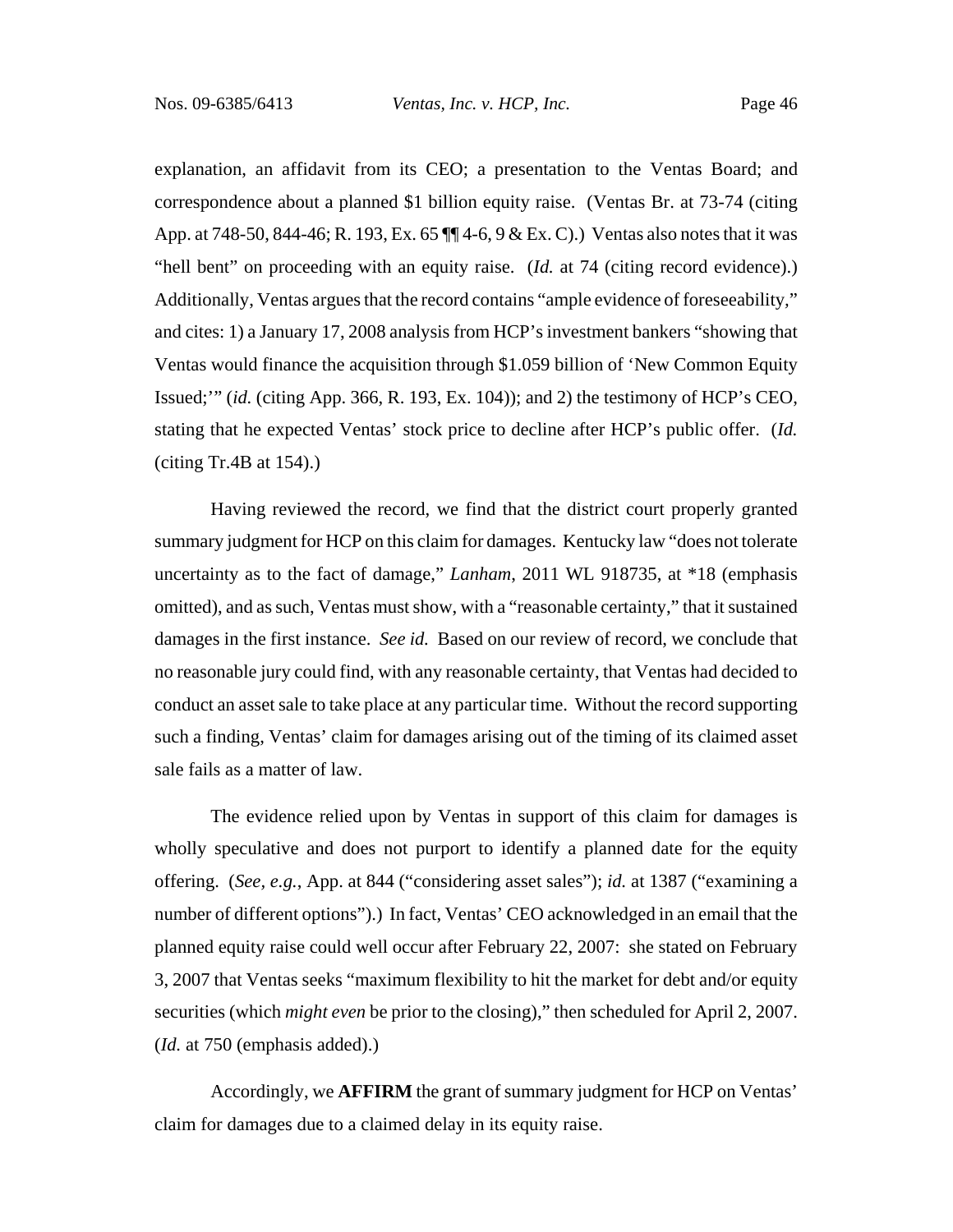#### **C. Increased Costs of the Original \$15.00 Purchase Price in U.S. Dollars**

Ventas next argues that it is entitled to damages based on the "increased cost of the original \$15.00 purchase price in U.S. dollars," as a result of exchange rate fluctuations in the international currency markets. (*See* Ventas Br. at 69.) Ventas explains as follows:

Ventas contacted to acquire Sunrise on April 2, 2007 for \$15 per share, a total of C\$1,137,712,410 . . . plus assumption of Sunrise's debt. HCP's interference forced Ventas to delay the closing to April 26[, 2007]. By April 26, 2007, the value of the U.S. dollar declined against the Canadian dollar from .89366 to .86565. The C\$1,137,712,410 price cost \$31,867,325 more in U.S. dollars on April 26[, 2007] than on April 2[, 2007].

#### (*Id.* (internal record citations omitted).)

In an August 27, 2009 oral ruling, the district court denied Ventas' claim for this measure of damages. The court reasoned that Ventas did not have an "expectancy that could be proven to acquire the company on a specific date and certainly not at a particular value of the Canadian dollar." (Tr.7A at 28.) Rather, the district court held, Ventas' "expectancy was to purchase the company at \$15 Canadian." (*Id.* at 50.) The district court also noted that "the risk of currency changes is a risk everybody faced." (*Id.*)

Ventas makes two arguments on appeal. The first is factual, that whether Ventas had a contractual expectation that the acquisition would close on April 2, 2007 is "a fact issue for the jury." (Ventas Br. at 69.) The second is legal, that "a decline in currency value is a direct and foreseeable consequence of a delay in contractual performance and is compensable." (*Id.* (citing *Walther & Cie v. U.S. Fid. & Guar.*, 397 F. Supp. 937, 945 (M.D. Pa. 1975).) Ventas contends that the tortfeasor "should bear the risk of fluctuations in market prices during a period of delay caused by its wrongful conduct." (*Id.* (citing *Payne v. Wood*, 62 F.3d 1418 (6th Cir. 1995) (table).) Additionally, Ventas argues that "the increased currency cost was part of Ventas'[] reasonable costs to mitigate its loss by extending the shareholder vote on approval of the deal at \$16.50."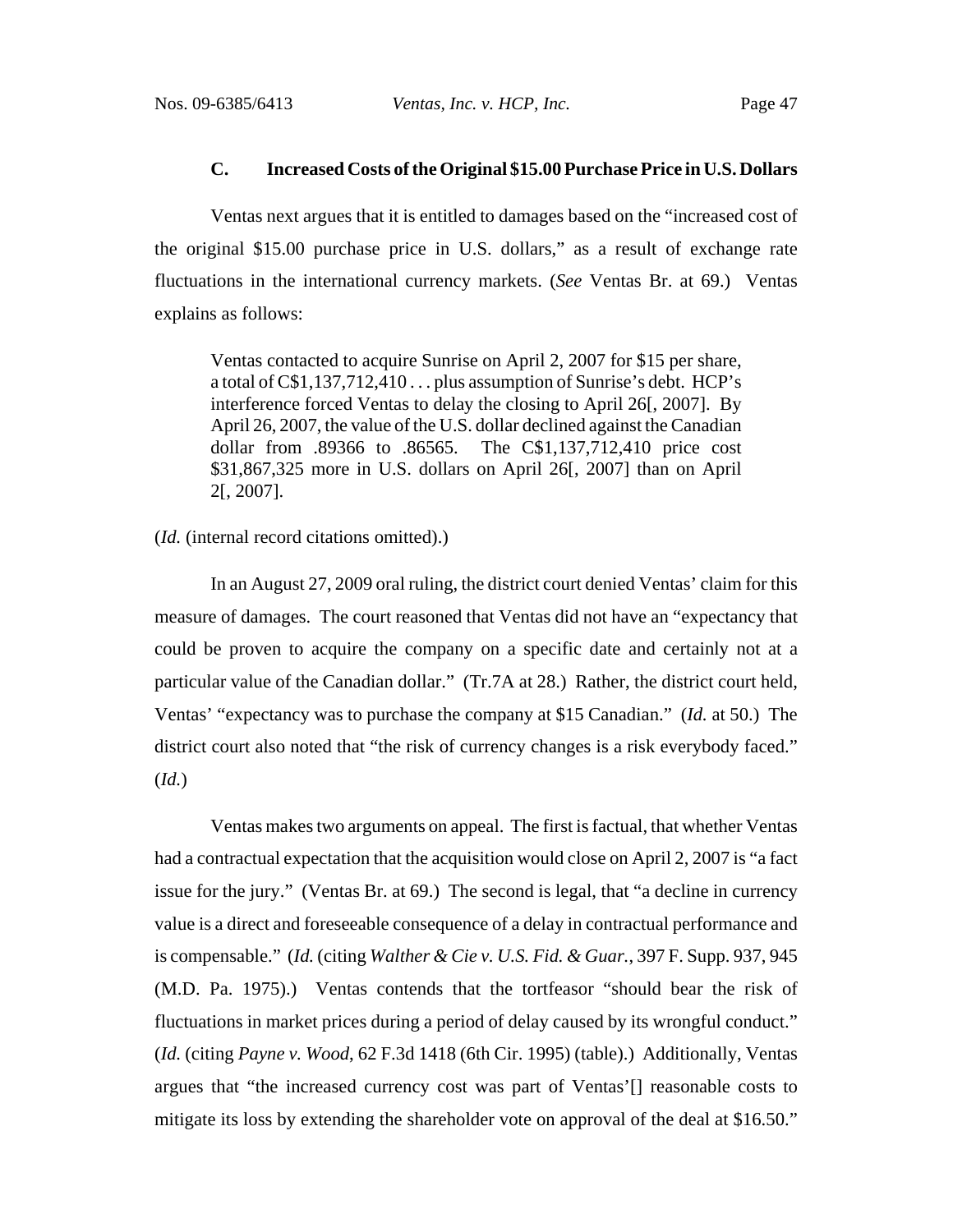(*Id.* (citing *Australian Gold, Inc. v. Hatfield*, 436 F.3d 1228, 1237-38 (10th Cir. 2006); Restatement of Torts § 919).)

We reject Ventas' arguments and affirm the decision of the district court. As an initial matter, we agree with the district court that, as a matter of law, Ventas "did not have a contractual expectancy" to acquire Sunrise "on a specific date and certainly not at a particular value of the Canadian dollar." (Tr.7A at 28.) The sole claim at trial was for tortious interference with a prospective advantage, which by its terms requires the plaintiff to prove an expectancy with which the defendant tortiously interfered. "The right to recover . . . consequential damages can hardly be divorced from the tort that allegedly caused them," *QSI-Fostoria D.C., LLC v. Gen. Elec. Cap. Bus. Asset Funding Corp.*, 389 F. App'x 480, 486 (6th Cir. 2010), and as the district court aptly noted:

It seems to me that in the tort of the expectancy . . . the expectancy sued upon is the expectancy to purchase the company, to acquire the company, and to acquire the company at 15. I don't think there was an expectancy that could be proven to acquire the company on a specific date and certainly not at a particular value of the Canadian dollar. So I think that in terms of the tort of tortious interference with business expectancy, that expectancy that I have been defining it is to acquire the company at 15.

It is undisputed that Ventas voluntarily obligated itself in the Purchase Agreement to acquire Sunrise, a Canadian company, at a fixed amount of Canadian dollars. (App. at 281.) The Purchase Agreement with which HCP tortiously interfered did not address the risk of currency fluctuations. Ventas cites to no evidence that it selected April 2, 2007 as the original closing date because of any expectation that the exchange rates would be of a certain value. Because Ventas' underlying tort claim alleges interference with an agreement completely divorced from the international currency markets, Ventas' instant claim for damages fails as a matter of law. *Cf. Humphrey*, 272 U.S. at 519 ("A suit in this country is based upon an obligation existing under the foreign law at the time when the suit is brought, and the obligation is not enlarged by the fact that the creditor happens to be able to catch his debtor here.").

Moreover, any subjective expectation that Ventas had of closing the deal on April 2, 2007 was destroyed by its own actions. On March 24, 2007, Ventas sent a letter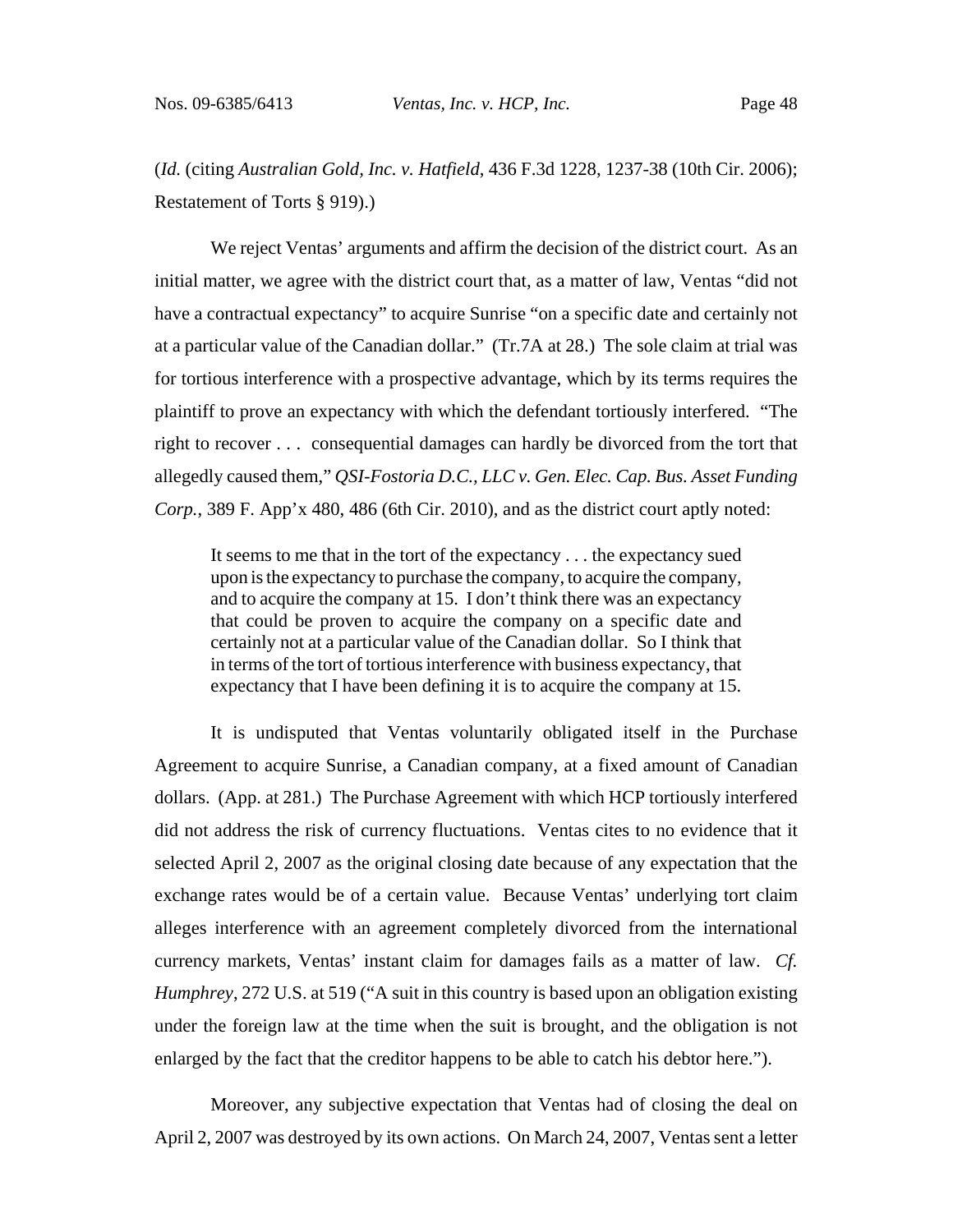to Sunrise in which it expressly "waive[d] its right" under the Purchase Agreement to insist that the Sunrise convene a unitholder meeting by March 31, 2007, which would permit the closing to occur on April 2, 2007. (App. at 1294-95.) Ventas instead requested that Sunrise postpone the unitholder meeting until April 11, 2007, so that the parties could update proxy materials to: 1) disclose that Sunrise's "financial performance in the fourth quarter is materially worse than street estimates;" and 2) describe the decision of the Ontario Court of Appeal. The letter explained that "Ventas believes that it would be appropriate to give Unitholders 10 business days after release of the financial and other information described [in the letter] to evaluate such information." (*Id.* at 1295.)

Furthermore, although Kentucky courts have not addressed the question, we believe that Kentucky law would deny recovery of compensatory damages arising from currency market fluctuations wholly unrelated to the defendant's conduct. These damages are unforeseeable. *See, e.g.*, *Oregon Steel Mills, Inc. v. Coopers & Lybrand, LLP*, 83 P.3d 322, 344-45 (Or. 2004) (holding that claimed damages caused by market forces during a delay caused by a defendant were unforeseeable as a matter of law). Ventas offers no citation to anything in the record to suggest otherwise. (Ventas Br. at 69-70; Ventas Rep. at 18-21.)

We considered a similar issue in *Layne v. Bank One, Kentucky, N.A.*, 395 F.3d 271 (6th Cir. 2005) (applying Kentucky law). In *Layne*, two individuals obtained a loan from a bank that was secured by their pledge of shares of stock in an internet company as collateral. The internet bubble burst in February of 2001, and as a result, the value of the collateral substantially declined. The loans eventually went into default, after which the debtors discussed with the bank either paying down the balance, or pledging additional collateral, rather than have the bank liquidate the collateral. The discussions were unsuccessful, and the bank liquidated the shares for a fraction of their former price.

The debtors brought a diversity action in federal court against the bank alleging, among other things, breach of a duty under Kentucky law to preserve the value of their collateral. The district court granted summary judgment to the bank on this claim, and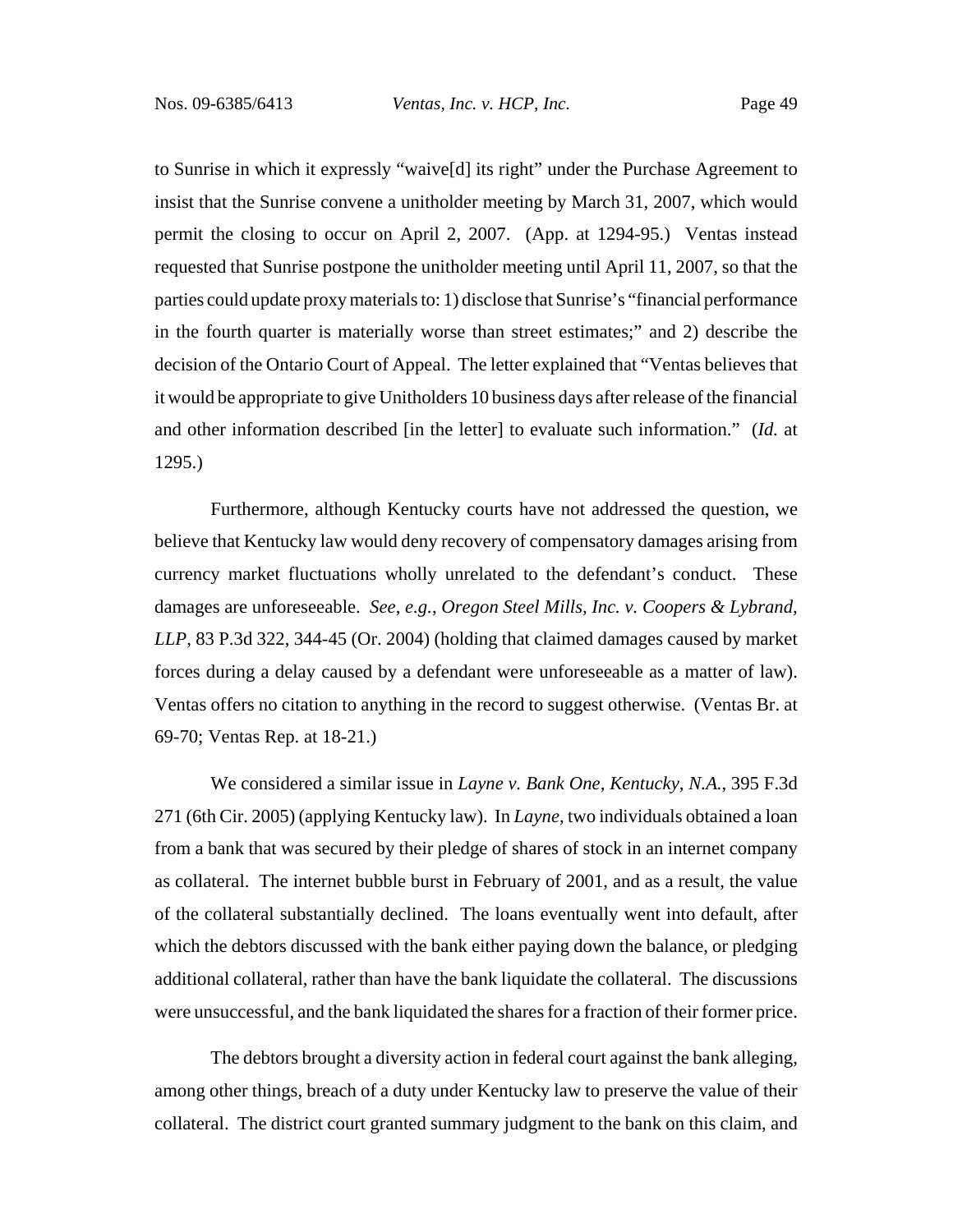we affirmed. We held, as a matter of Kentucky law, that the duty of preservation does not extend to protecting against market declines. *Id.* at 276. The investment risk, we held, is properly placed on the borrower "given the volatility of the stock market." *Id.* at 277 (internal quotation marks and citation omitted). We then set forth a general rule that stock market fluctuation is unforeseeable as a matter of law, where the defendant has no knowledge of a pre-defined event that will impact the value of the security. *See id.* at 277 n.7 (internal quotation marks and citations omitted).

The same reasoning applies with equal force to the present case. The risk of market fluctuations is an uncontrollable, background risk that lurks in every commercial transaction. *See, e.g., In re Callister*, 15 B.R. 521, 533 (Bankr. D. Utah 1981) (stating that a market player is "at the mercy of events beyond its control"). More importantly, the risk is constant, and no more affects a plaintiff on one day rather than the next. Although the risk may have enured to Ventas' detriment in this case, Ventas "could have received a windfall had the fluctuation differed." *Mutuelles Unies v. Kroll & Linstrom*, 957 F.2d 707, 714 (9th Cir. 1992).

We believe that it is only when a defendant's conduct is connected to the movements in the markets, or the defendant has knowledge of a pre-determined future event, that Kentucky courts will permit recovery of consequential damages arising from market fluctuations.**<sup>15</sup>** *See Layne*, 395 F.3d at 276-77 & n.7. *Cf. Burstyn v. Worldwide Xceed Grp., Inc.,* No. 01 CV 1125, 2002 WL 31191741, at \*6 (S.D.N.Y. Sept. 30, 2002) (holding, in the securities law context, that "the misrepresentations, and not the market forces behind the dot com collapse, must be the proximate cause of plaintiffs' injuries"). Here, it is undisputed that HCP's tortious conduct was not directed at the currency markets; Ventas makes no allegation that HCP's tortious conduct in any way affected the U.S./Canadian dollar exchange rate. HCP's conduct simply "provide[d] the occasion

**<sup>15</sup>**Our prediction about Kentucky law on this point comports with the general rule that,"'[w]hen given a choice between an interpretation of [state] law which reasonably restricts liability, and one which greatly expands liability, we should choose the narrower and more reasonable path.'" *Combs v. Int'l Ins. Co.*, 354 F.3d 568, 577 (6th Cir. 2004) (quoting *Todd v. Societe Bic, S.A.*, 21 F.3d 1402, 1412 (7th Cir. 1994) (en banc)).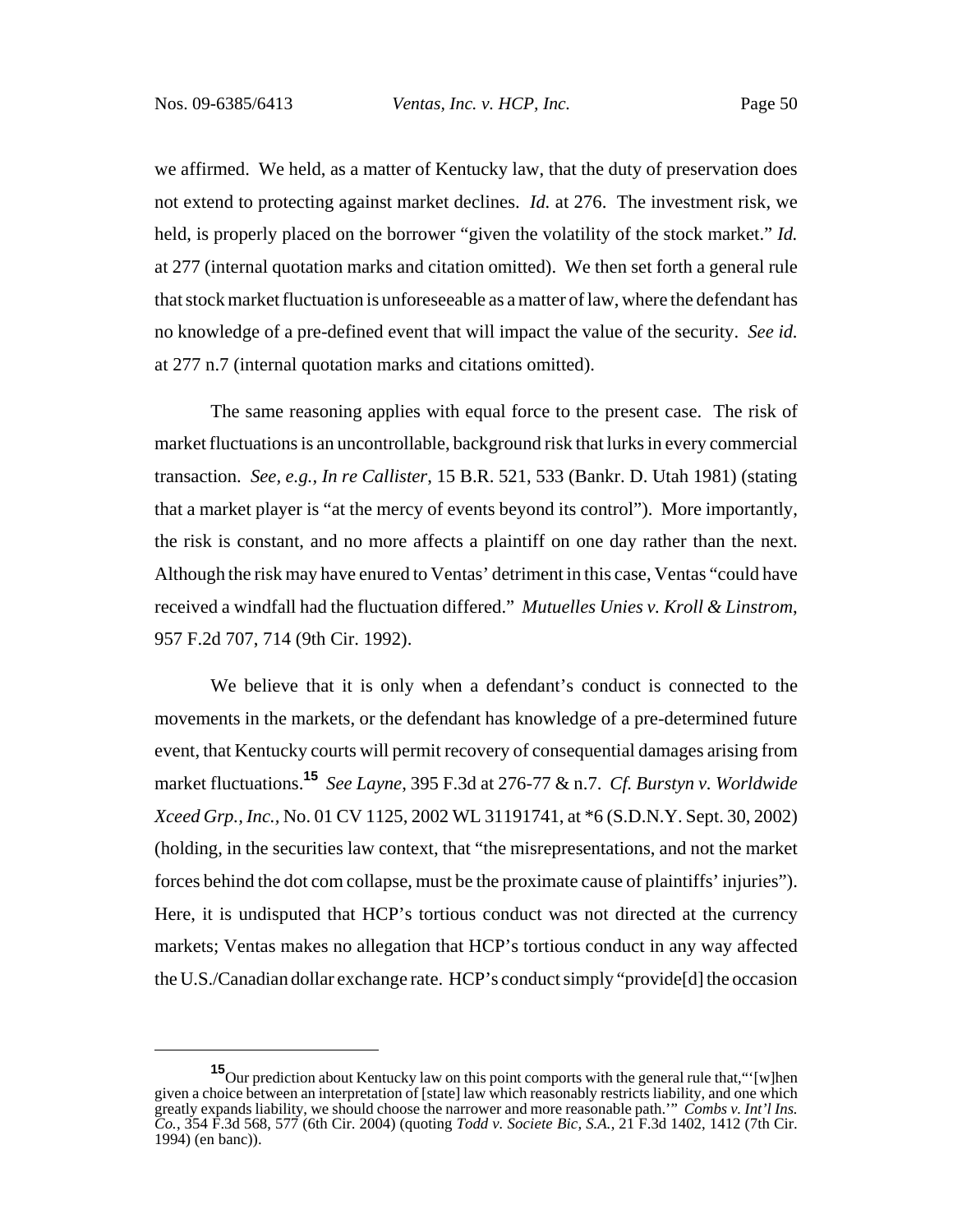by which the injury was made possible." *Clay v. Chesapeake & O. Ry. Co.*, 239 S.W.2d 231, 232 (Ky. 1951).

 Accordingly, we **AFFIRM** the grant of judgment as a matter of law for HCP on Ventas' claim for damages on account of fluctuations in the currency markets.

#### **IV. Prejudgment Interest**

Ventas appeals the denial of its Rule 59(e) motion for an award of prejudgment interest under state law. Because the Court is sitting in diversity, prejudgment interest is governed by state law. *See Conte v. Gen. Housewares Corp.*, 215 F.3d 628, 633 (6th Cir. 2000). We review the denial of a Rule 59(e) motion for an abuse of discretion. *See U.S. Fire Ins. Co. v. City of Warren*, 87 F. App'x 485, 493 (6th Cir. 2003). As applied to prejudgment interest, a district court abuses its discretion if it declines to award prejudgment interest that is mandatory under state law. *See id.* 

"Under Kentucky law, if the claim is liquidated, interest follows as a matter of right, but if it is unliquidated, the allowance of interest is in the discretion of the trial court." *Hale v. Life Ins. Co. of N. Am*., 795 F.2d 22, 24 (6th Cir. 1986). As the Kentucky Supreme Court has explained:

Precisely when the amount involved qualifies as "liquidated" is not always clear, but in general "liquidated" means "made certain or fixed by agreement of parties or by operation of law." Common examples are a bill or note past due, an amount due on an open account, or an unpaid fixed contract price.

*Nucor Corp. v. Gen. Elec. Co.*, 812 S.W.2d 136, 141 (Ky. 1991).

The district court in the instant case correctly concluded that Ventas' claim is unliquidated and therefore Ventas was not entitled to prejudgment interest as a matter of right. Although, as Ventas argues, the jury may have resorted to "simple arithmetic" to calculate damages in this case, Kentucky law is clear that "in determining if a claim is liquidated or unliquidated, one must look at the nature of the underlying *claim*, not the final award." *3D Enters.3d Enters. Contracting Corp. v. Louisville & Jefferson Cnty. Metro. Sewer Deis.*, 174 S.W.3d 440, 450 (Ky. 2005) (emphasis in original).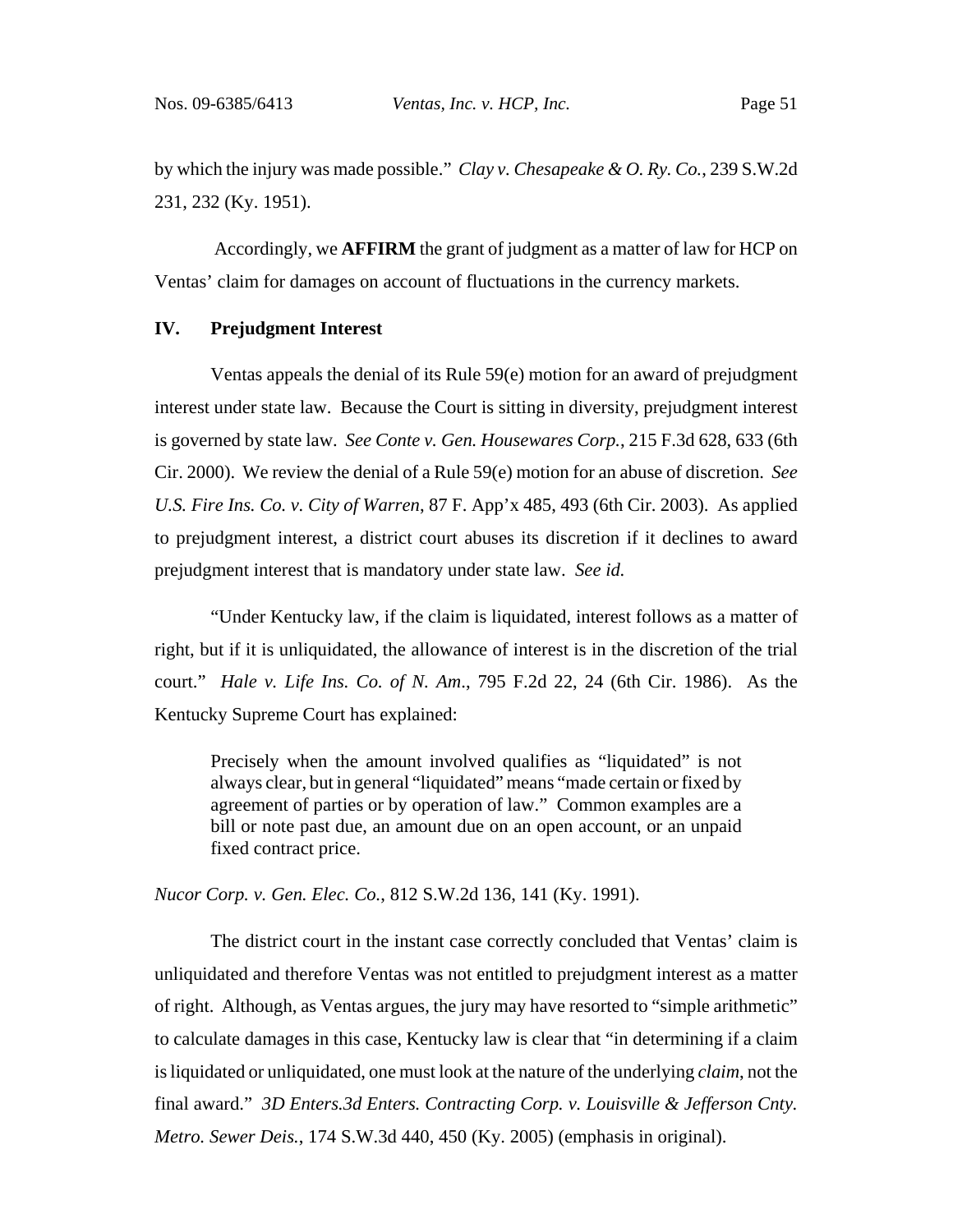The value of Ventas' underlying tort claim was neither "agreed upon by the parties [nor] fixed by operation of law or the parties." *Travelers Prop. Cas. Co. of Am. v. Hillerich & Bradsby Co.*, 598 F.3d 257, 275 (6th Cir. 2010). Indeed, Ventas sought to recover damages beyond the \$1.50 per unit increase in its offer, and, as the district court explained, the jury was free under the applicable law to award Ventas less than \$1.50 per share if it found that Ventas could have offered a lower price to acquire Sunrise. (Tr.11B at 17); *see also Prosoft Automation, Inc. v. Logan Aluminum*, No. 03- CV-142, 2006 WL 1228773, at \*2 (W.D. Ky. Apr. 28, 2006) ("[A]lthough the jury ultimately awarded Prosoft the full amount requested as compensation for [certain hours worked,] they were not reduced to a certainty in amount *prior to trial*.") (emphasis in original).

Accordingly, the district court's denial of an award of prejudgment interest to Ventas is **AFFIRMED**. **16**

#### **V. Summary**

For the reasons set forth above, the grant of judgment as a matter of law on the issue of punitive damages is **REVERSED**, and the case is **REMANDED** with instructions that the matter proceed to trial on the single issue of punitive damages. The remaining decisions of the district court discussed herein are **AFFIRMED.**

#### **CONCLUSION**

For the reasons discussed above, the judgment of the district court is **AFFIRMED**, but the district court's decision to preclude Ventas from seeking punitive damages is **REVERSED**, and the case is **REMANDED** for a trial solely on the question of punitive damages. The judgment of the district court as previously entered by the

**<sup>16</sup>**Ventas argues only that it was entitled to prejudgment interest as a matter of law. Ventas makes no argument that the district court should have, in the exercise of its discretion, awarded prejudgment interest. For this reason, we need not consider whether the district court erred in not doing so, although even if we were to consider the issue, nothing in the record suggests an abuse of discretion. *See Travelers Prop. Cas. Co. of Am.*, 598 F.3d at 276.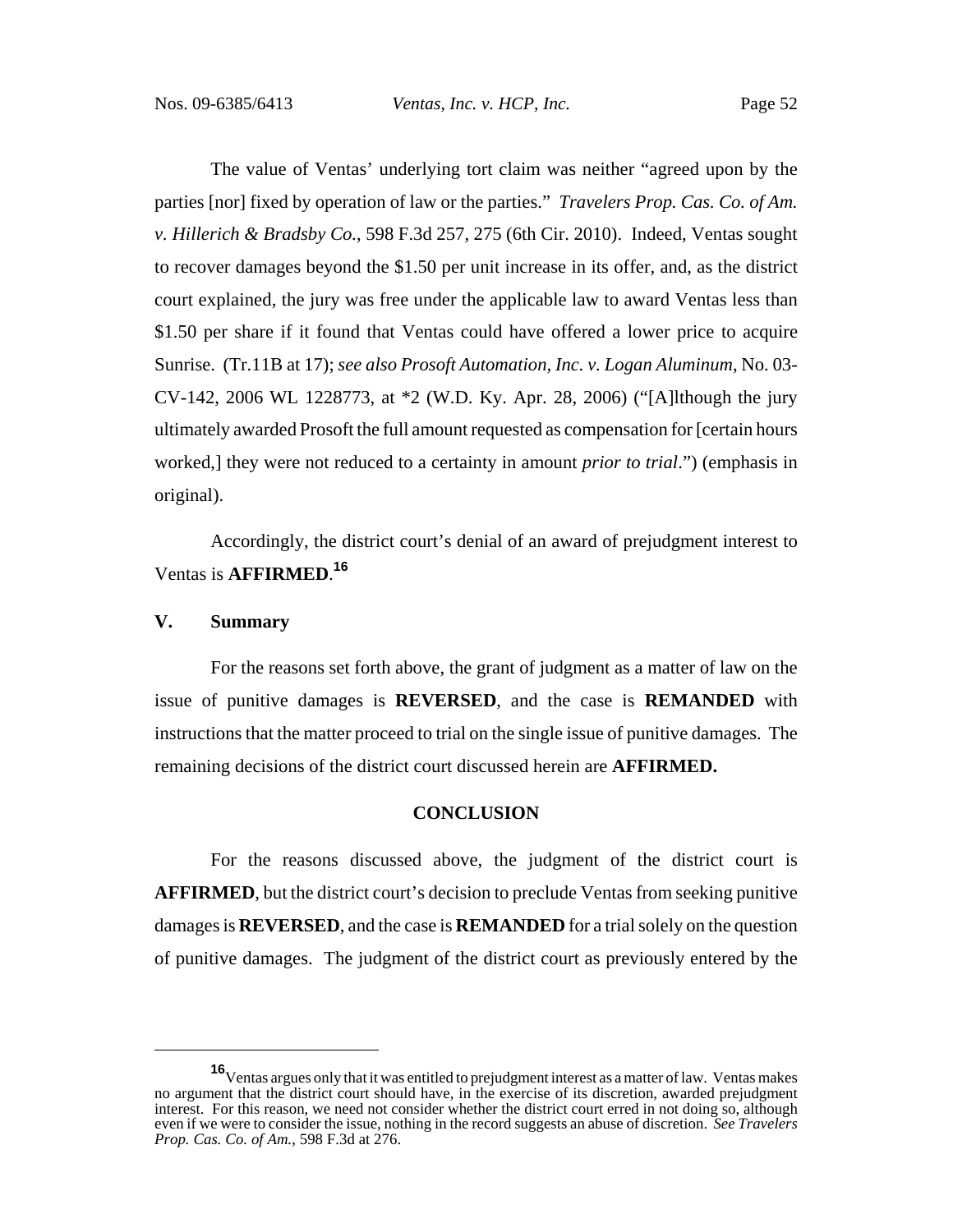district court on September 8, 2009 shall stand as a partial final judgment under Rule 54(b) of the Federal Rules of Civil Procedure.**<sup>17</sup>**

**<sup>17</sup>**In light of the disposition of this appeal, HCP's motion to strike three paragraphs of Ventas' Reply Brief is **DENIED as moot.** We feel compelled, however, to note that the parties have filed nearly 100 pages of additional argument on this issue, complete with a panoply of uninvited conditional briefing that culminated in a sur-reply. Surely scores if not hundreds of attorney hours were devoted to this completely collateral and immaterial issue. We have not been asked to consider the reasonableness of counsels' time or actions in litigating this motion, but will simply note that counsels' conduct speaks for itself. We also will note, as we did at oral argument, that counsel for both parties have flouted the rules of this Court by filing *numerous* unauthorized letters, responses, and replies under the guise of Rule 28(j), but that contain additional argumentation not properly authorized under Rule 28(j), which only permits a party to advise the Court of supplemental authority under specified conditions. We trust that counsel will review the rules of this Court should counsel have occasion to appear before us in the future.